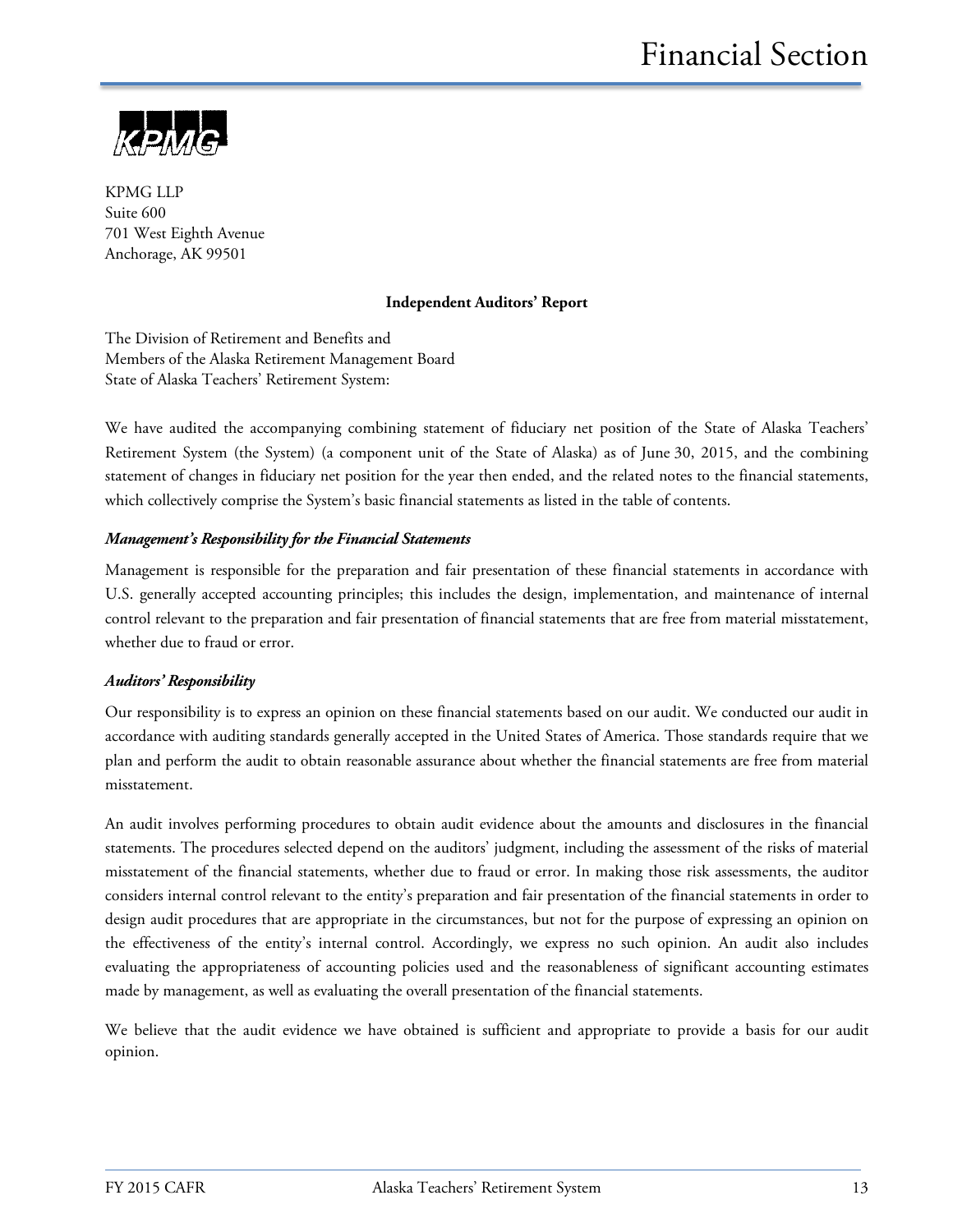#### *Opinion*

In our opinion, the financial statements referred to above present fairly, in all material respects, the fiduciary net position of the State of Alaska Teachers' Retirement System as of June 30, 2015, and the changes in fiduciary net position for the year then ended, in accordance with U.S. generally accepted accounting principles.

#### *Other Matters*

#### *Prior-Year Comparative Information*

We have previously audited the System's 2014 financial statements, and we expressed an unmodified opinion on those financial statements in our report dated December 9, 2014. In our opinion, the summarized comparative information presented herein as of and for the year then ended June 30, 2014 is consistent, in all material respects, with the audited financial statements from which it has been derived.

#### *Required Supplementary Information*

U.S. generally accepted accounting principles require that the management's discussion and analysis on pages 15-23, and the schedule of changes in employer net pension liability and related ratios, schedule of employer and nonemployer contributions, schedule of investment returns, schedule of funding progress, and schedule of contributions from employers and the state of Alaska on pages 46-62 be presented to supplement the basic financial statements. Such information, although not a part of the basic financial statements, is required by the GASB, which considers it to be an essential part of financial reporting for placing the basic financial statements in an appropriate operational, economic, or historical context. We have applied certain limited procedures to the required supplementary information in accordance with auditing standards generally accepted in the United States of America, which consisted of inquiries of management about the methods of preparing the information and comparing the information for consistency with management's responses to our inquiries, the basic financial statements, and other knowledge we obtained during our audit of the basic financial statements. We do not express an opinion or provide any assurance on the information because the limited procedures do not provide us with sufficient evidence to express an opinion or provide any assurance.

#### *Supplemental Schedules*

Our audit was conducted for the purpose of forming opinions on the financial statements that collectively comprise the System's basic financial statements. The supplemental schedules on pages 64-65 are presented for purposes of additional analysis and are not a required part of the basic financial statements. The supplemental schedules are the responsibility of management and were derived from and relate directly to the underlying accounting and other records used to prepare the basic financial statements. Such information has been subjected to the auditing procedures applied in the audit of the basic financial statements and certain additional procedures, including comparing and reconciling such information directly to the underlying accounting and other records used to prepare the basic financial statements or to the basic financial statements themselves, and other additional procedures in accordance with auditing standards generally accepted in the United States of America. In our opinion, the supplemental schedules are fairly stated in all material respects in relation to the basic financial statements as a whole.

KPMG LLP

December 4, 2015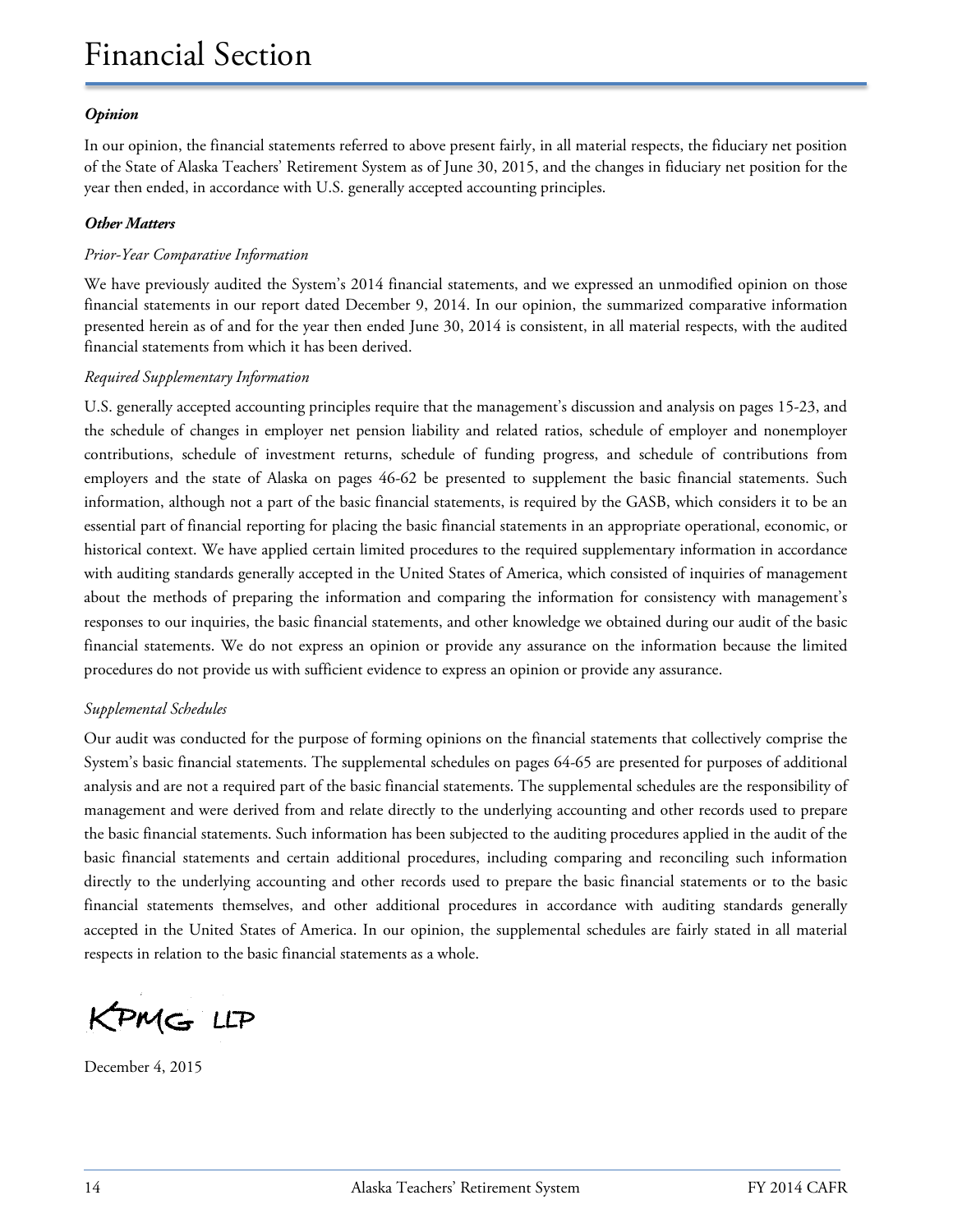# **Management's Discussion and Analysis (Unaudited)**

**June 30, 2015**

#### **(With summarized financial information for June 30, 2014 and 2013)**

This section presents management's discussion and analysis (MD&A) of the Teachers' Retirement System's (System) financial position and performance for the year ended June 30, 2015. This section is presented as a narrative overview and analysis. Please read the MD&A in conjunction with the financial statements, notes to financial statements, required supplementary information, and supplemental schedules to better understand the financial condition and performance of the System during the fiscal year ended June 30, 2015.

#### **Financial Highlights**

The System's financial highlights as of June 30, 2015 were as follows:

- The System's fiduciary net position restricted for pension and postemployment healthcare benefits increased by \$1.87 billion during fiscal year 2015.
- The System's plan member and employer contributions increased by \$292,000 during fiscal year 2015.
- The State of Alaska directly appropriated \$2.0 billion during fiscal year 2015.
- The System's net investment income decreased \$761.4 million to \$235.9 million during fiscal year 2015.
- The System's pension benefit expenditures totaled \$416.4 million during fiscal year 2015.
- The System's postemployment healthcare benefit expenditures totaled \$109.7 million in fiscal year 2015.

#### **Overview of the Financial Statements**

This discussion and analysis is intended to serve as an introduction to the System's financial statements. The System's financial statements are composed of three components: (1) combining statement of fiduciary net position, (2) combining statement of changes in fiduciary net position, and (3) notes to the financial statements. This report also contains required supplementary information and other supplemental schedules.

*Combining Statement of Fiduciary Net Position* – This statement presents information regarding the System's assets, liabilities, and resulting net position restricted for pension benefits, postemployment healthcare benefits, and individuals. This statement reflects the System's investments at fair market value, along with cash and short-term investments, receivables, and other assets less liabilities at June 30, 2015 and 2014.

*Combining Statement of Changes in Fiduciary Net Position - This statement presents how the System's net position* restricted for pension and postemployment healthcare benefits changed during the fiscal years ended June 30, 2015 and 2014. This statement presents contributions and investment income during the period. Deductions for pension and postemployment healthcare benefits, refunds, and operating deductions are also presented.

The above statements represent resources available for investment and payment of benefits as of June 30, 2015 and the sources and uses of those funds during fiscal year 2015.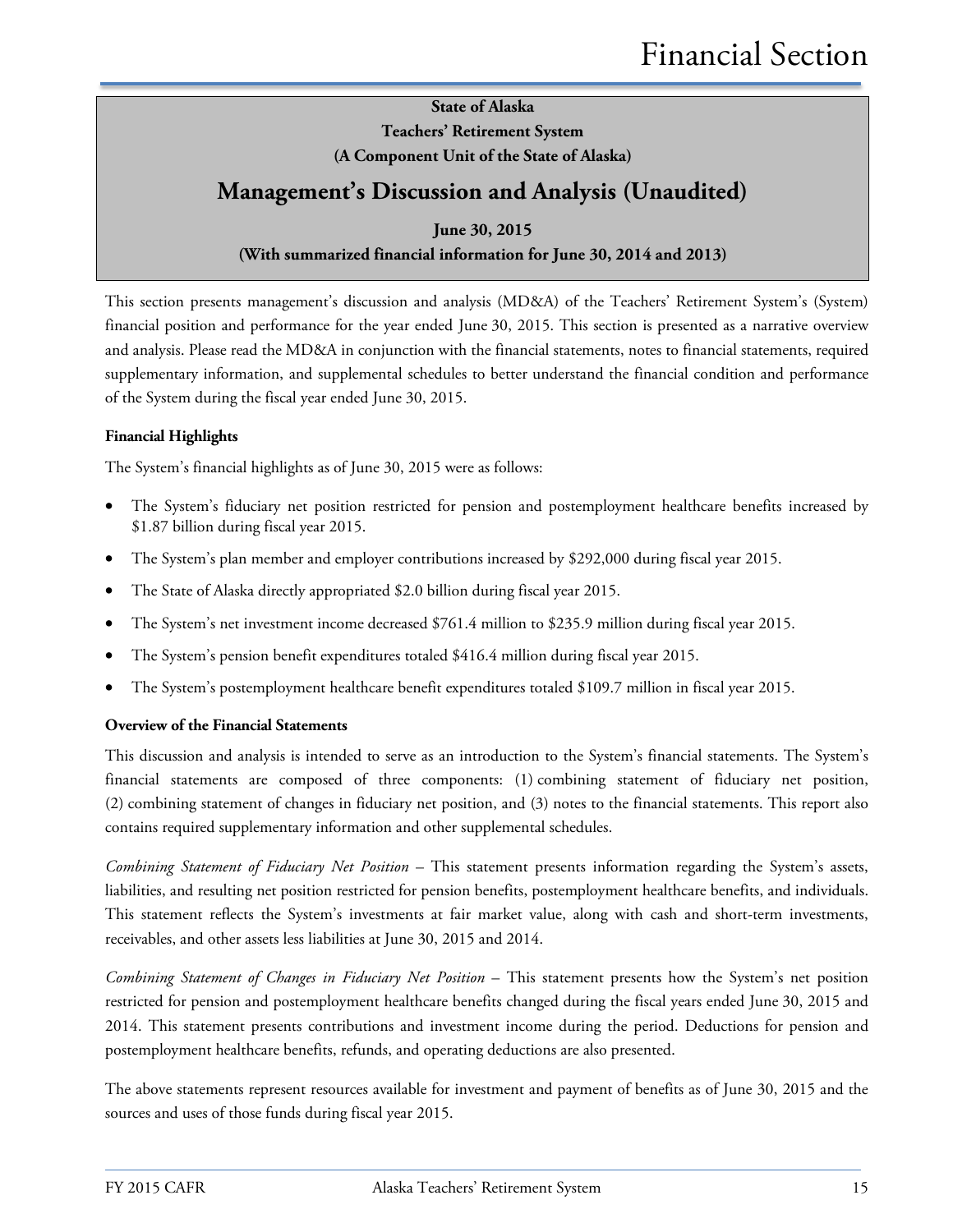# **Management's Discussion and Analysis (Unaudited)**

**June 30, 2015**

**(With summarized financial information for June 30, 2014 and 2013)**

*Notes to Financial Statements* – The notes to the financial statements are an integral part of the financial statements and provide additional detailed information and schedules that are essential to a full understanding of the System's financial statements.

*Required Supplementary Information and Related Notes* – The required supplementary information consists of five schedules and related notes concerning the funded status of the system and actuarial assumptions and methods used in the actuarial valuation.

*Supplemental Schedules* – Supplemental schedules include detailed information on administrative and investment deductions incurred by the System and payments to consultants (other than investment advisors) for professional services.

#### **Condensed Financial Information** (In thousands)

| System net position                 |    |           |           |           |               |           |  |  |  |
|-------------------------------------|----|-----------|-----------|-----------|---------------|-----------|--|--|--|
| Increase (decrease)                 |    |           |           |           |               |           |  |  |  |
| Description                         |    | 2015      | 2014      | Amount    | Percentage    | 2013      |  |  |  |
| Assets:                             |    |           |           |           |               |           |  |  |  |
| Cash and cash equivalents           | \$ | 159,119   | 204,330   | (45,211)  | $(22.1)\%$ \$ | 81,133    |  |  |  |
| Due from State of Alaska            |    |           |           |           |               |           |  |  |  |
| General Fund                        |    | 8,798     | 3,933     | 4,865     | 123.7         | 4,177     |  |  |  |
| Contributions receivable            |    | 4,039     | 4,317     | (278)     | (6.4)         | 5,711     |  |  |  |
| Other receivables                   |    | 87        | 3         | 84        | 2,800.0       |           |  |  |  |
| Due from Retiree Health Fund        |    |           |           |           |               |           |  |  |  |
| Investments, at fair value          |    | 8,027,200 | 6,113,985 | 1,913,215 | 31.3          | 5,283,803 |  |  |  |
| Other assets                        |    | 711       | 1,497     | (786)     | (52.5)        | 1,179     |  |  |  |
| Total assets                        |    | 8,199,954 | 6,328,065 | 1,871,889 | 29.6          | 5,376,009 |  |  |  |
| Liabilities:                        |    |           |           |           |               |           |  |  |  |
| Accrued expenses                    |    | 4,748     | 3,989     | 759       | 19.0          | 4,639     |  |  |  |
| Claims payable                      |    | 14,451    | 18,979    | (4,528)   | (23.9)        | 20,062    |  |  |  |
| Forfeitures payable to employers    |    | 7,592     | 5,997     | 1,595     | 26.6          | 4,498     |  |  |  |
| Due to State of Alaska General Fund |    | 4,425     | 374       | 4,051     | 1,083.2       | 1,838     |  |  |  |
| <b>Total liabilities</b>            |    | 31,216    | 29,339    | 1,877     | 6.4           | 31,037    |  |  |  |
| Net position                        | \$ | 8,168,738 | 6,298,726 | 1,870,012 | 29.7%<br>- \$ | 5,344,972 |  |  |  |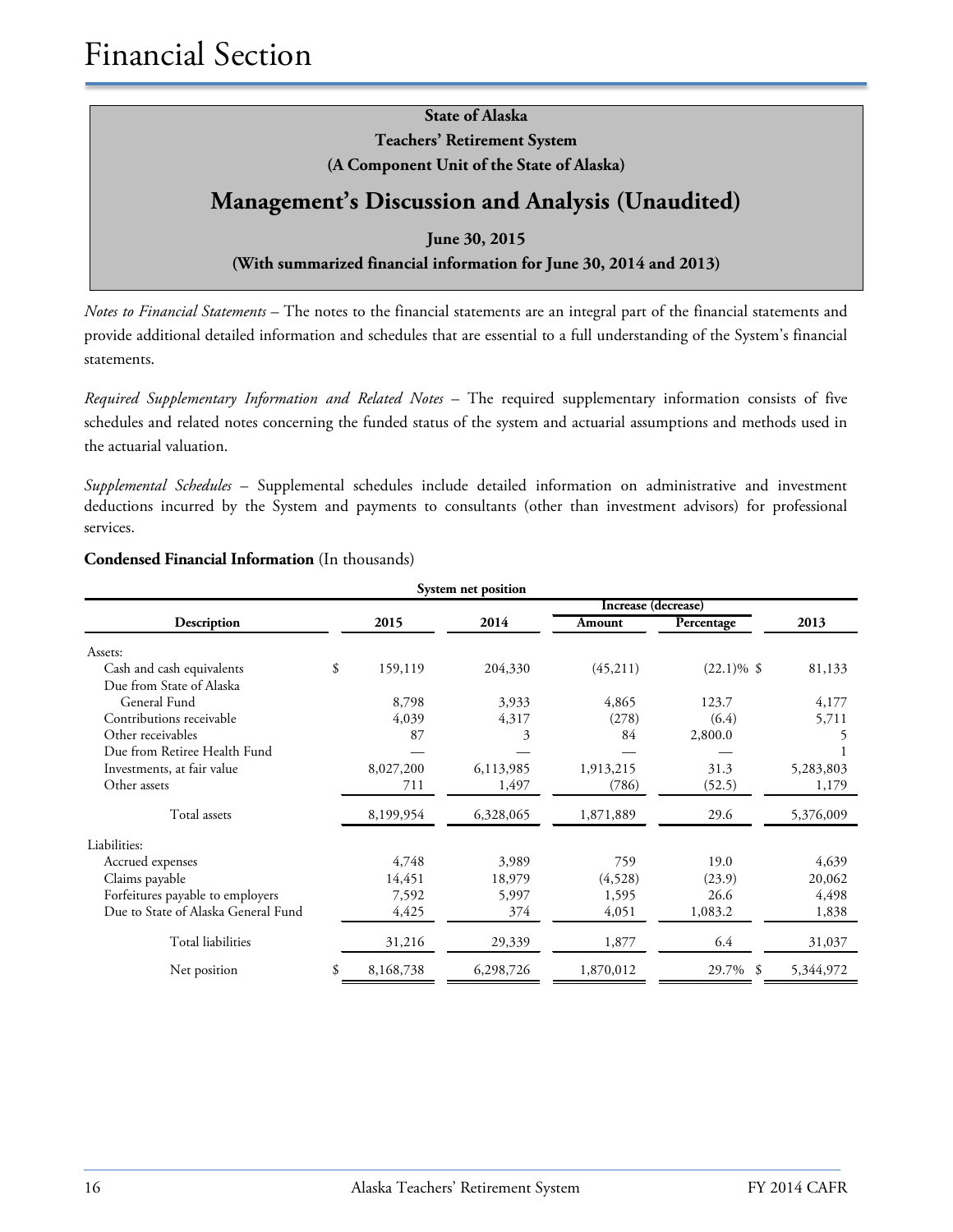**State of Alaska**

**Teachers' Retirement System**

**(A Component Unit of the State of Alaska)**

# **Management's Discussion and Analysis (Unaudited)**

**June 30, 2015**

**(With summarized financial information for June 30, 2014 and 2013)**

| Changes in system net position           |                     |           |           |            |             |           |  |  |  |  |
|------------------------------------------|---------------------|-----------|-----------|------------|-------------|-----------|--|--|--|--|
|                                          | Increase (decrease) |           |           |            |             |           |  |  |  |  |
| Description                              |                     | 2015      | 2014      | Amount     | Percentage  | 2013      |  |  |  |  |
| Net position, beginning of year          | \$.                 | 6,298,726 | 5,344,972 | 953,754    | 17.8% \$    | 4,783,937 |  |  |  |  |
| Additions:                               |                     |           |           |            |             |           |  |  |  |  |
| Contributions                            |                     | 163,251   | 162,959   | 292        | 0.2         | 163,551   |  |  |  |  |
| Nonemployer contribution -               |                     |           |           |            |             |           |  |  |  |  |
| State of Alaska                          |                     | 2,000,000 | 316,846   | 1,683,154  | 531.2       | 302,777   |  |  |  |  |
| Net investment income                    |                     | 235,889   | 997,262   | (761, 373) | (76.3)      | 608,251   |  |  |  |  |
| Other additions                          |                     | 15,441    | 6,254     | 9,187      | (14.3)      | 4,173     |  |  |  |  |
| Total additions                          |                     | 2,414,581 | 1,483,321 | 931,260    | 62.8        | 1,078,752 |  |  |  |  |
| Deductions:                              |                     |           |           |            |             |           |  |  |  |  |
| Pension and postemployment               |                     |           |           |            |             |           |  |  |  |  |
| healthcare benefits                      |                     | 526,094   | 513,395   | 12,699     | 2.5         | 501,120   |  |  |  |  |
| Refund of contributions                  |                     | 9,232     | 7,739     | 1,493      | 19.3        | 6,405     |  |  |  |  |
| Administrative                           |                     | 9,243     | 8,433     | 810        | 9.6         | 6,945     |  |  |  |  |
| Total deductions                         |                     | 544,569   | 529,567   | 15,002     | 2.8         | 514,470   |  |  |  |  |
| Less adjustment to beginning of position |                     |           |           |            |             | 3,247     |  |  |  |  |
| Increase in net position                 |                     | 1,870,012 | 953,754   | 916,258    | 96.1        | 561,035   |  |  |  |  |
| Net position, end of year                | S                   | 8,168,738 | 6,298,726 | 1,870,012  | 29.7%<br>\$ | 5,344,972 |  |  |  |  |

#### **Financial Analysis of the System**

The statements of fiduciary net position as of June 30, 2015 and 2014 show net position restricted for pension benefits, postemployment healthcare benefits, and individuals of \$8,168,738,000 and \$6,298,726,000, respectively. The entire amount is available to cover the System's obligations to pay pension and postemployment healthcare benefits to its members and their beneficiaries, as well as administrative costs.

During the Twenty-Eighth Alaska State Legislature and as part of the State's Fiscal Year 2015 Capital Budget, Senate Bill 119 appropriated \$2 billion from the Constitutional Budget Reserve Fund to the Department of Administration for deposit in the Defined Benefit Pension and the Alaska Retiree Healthcare Trust funds. In addition, House Bill 385 specified that the level percent of pay methodology based on amortization of the past service liability for a closed term of 25 years would be used in the calculation of the appropriate contribution rate for liquidating the past service liability of the TRS DB Plan.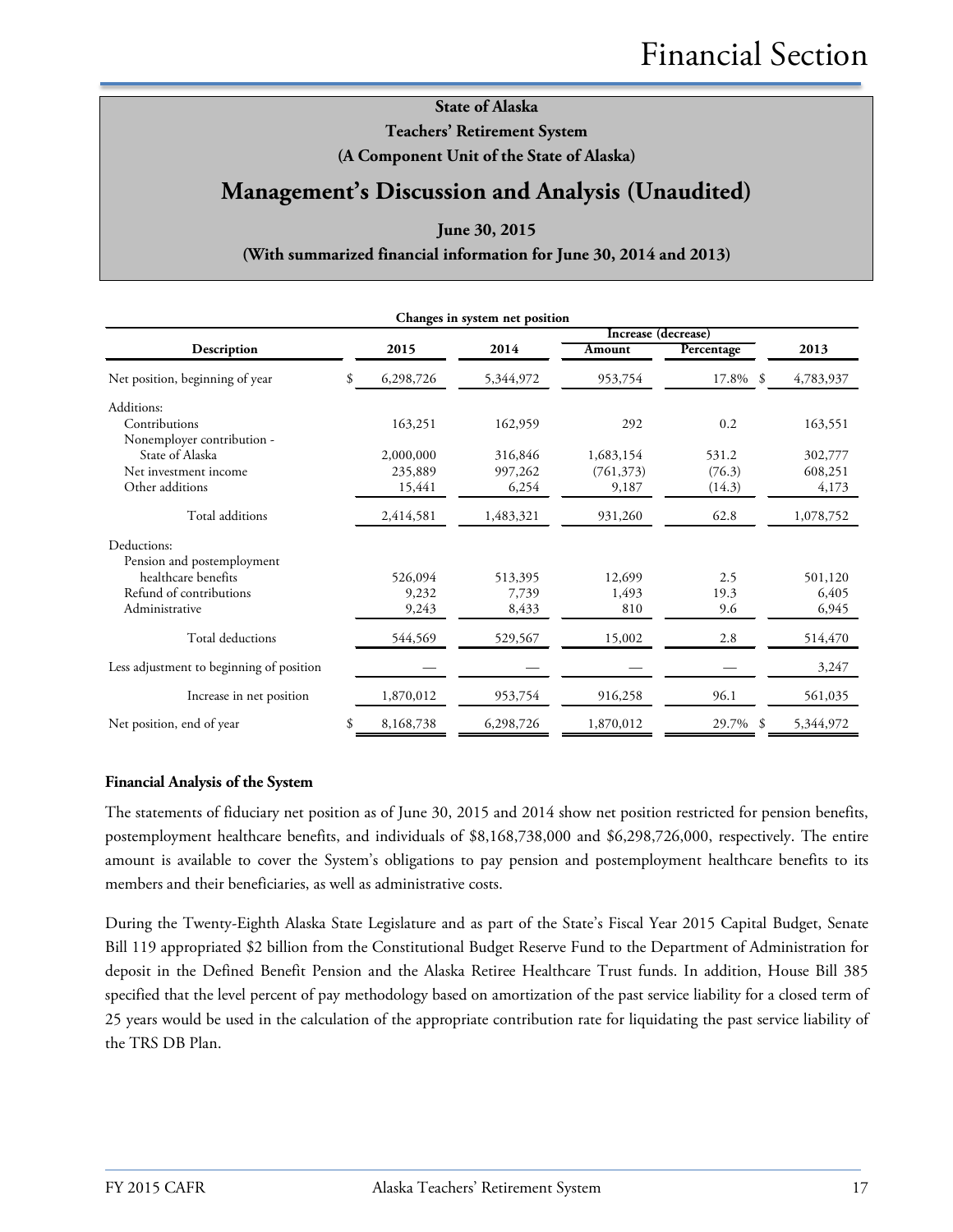# **Management's Discussion and Analysis (Unaudited)**

**June 30, 2015**

#### **(With summarized financial information for June 30, 2014 and 2013)**

These amounts represent an increase in the System's net position restricted for pension benefits, postemployment healthcare benefits, and individuals of \$1,870,012,000 or 29.7% from fiscal year 2014 to 2015 and \$953,754,000 or 17.8% from fiscal year 2013 to 2014. Over the long term, plan member, employer, and nonemployer contributions, as well as investment income earned, are expected to sufficiently fund the pension benefit and postemployment healthcare costs of the System.

The investment of pension funds is a long-term undertaking. On an annual basis, the Alaska Retirement Management Board (the Board) reviews and adopts an asset allocation strategy to ensure the asset mix will remain at an optimal risk/return level given the System's constraints and objectives.

#### *System Asset Allocation*

During fiscal years 2015 and 2014, the Board adopted the following asset allocation for the Defined Benefit Pension Plan (DB Plan) and Defined Contribution Pension Plan's (DC Plan) retiree major medical insurance fund, health reimbursement, and occupational death and disability fund:

|                                          | 2015                                |         |  |  |
|------------------------------------------|-------------------------------------|---------|--|--|
|                                          | <b>Pension and Healthcare Trust</b> |         |  |  |
|                                          | <b>Allocation</b>                   | Range   |  |  |
| Broad domestic equity                    | 26.0%                               | ± 6%    |  |  |
| Global equity ex-U.S.                    | 25.0                                | ± 4     |  |  |
| Private equity                           | 9.0                                 | ± 5     |  |  |
| Real assets                              | 17.0                                | $+8$    |  |  |
| Absolute return                          | 5.0                                 | $+4$    |  |  |
| Fixed composite                          | 12.0                                | ± 8     |  |  |
| Alternative equity strategies            | 3.0                                 | $-2/44$ |  |  |
| Cash equivalents                         | 3.0                                 | $-3/18$ |  |  |
| Total                                    | 100.0%                              |         |  |  |
| Expected return five-year geometric mean | 7.22%                               |         |  |  |
| Projected standard deviation             | 15.01                               |         |  |  |
|                                          | 2014                                |         |  |  |
|                                          | <b>Pension and Healthcare Trust</b> |         |  |  |
|                                          | <b>Allocation</b>                   | Range   |  |  |
| Broad domestic equity                    | 26.0%                               | $± 6\%$ |  |  |
| Global equity ex-U.S.                    | 25.0                                | $+4$    |  |  |
| Private equity                           | 9.0                                 | ± 5     |  |  |
| Real assets                              | 17.0                                | $+8$    |  |  |
| Absolute return                          | 5.0                                 | ± 4     |  |  |
| Fixed composite                          | 12.0                                | ± 5     |  |  |
| Alternative equity strategies            | 3.0                                 | ± 2     |  |  |
| Cash equivalents                         | 3.0                                 | $-3/1$  |  |  |
| Total                                    | 100.0%                              |         |  |  |
| Expected return five-year geometric mean | 7.16%                               |         |  |  |
| Projected standard deviation             | 14.81                               |         |  |  |

For fiscal years 2015 and 2014, the DB Plan's investments generated a 3.30% and 18.46% rate of return, respectively.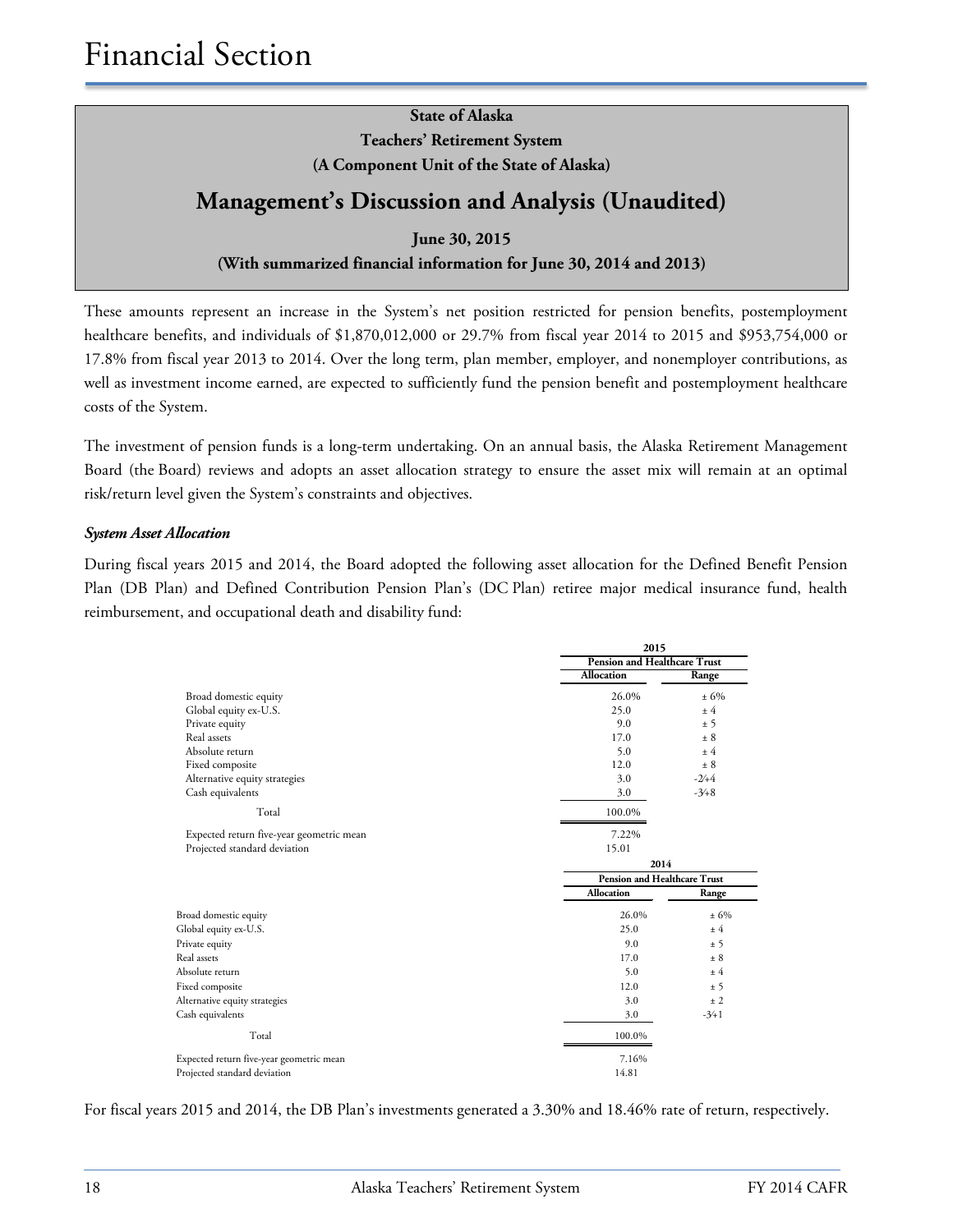# **Management's Discussion and Analysis (Unaudited)**

**June 30, 2015**

#### **(With summarized financial information for June 30, 2014 and 2013)**

#### **Contributions, Investment Income, and Other Additions**

The additions required to fund retirement benefits are accumulated through a combination of employer and plan member contributions, State of Alaska appropriation, investment income, and other additions as follows:

|                                   | <b>Additions</b> (In thousands) |           |           |                     |            |           |  |  |
|-----------------------------------|---------------------------------|-----------|-----------|---------------------|------------|-----------|--|--|
|                                   |                                 |           |           | Increase (decrease) |            |           |  |  |
|                                   |                                 | 2015      | 2014      | Amount              | Percentage | 2013      |  |  |
| Plan member contributions         | \$                              | 68,002    | 68,313    | (311)               | (0.5)%     | 68,495    |  |  |
| <b>Employer contributions</b>     |                                 | 95,249    | 94,646    | 603                 | 0.6        | 95,056    |  |  |
| Nonemployer contributions - State |                                 |           |           |                     |            |           |  |  |
| of Alaska                         |                                 | 2,000,000 | 316,846   | 1,683,154           | 531.2      | 302,777   |  |  |
| Net investment income             |                                 | 235,889   | 997,262   | (761, 373)          | (76.3)     | 608,251   |  |  |
| Other additions                   |                                 | 15,441    | 6,254     | 9,187               | 146.9      | 4,173     |  |  |
| Total                             |                                 | 2,414,581 | 1,483,321 | 931,260             | 62.8%      | 1,078,752 |  |  |

The System's employer contributions increased from \$94,646,000 in fiscal year 2014 to \$95,249,000 in fiscal year 2015, an increase of \$603,000 or 0.6%. The System's employer contributions decreased from \$95,056,000 in fiscal year 2013 to \$94,646,000 in fiscal year 2014, a decrease of \$410,000 or 0.4%. The decrease in employer contributions is attributable to a decrease in the active DB Plan membership.

The State of Alaska provided \$2 billion for fiscal year 2015 and \$316,846,000 for fiscal year 2014 in nonemployer contributions as required by Alaska Statute (AS) 14.25.085. The employer on-behalf amount (or additional state contribution as defined in AS 14.25.085) is calculated by the System's actuary. It is based on projected payroll and the difference between the actuarially determined contribution rate and the statutory effective rate. The employer effective contribution rate of 12.56% is established in AS 14.25.070(a). In fiscal year 2015, in an effort to bolster the funding levels of both pension and healthcare defined benefit plans, the Alaska legislature appropriated an amount in excess of the actuarially determined contribution rate, in anticipation that this additional funding would decrease future nonemployer contributions.

The System's net investment income in fiscal year 2015 decreased by \$761,373,000 or 76.3% from amounts recorded in fiscal year 2014. The System's net investment income in fiscal year 2014 increased by \$389,011,000 or 64.0% from amounts recorded in fiscal year 2013. Over the long term, investment income has been a major component of additions to System assets.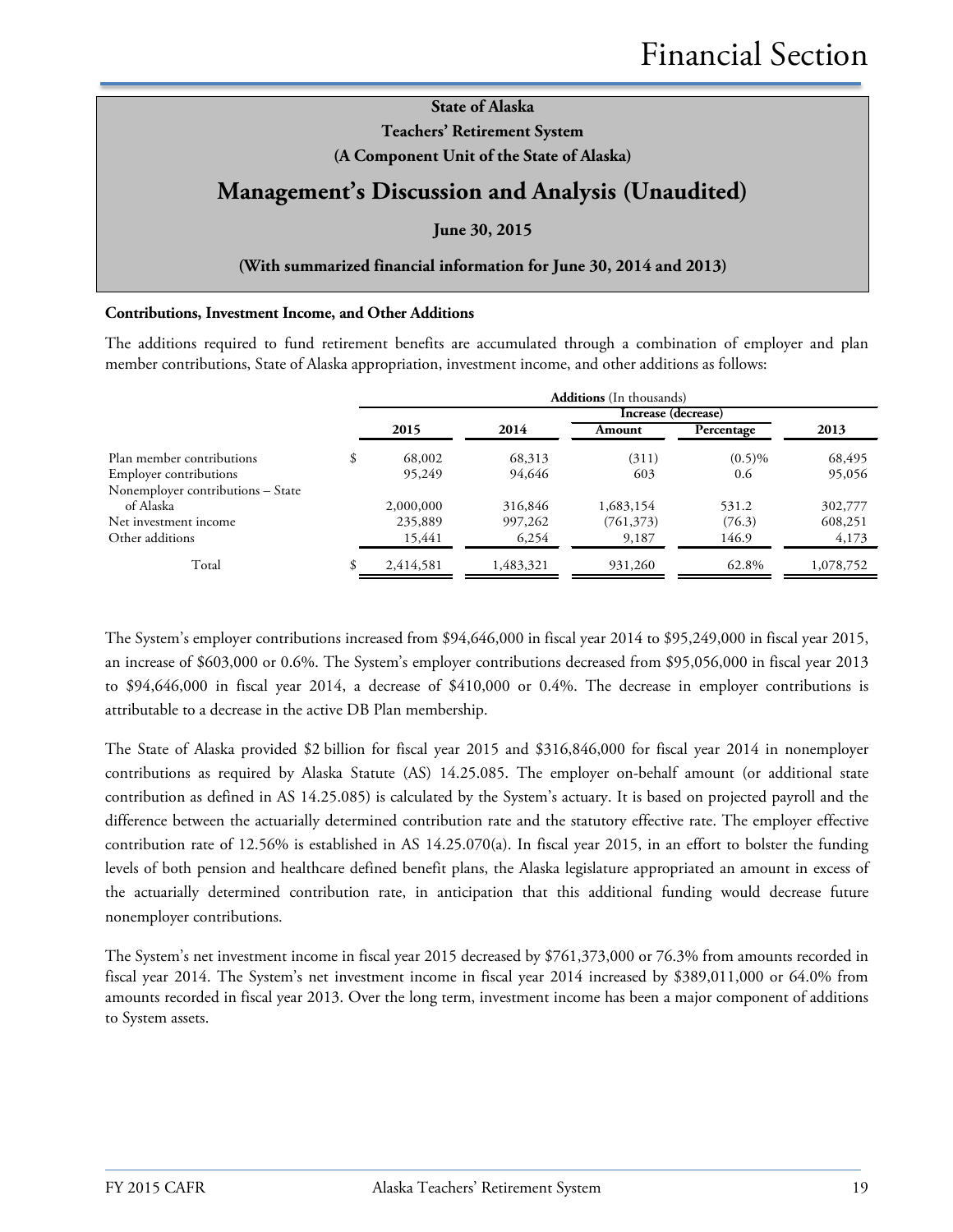# **Management's Discussion and Analysis (Unaudited)**

**June 30, 2015**

**(With summarized financial information for June 30, 2014 and 2013)**

The System's investment rates of return at June 30 are as follows:

|                          | Year ended |        |        |  |  |
|--------------------------|------------|--------|--------|--|--|
|                          | 2015       | 2014   | 2013   |  |  |
| System returns           | 3.30%      | 18.46% | 12.59% |  |  |
| Domestic equities        | 7.85       | 25.45  | 21.24  |  |  |
| International equities   | (3.28)     | 23.41  | 15.03  |  |  |
| Private equity           | 13.77      | 24.19  | 11.68  |  |  |
| Real assets              | 3.69       | 12.71  | 10.65  |  |  |
| Absolute return          | 9.24       | 6.51   | 8.41   |  |  |
| Fixed income             | (0.73)     | 5.14   | 0.57   |  |  |
| Alternative equity       | (0.88)     | 24.55  |        |  |  |
| Cash equivalents         | 0.27       | 0.26   | 0.25   |  |  |
| Actuarial rate of return | 8.00       | 8.00   | 8.00   |  |  |

#### **Benefits and Other Deductions**

The primary deduction of the DB Plan is the payment of pension and postemployment healthcare benefits. The primary deduction of the DC Plan is the refund of contributions. These benefit payments, healthcare claims paid, refunds of contributions, and the cost of administering the System comprise the cost of operations as follows:

|                                    |   | <b>Deductions</b> (In thousands) |         |                     |            |         |  |  |  |
|------------------------------------|---|----------------------------------|---------|---------------------|------------|---------|--|--|--|
|                                    |   |                                  |         | Increase (decrease) |            |         |  |  |  |
|                                    |   | 2015                             | 2014    | Amount              | Percentage | 2013    |  |  |  |
| Pension benefits                   | D | 416,354                          | 396,614 | 19,740              | $5.0\%$ \$ | 380,265 |  |  |  |
| Postemployment healthcare benefits |   | 109,740                          | 116,781 | (7,041)             | (6.0)      | 120,855 |  |  |  |
| Refund of contributions            |   | 9,232                            | 7,739   | 1,493               | 19.3       | 6,405   |  |  |  |
| Administrative                     |   | 9,243                            | 8,433   | 810                 | 9.6        | 6,945   |  |  |  |
| Total                              |   | 544,569                          | 529,567 | 15,002              | 2.8%       | 514,470 |  |  |  |

The System's pension benefit payments in 2015 increased \$19,740,000 or 5.0% from fiscal year 2014 and increased \$16,349,000 or 4.3% from fiscal year 2013. The increase in pension benefits in fiscal year 2014 is the result of an increase in the number of retirees.

The System's postemployment healthcare benefit payments in fiscal year 2015 decreased \$7,041,000 or 6.0% from fiscal year 2014 and decreased \$4,074,000 or 3.4% from fiscal year 2013. The Division contracted with two new TPAs in January 2014, both of whom use networks to help reduce healthcare benefit costs. Currently, the System's DB healthcare trust is benefiting through the use of the networks provided by the TPAs by seeing lower costs from the prior TPA, as well as reduced annual cost increases percentage wise.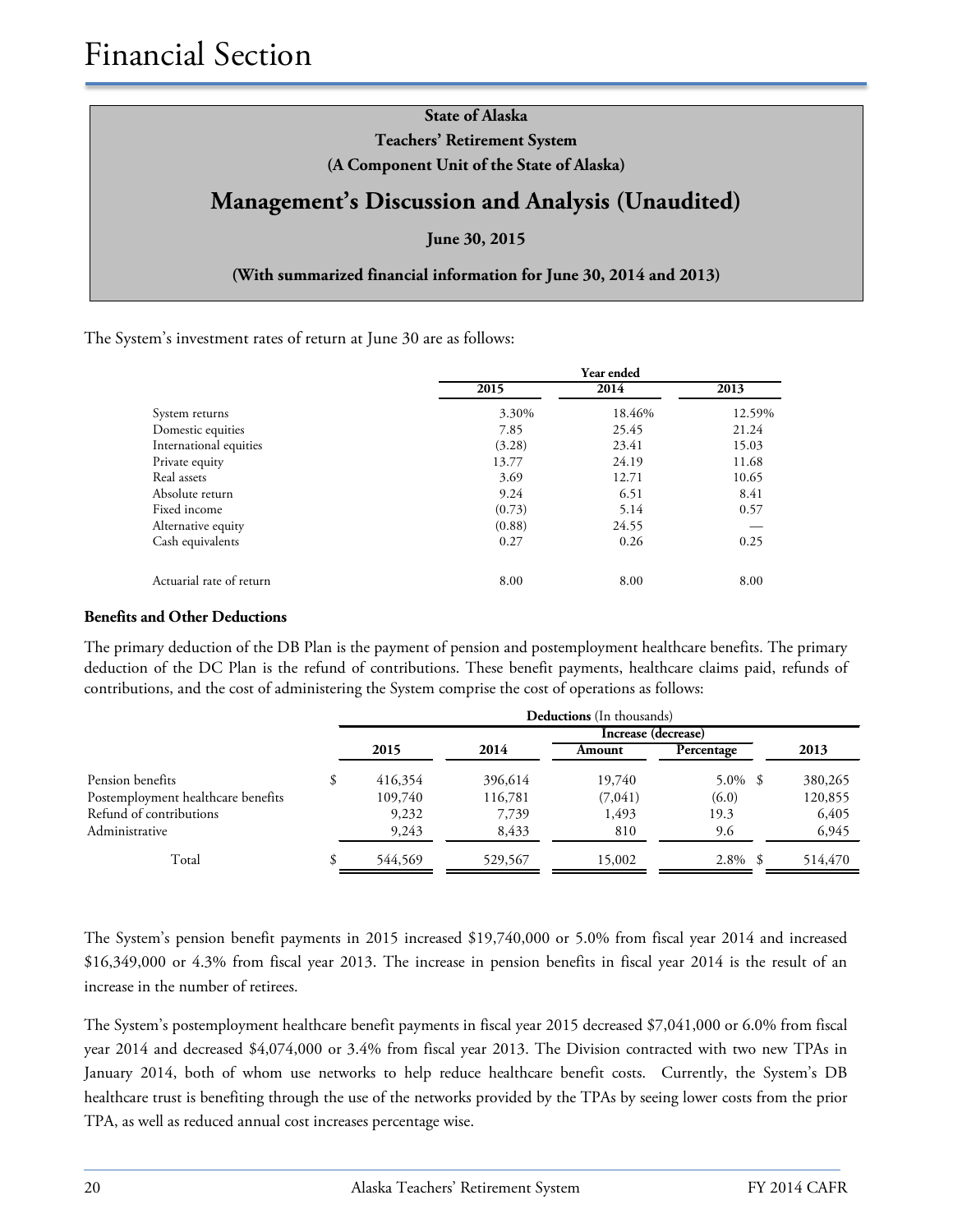# **Management's Discussion and Analysis (Unaudited)**

**June 30, 2015**

#### **(With summarized financial information for June 30, 2014 and 2013)**

The System's refund of contributions increased \$1,493,000 or 19.3% from fiscal year 2014 and increased \$1,334,000 or 20.8% from fiscal year 2013. The increase in refunds is primarily in the DC Plan, where refunds increased \$1,689,000 between fiscal year 2014 to 2015, and increased \$1,615,000 from fiscal year 2013 to 2014. The System continues to look at ways to retain member contributions by emphasizing the low investment costs to members to maintain funds within the DC Plan, with a number of investment options available.

The System's administrative deductions in 2015 increased \$810,000 or 9.6% from fiscal year 2014 and increased \$1,488,000 or 21.4% from fiscal year 2013. The increase in administrative costs in fiscal year 2014 is related to an increase in contractual services related to data processing and the health insurance third-party administrator transition project member fees.

#### **Net Pension Liability**

GASB Statement No. 67, implemented in 2014, requires the DB Plan to report the Total Pension Liability (TPL), Fiduciary Net Position (FNP), and the Net Pension Liability (NPL). The TPL determines the total obligation for the DB Plan's pension benefits related to costs incurred as a result of years of service, changes in benefit terms, changes in actuarial assumptions, and any differences between the actuarial assumptions and actual experience. The DB Plan's FNP determines the assets available to pay the DB Plan's future payment stream. The assets are derived from contributions received from participating employers, plan members, and nonemployer contributions, as well as investment earnings, less benefit payments during the year and the related costs to administer the DB Plan. The difference between the TPL and FNP is the NPL, or the unfunded portion of the TPL. The components of the NPL of the participating employers were as follows (in thousands):

|                                             |    | 2015        | 2014        |
|---------------------------------------------|----|-------------|-------------|
| Total pension liability                     | \$ | 7,107,406   | 6,770,201   |
| Plan fiduciary net position                 |    | (5,246,955) | (3,771,139) |
| Employers' net pension                      |    |             |             |
| liability                                   | S  | 1,860,451   | 2,999,062   |
| Plan fiduciary net position as a percentage |    |             |             |
| of the total pension liability              |    | 73.82%      | 55.70%      |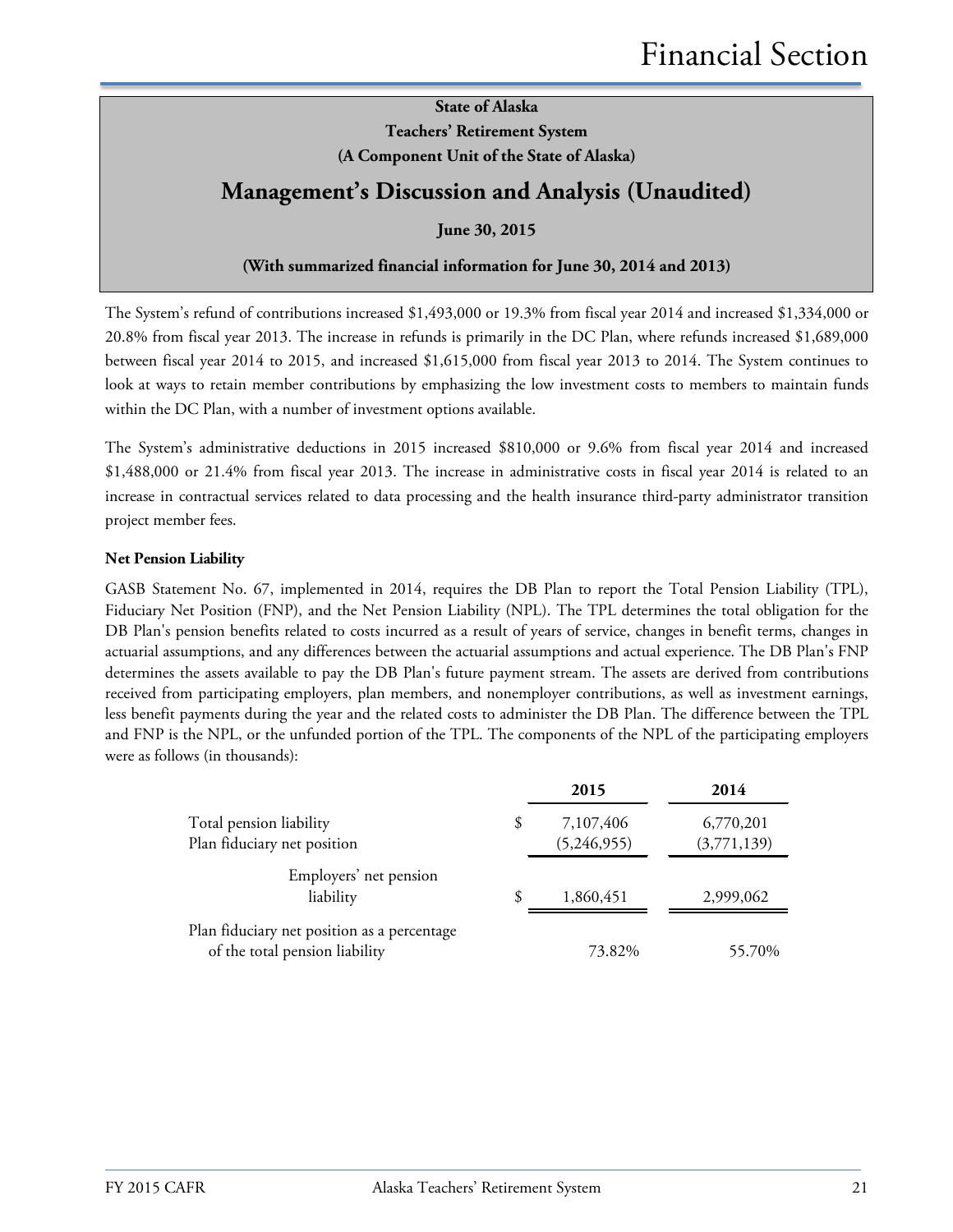# **Management's Discussion and Analysis (Unaudited)**

#### **June 30, 2015**

#### **(With summarized financial information for June 30, 2014 and 2013)**

#### **Funding**

Retirement benefits are financed by accumulations from employers, plan members, State of Alaska nonemployer contributions, and income earned on System investments.

- The employer contribution rate is determined by the System's consulting actuary and considered for adoption by the Board annually. AS 14.25.070(a) sets the employer effective contribution rate at 12.56%. The difference between the actuarially determined contribution rate adopted by the Board and the statutory employer effective rate is paid by the State of Alaska as a direct nonemployer contribution per AS 14.25.085.
- AS 14.25.085 requires that additional state contributions are made each July 1 or as soon after July 1 for the ensuing fiscal year that when combined with the total employer contributions are sufficient to pay the System's past service liability at the contribution rate adopted by the Board for that fiscal year.
- Plan member contributions are established by AS14.25.050 for the DB Plan and AS 14.25.340 for the DC Plan.
- The Board works with an external consultant to determine the proper asset allocation strategy.

#### **Legislation**

During fiscal year 2015, the Twenty-Ninth Alaska State Legislature enacted one law that affects the System:

House Bill 2001 appropriates \$130.1 million from the general fund to the Department of Administration for deposit in the System's defined benefit pension fund and the retiree healthcare trust as partial payment of the participating employers' contribution for fiscal year ending June 30, 2016. This appropriation is to fund the difference between the statutory required contribution of 12.56% paid by participating employers for both defined benefit and defined contribution members, and the actuarially determined contribution rate adopted by the Board for that fiscal year, and is specified in Alaska Statute 14.25.085 – Additional State Contributions.

#### **Economic Conditions, Future Contribution Rates, and Status of Unfunded Liability**

Fiscal year 2015 was another year of positive, but significantly lower investment returns than fiscal year 2014. Net investment income decreased from \$997,262,000 in fiscal year 2014 to \$235,889,000 in fiscal year 2015, a decrease of \$761,373,000 or 76.3%. The return on the System's investments was less than one-half the actuarially assumed return of 8.00% with the System's rate of return of 3.30% at June 30, 2015. In fiscal year 2014, the System's investments returned 18.56%, more than twice the actuarially assumed return of 8.00%. The Board continues to work with its investment counsel and the Alaska Department of Revenue, Treasury Division, to diversify the portfolio of the System to maintain an optimal risk/return ratio.

The consulting actuary recommended an increase from the System's actuarially determined contribution rate of 53.62% in fiscal year 2014 to 70.75% in fiscal year 2015. The Board adopted the fiscal year 2015 actuarially determined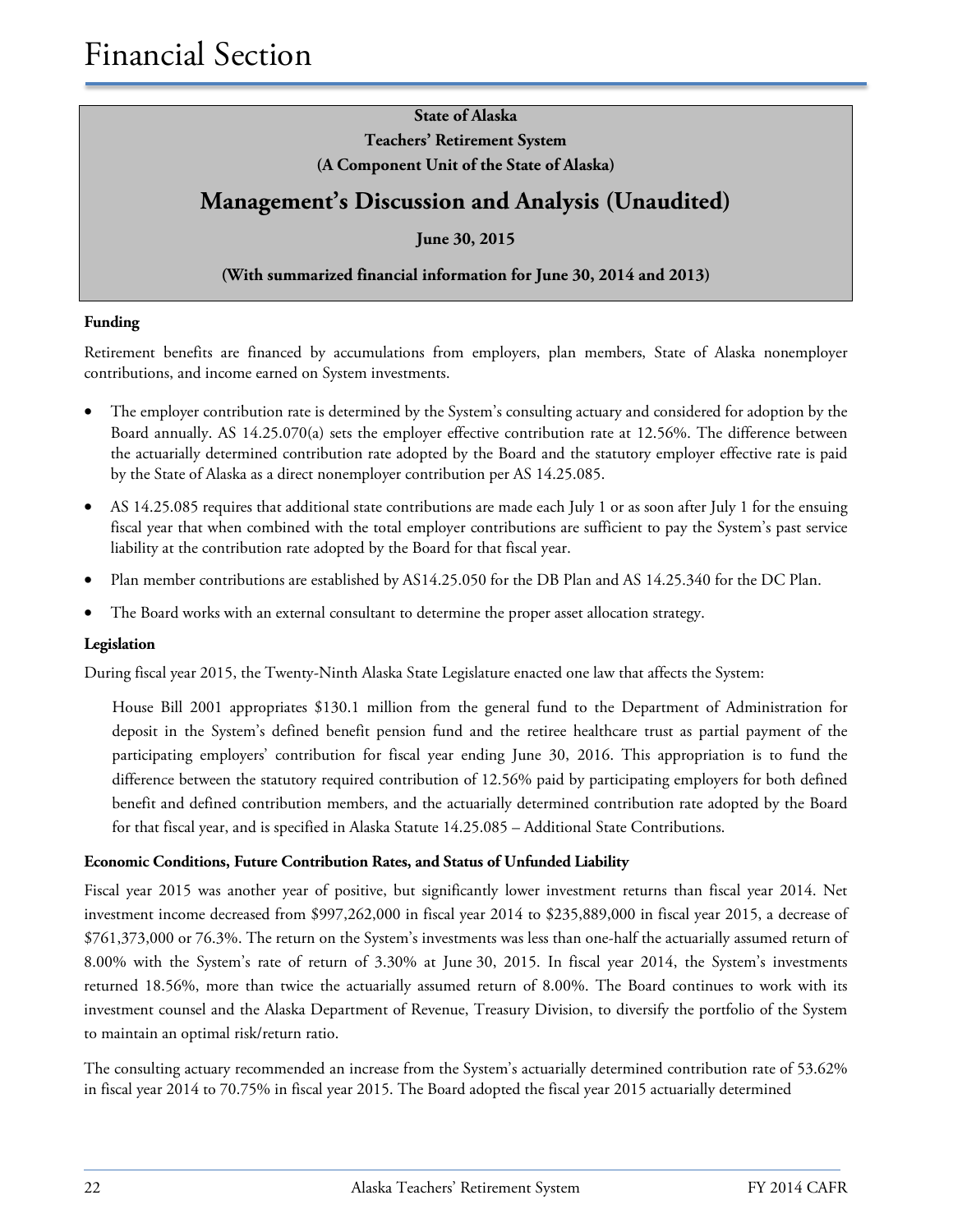# **Management's Discussion and Analysis (Unaudited)**

**June 30, 2015**

#### **(With summarized financial information for June 30, 2014 and 2013)**

contribution rate of 70.75%, which represented an increase of 17.13%. The statutory employer effective contribution rate remained at 12.56% for fiscal years 2015 and 2014.

The June 30, 2014 and 2013 actuarial valuation reports for the DB Plan reported funding ratios based on valuation assets of 61.2% and 51.9%, respectively, as well as unfunded liabilities of \$3.8 billion and \$4.6 billion, respectively.

The System expects a decline in the DB Plan's recommended actuarially determined contribution rate and a corresponding increase in the pension and healthcare funding ratios as of the June 30, 2015 actuarial valuation report with the infusion of \$2 billion appropriated from the Constitutional Budget Reserve Fund during fiscal year 2015. Additionally, due to statutory changes implemented by the Alaska Legislature in conjunction with the \$2 billion infusion to the TRS DB pension and DB healthcare plans, the statute (1) established the level percentage of pay approach as a replacement to the level dollar approach and (2) reset the 25-year amortization period. Beginning July 1, 2014, actuarial projections reflect that the required additional state contribution would be significantly reduced for a period of time.

For fiscal years 2015 and 2014, the DC Plan's employer contribution rate was established by Alaska statute at 12.56%. The DC Plan's actuarially determined occupational death and disability rate was adopted by the Board to be 0.00%. The DC Plan retiree medical plan actuarially determined contribution rate was adopted by the Board to be 2.04% and 0.47%, respectively.

#### **Requests for Information**

This financial report is designed to provide a general overview of the finances for all those with interest in the finances. Questions concerning any of the information provided in this report or requests for additional information should be addressed to:

> State of Alaska Teachers' Retirement System Division of Retirement and Benefits, Finance Section P.O. Box 110203 Juneau, Alaska 99811-0203

Questions concerning any of the investment information provided in this report or requests for additional investment information should be addressed to:

> State of Alaska Department of Revenue, Treasury Division P.O. Box 110405 Juneau, Alaska 99811-0405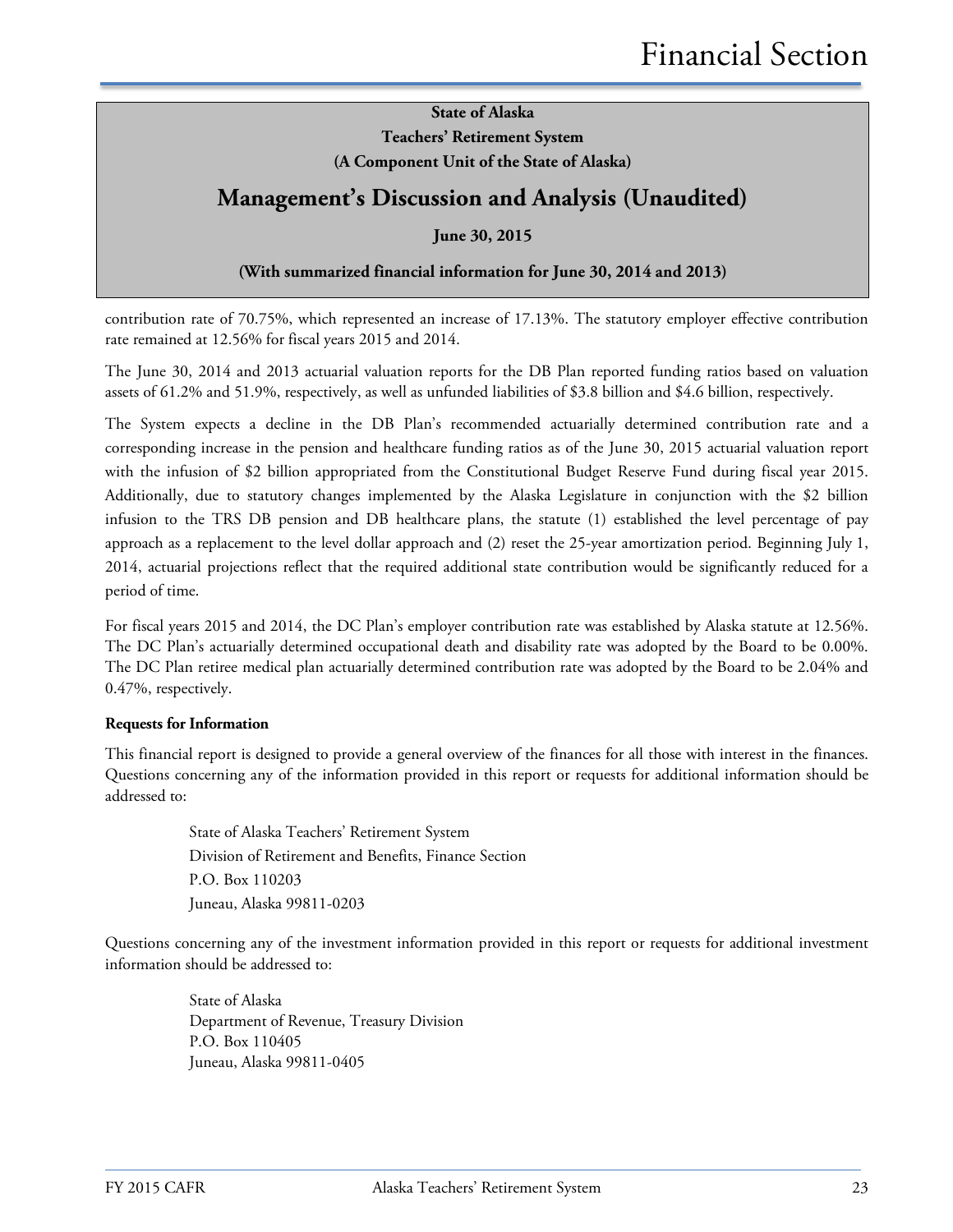**State of Alaska**

**Teachers' Retirement System**

**(A Component Unit of the State of Alaska)**

# **Combining Statement of Fiduciary Net Position**

**June 30, 2015**

**(With summarized financial information for June 30, 2014)**

**(In thousands)**

|                                                                           | Other Postemployment Benefit Plans |                                    |                                       |                                         |                          |                                            |                                  |                                  |
|---------------------------------------------------------------------------|------------------------------------|------------------------------------|---------------------------------------|-----------------------------------------|--------------------------|--------------------------------------------|----------------------------------|----------------------------------|
|                                                                           | Defined<br>Benefit<br>Pension      | Defined<br>Contribution<br>Pension | Alaska Retiree<br>Healthcare<br>Trust | Occupational<br>Death and<br>Disability | Retiree<br>Medical       | Healthcare<br>Reimbursement<br>Arrangement | System<br>Total<br>June 30, 2015 | System<br>Total<br>June 30, 2014 |
| Assets:                                                                   |                                    |                                    |                                       |                                         |                          |                                            |                                  |                                  |
| Cash and cash equivalents (note 3 and 4):<br>Short-term fixed income pool | $\hat{\mathbf{S}}$<br>90,096       | 6,188                              | 59,171                                | 74                                      | 562                      | 1,567                                      | 157,658                          | 200,285                          |
| Empower money market fund - nonparticipant directed                       |                                    | 1,461                              |                                       |                                         |                          |                                            | 1,461                            | 4,045                            |
| Total cash and cash equivalents                                           | 90,096                             | 7,649                              | 59,171                                | 74                                      | 562                      | 1,567                                      | 159,119                          | 204,330                          |
| Receivables:                                                              |                                    |                                    |                                       |                                         |                          |                                            |                                  |                                  |
| Contributions<br>Due from State of Alaska General Fund                    | 3,912<br>4,718                     | 54<br>2,127                        | 55<br>1,388                           | 10                                      | $\,$ 8 $\,$<br>295       | 10<br>260                                  | 4,039<br>8,798                   | 4,317<br>3,933                   |
| Due from Retiree Health Fund                                              |                                    |                                    |                                       |                                         |                          |                                            |                                  |                                  |
| Other account receivable                                                  | 87                                 | $\overline{\phantom{0}}$           | $\overline{\phantom{a}}$              | -                                       | L.                       | $\overline{\phantom{0}}$                   | 87                               | $\overline{\mathbf{3}}$          |
| Total receivables                                                         | 8,717                              | 2,181                              | 1,443                                 | 10                                      | 303                      | 270                                        | 12,924                           | 8,253                            |
| Investments (notes 3, 4, and 5), at fair value:                           |                                    |                                    |                                       |                                         |                          |                                            |                                  |                                  |
| Fixed income securities:<br>U.S. Treasury fixed income pool               | 289,689                            |                                    | 143,232                               | 174                                     | 951                      | 3,251                                      | 437,297                          | 355,208                          |
| Taxable municipal bonds                                                   | 49,887                             |                                    | 24,666                                | 30                                      | 164                      | 560                                        | 75,307                           | 64,052                           |
| Tactical fixed income pool                                                | 26,799                             |                                    | 13,250                                | 16                                      | 88                       | 301                                        | 40,454                           |                                  |
| High yield fixed income pool                                              | 136,678                            |                                    | 67,578                                | 82                                      | 448                      | 1,534                                      | 206,320                          | 162,623                          |
| International fixed income pool                                           | 84,365                             | $\overline{\phantom{0}}$           | 41,713                                | 51                                      | 277                      | 947                                        | 127,353                          | 108,903                          |
| Emerging markets debt pool                                                | 35,759                             | $\overline{\phantom{0}}$           | 17,680                                | 21                                      | 117                      | 401                                        | 53,978                           | 44,199                           |
| Total fixed income securities                                             | 623,177                            |                                    | 308,119                               | 374                                     | 2,045                    | 6,994                                      | 940,709                          | 734,985                          |
| Broad domestic equity:                                                    |                                    |                                    |                                       |                                         |                          |                                            |                                  |                                  |
| Large cap pool                                                            | 1,171,457                          | $\overline{\phantom{0}}$           | 579,206                               | 703                                     | 3,843                    | 13,147                                     | 1,768,356                        | 1,354,893                        |
| Small cap pool                                                            | 253,453                            |                                    | 125,315                               | 152                                     | 832                      | 2,845                                      | 382,597                          | 299,834                          |
| Total broad domestic equity                                               | 1,424,910                          |                                    | 704,521                               | 855                                     | 4,675                    | 15,992                                     | 2,150,953                        | 1,654,727                        |
| Broad international equity:                                               |                                    |                                    |                                       |                                         |                          |                                            |                                  |                                  |
| International equity pool                                                 | 1,091,894                          |                                    | 539,868                               | 655                                     | 3,582                    | 12,255                                     | 1,648,254                        | 1,187,789                        |
| International equity small cap pool                                       | 71,400<br>1.196                    | ÷.                                 | 35,303<br>591                         | 43                                      | 234<br>$\overline{4}$    | 801                                        | 107,781<br>1.805                 | 93,986<br>28.425                 |
| Frontier market pool<br>Emerging markets equity pool                      | 138,606                            | -                                  | 68,531                                | $\mathbf{1}$<br>83                      | 455                      | 13<br>1,556                                | 209,231                          | 178,856                          |
| Total broad international equity                                          | 1,303,096                          | ÷,                                 | 644,293                               | 782                                     | 4,275                    | 14,625                                     | 1,967,071                        | 1,489,056                        |
|                                                                           |                                    |                                    |                                       |                                         |                          |                                            |                                  |                                  |
| Alternative equity:<br>Alternative equity                                 | 151,623                            |                                    | 74,967                                | 91                                      | 497                      | 1,702                                      | 228,880                          | 203,538                          |
| Convertible bond pool                                                     | 43,513                             |                                    | 21,514                                | 26                                      | 143                      | 488                                        | 65,684                           | 56,470                           |
| Total alternative equity                                                  | 195,136                            |                                    | 96,481                                | 117                                     | 640                      | 2,190                                      | 294,564                          | 260,008                          |
| Private equity pool                                                       | 403,605                            |                                    | 199,556                               | 242                                     | 1,324                    | 4,530                                      | 609,257                          | 498,442                          |
|                                                                           |                                    |                                    | 147,505                               | 179                                     | 979                      |                                            |                                  |                                  |
| Absolute return pool                                                      | 298,331                            |                                    |                                       |                                         |                          | 3,348                                      | 450,342                          | 236,850                          |
| Real assets:<br>Real estate pool                                          | 291,075                            |                                    | 143,389                               | 174                                     | 952                      | 3,254                                      | 438,844                          | 383,978                          |
| Real estate investment trust pool                                         | 71,955                             |                                    | 35,577                                | 43                                      | 236                      | 808                                        | 108,619                          | 104,798                          |
| Infrastructure private pool                                               | 63,432                             |                                    | 31,363                                | 38                                      | 208                      | 712                                        | 95,753                           |                                  |
| Infrastructure public pool                                                | 55,358                             |                                    | 27,371                                | 33                                      | 182                      | 621                                        | 83,565                           | 47,537                           |
| Master limited partnership pool                                           | 115,919                            |                                    | 57,314                                | 70                                      | 380                      | 1,301                                      | 174,984                          | 140,906                          |
| Energy pool                                                               | 22,456                             |                                    | 11,103                                | 13                                      | 74                       | 252                                        | 33,898                           | 30,854                           |
| Farmland pool<br>Timber pool                                              | 169,838<br>84,662                  | -<br>$\overline{\phantom{0}}$      | 83,973<br>41,859                      | 102<br>51                               | 557<br>278               | 1,906<br>950                               | 256,376<br>127,800               | 204,863<br>103,801               |
| Treasury inflation protected securities pool                              | 29,399                             | $\overline{\phantom{0}}$           | 14,536                                | 18                                      | 96                       | 330                                        | 44,379                           | 10,088                           |
| Total real assets                                                         | 904,094                            |                                    | 446,485                               | 542                                     | 2,963                    | 10,134                                     | 1,364,218                        | 1,026,825                        |
| Other investment funds, at fair value:                                    |                                    |                                    |                                       |                                         |                          |                                            |                                  |                                  |
| Pooled investment funds                                                   |                                    | 132,377                            |                                       | $\overline{\phantom{0}}$                |                          |                                            | 132,377                          | 107,675                          |
| Collective investment funds                                               |                                    | 117,709                            |                                       |                                         |                          |                                            | 117,709                          | 105,417                          |
| Total other investment funds                                              |                                    | 250,086                            |                                       |                                         |                          |                                            | 250,086                          | 213,092                          |
| Total investments                                                         | 5,152,349                          | 250,086                            | 2,546,960                             | 3,091                                   | 16,901                   | 57,813                                     | 8,027,200                        | 6,113,985                        |
| Other assets                                                              |                                    |                                    | 711                                   |                                         |                          |                                            | 711                              | 1,497                            |
| Total assets                                                              | 5,251,162                          | 259,916                            | 2,608,285                             | 3,175                                   | 17,766                   | 59,650                                     | 8,199,954                        | 6,328,065                        |
|                                                                           |                                    |                                    |                                       |                                         |                          |                                            |                                  |                                  |
| Liabilities:                                                              |                                    |                                    |                                       |                                         |                          |                                            |                                  |                                  |
| Accrued expenses<br>Claims payable (note 8)                               | 3,985                              | 76                                 | 676<br>14,451                         | 11                                      |                          |                                            | 4,748<br>14,451                  | 3,989<br>18,979                  |
| Forfeiture payable                                                        | $\overline{\phantom{0}}$           | 7,592                              | $\overline{\phantom{a}}$              | $\overline{\phantom{0}}$                | $\overline{\phantom{0}}$ | $\overline{\phantom{0}}$                   | 7,592                            | 5,997                            |
| Due to State of Alaska General Fund                                       | 222                                |                                    | 4,192                                 | 11                                      |                          |                                            | 4,425                            | 374                              |
| <b>Total</b> liabilities                                                  | 4,207                              | 7,668                              | 19,319                                | 22                                      |                          |                                            | 31,216                           | 29,339                           |
| Net position held in trust for pension benefits,                          |                                    |                                    |                                       |                                         |                          |                                            |                                  |                                  |
| postemployment healthcare benefits, and individuals                       | 5,246,955                          | 252,248                            | 2,588,966                             | 3,153                                   | 17,766                   | 59,650                                     | 8,168,738                        | 6,298,726                        |

See accompanying notes to financial statements.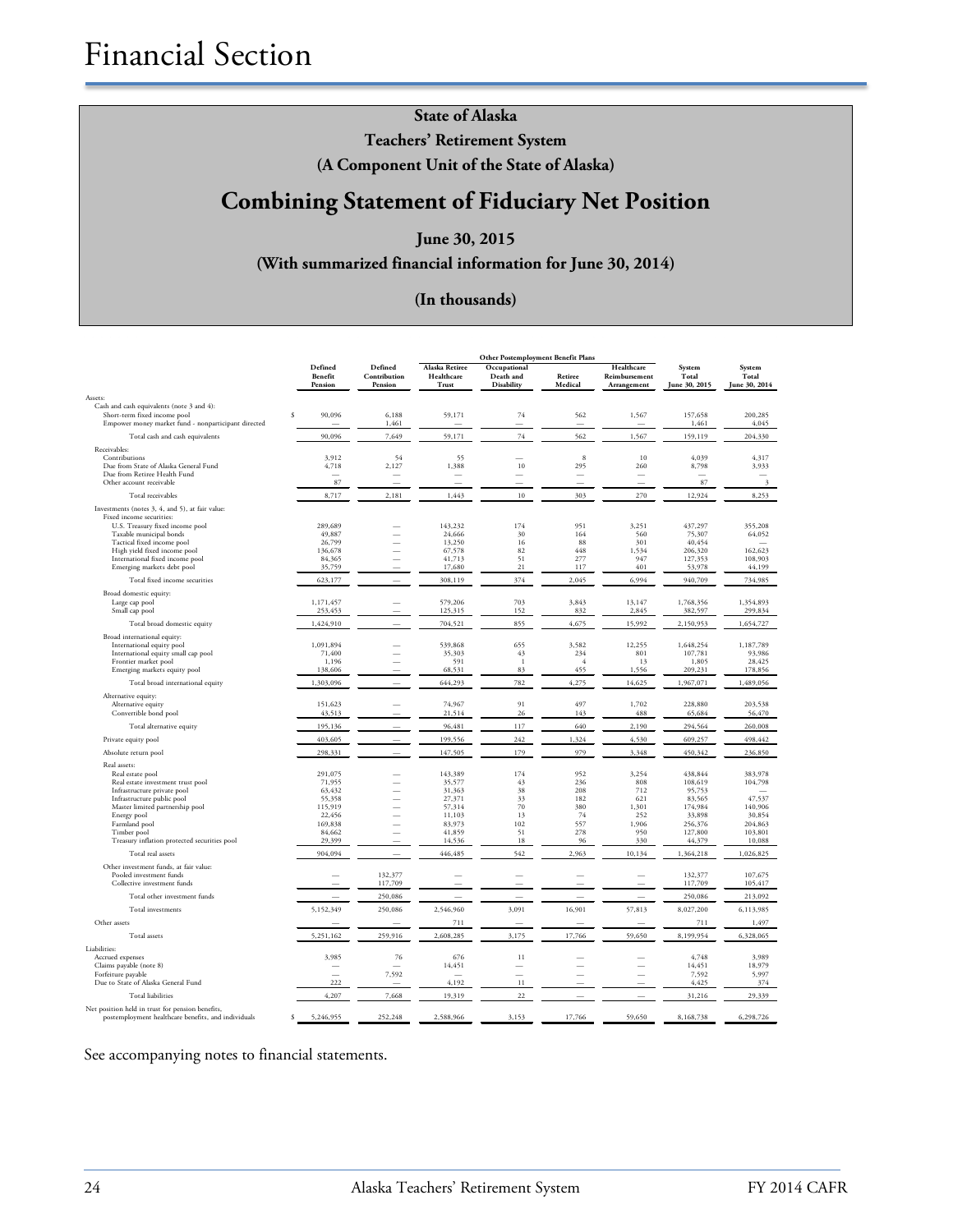### **State of Alaska**

**Teachers' Retirement System**

**(A Component Unit of the State of Alaska)**

# **Combining Statement of Changes in Fiduciary Net Position**

**Year Ended June 30, 2015**

**(With summarized financial information for June 30, 2014)**

**(In thousands)**

|                                                                                                          | Other Postemployment Benefit Plans |                               |                                    |                                       |                                                |                    |                                            |                                  |                                  |
|----------------------------------------------------------------------------------------------------------|------------------------------------|-------------------------------|------------------------------------|---------------------------------------|------------------------------------------------|--------------------|--------------------------------------------|----------------------------------|----------------------------------|
|                                                                                                          |                                    | Defined<br>Benefit<br>Pension | Defined<br>Contribution<br>Pension | Alaska Retiree<br>Healthcare<br>Trust | Occupational<br>Death and<br><b>Disability</b> | Retiree<br>Medical | Healthcare<br>Reimbursement<br>Arrangement | System<br>Total<br>June 30, 2015 | System<br>Total<br>June 30, 2014 |
| Additions:                                                                                               |                                    |                               |                                    |                                       |                                                |                    |                                            |                                  |                                  |
| Contributions:                                                                                           |                                    |                               |                                    |                                       |                                                |                    |                                            |                                  |                                  |
| Employers                                                                                                | s                                  | 36,374                        | 17,863                             | 26,922                                |                                                | 5,670              | 8,420                                      | 95,249                           | 94.646                           |
| Plan members                                                                                             |                                    | 45,506                        | 22,269                             | 227                                   |                                                |                    |                                            | 68,002                           | 68,313                           |
| Nonemployer State of Alaska                                                                              |                                    | 1,662,700                     |                                    | 337,300                               |                                                | $\hspace{0.05cm}$  | $\hspace{0.1mm}-\hspace{0.1mm}$            | 2,000,000                        | 316,846                          |
| Total contributions                                                                                      |                                    | 1,744,580                     | 40,132                             | 364,449                               |                                                | 5,670              | 8,420                                      | 2,163,251                        | 479,805                          |
| Investment income:                                                                                       |                                    |                               |                                    |                                       |                                                |                    |                                            |                                  |                                  |
| Net appreciation in fair value                                                                           |                                    | 75,069                        | 5,550                              | 36.145                                | 43                                             | 230                | 801                                        | 117,838                          | 905,490                          |
| Interest                                                                                                 |                                    | 18,195                        | 15                                 | 9,502                                 | 12                                             | 52                 | 203                                        | 27,979                           | 22,803                           |
| Dividends                                                                                                |                                    | 68,442                        | $\overbrace{\phantom{12332}}$      | 35,739                                | 45                                             | 198                | 765                                        | 105,189                          | 82,141                           |
| Total investment income                                                                                  |                                    | 161,706                       | 5,565                              | 81,386                                | 100                                            | 480                | 1,769                                      | 251,006                          | 1,010,434                        |
| Less investment expense                                                                                  |                                    | 9,145                         | 745                                | 5,212                                 |                                                | 3                  | 11                                         | 15,117                           | 13,172                           |
| Net investment income                                                                                    |                                    | 152,561                       | 4,820                              | 76,174                                | 99                                             | 477                | 1,758                                      | 235,889                          | 997,262                          |
| Other:                                                                                                   |                                    |                               |                                    |                                       |                                                |                    |                                            |                                  |                                  |
| Other                                                                                                    |                                    | 9                             |                                    | 15,432                                |                                                |                    |                                            | 15,441                           | 6,254                            |
| Total additions                                                                                          |                                    | 1,897,150                     | 44,952                             | 456,055                               | 99                                             | 6,147              | 10,178                                     | 2,414,581                        | 1,483,321                        |
| Deductions:                                                                                              |                                    |                               |                                    |                                       |                                                |                    |                                            |                                  |                                  |
| Pension and postemployment benefits                                                                      |                                    | 416,354                       |                                    | 109,740                               |                                                |                    |                                            | 526,094                          | 513,395                          |
| Refunds of contributions                                                                                 |                                    | 2,191                         | 7,041                              |                                       |                                                |                    |                                            | 9,232                            | 7,739                            |
| Administrative                                                                                           |                                    | 2,789                         | 931                                | 5,484                                 | 21                                             | 18                 | -                                          | 9,243                            | 8,433                            |
| Total deductions                                                                                         |                                    | 421,334                       | 7,972                              | 115,224                               | 21                                             | 18                 | -                                          | 544,569                          | 529,567                          |
| Net increase                                                                                             |                                    | 1,475,816                     | 36,980                             | 340,831                               | 78                                             | 6,129              | 10,178                                     | 1,870,012                        | 953,754                          |
| Net position held in trust for pension benefits,<br>postemployment healthcare benefits, and individuals: |                                    |                               |                                    |                                       |                                                |                    |                                            |                                  |                                  |
| Balance, beginning of year                                                                               |                                    | 3,771,139                     | 215,268                            | 2,248,135                             | 3,075                                          | 11,637             | 49,472                                     | 6,298,726                        | 5,344,972                        |
| Balance, end of year                                                                                     |                                    | 5,246,955                     | 252,248                            | 2,588,966                             | 3,153                                          | 17,766             | 59,650                                     | 8,168,738                        | 6,298,726                        |

See accompanying notes to financial statements.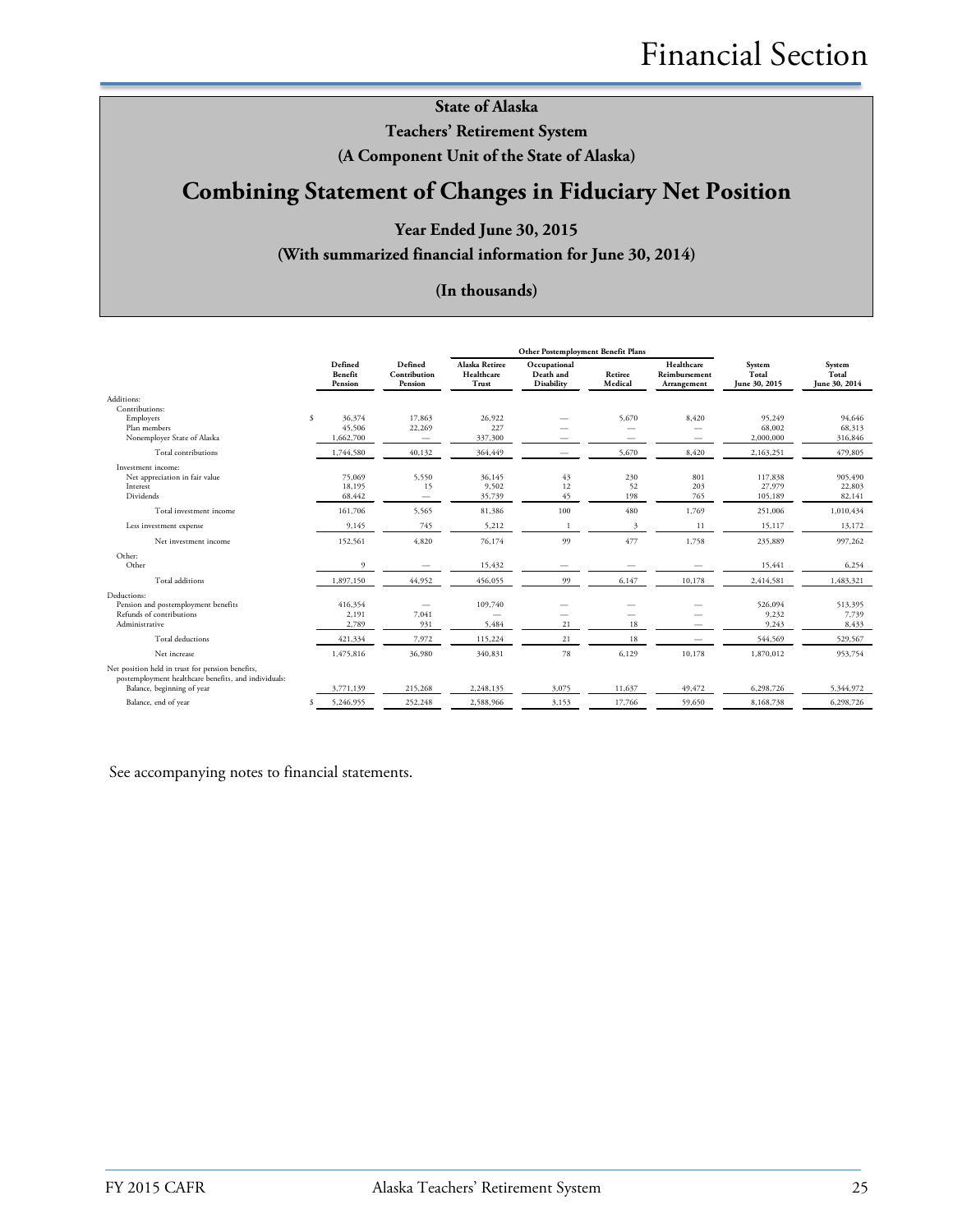# **Notes to Financial Statements**

**June 30, 2015**

#### **(With summarized financial information for June 30, 2014)**

#### **(1) Description**

The State of Alaska Teachers' Retirement System (TRS or the System) is a component unit of the State of Alaska (the State). The System is governed by the Alaska Retirement Management Board (the Board), which consists of nine trustees, as follows: two members, consisting of the commissioner of administration and the commissioner of revenue; two trustees who are members of the general public; one trustee who is employed as a finance officer for a political subdivision participating in either the Public Employees' Retirement System (PERS) or TRS; two trustees who are members of PERS; and two trustees who are members of TRS.

TRS acts as the common investment and administrative agency for the following multiple-employer plans:

| Plan name                                          | Type of plan                          |
|----------------------------------------------------|---------------------------------------|
| Defined Benefit Pension                            | Cost-sharing, Defined Benefit Pension |
| Defined Contribution Retirement Pension            | Defined Contribution Pension          |
| Defined Benefit Other Postemployment Benefits      |                                       |
| Alaska Retiree Healthcare Trust Plan               | Cost-sharing, Defined Benefit OPEB    |
| Occupational Death and Disability Plan             | Cost-sharing, Defined Benefit OPEB    |
| Retiree Medical Plan                               | Cost-sharing, Defined Benefit OPEB    |
| Defined Contribution Other Postemployment Benefits |                                       |
| Healthcare Reimbursement Arrangement Plan          | Defined Contribution OPEB             |
|                                                    |                                       |

At June 30, 2015 and 2014, the number of participating local government employers and public organizations including the State was as follows:

| State of Alaska  |     |
|------------------|-----|
| School districts | ר ר |
| Other            |     |
| Total employers  | 58  |

Inclusion in the Defined Benefit Pension Plan (DB Plan) and Defined Contribution Pension Plan (DC Plan) is a condition of employment for permanent school district, University of Alaska, and State Department of Education employees who meet the eligibility requirements for participation.

#### **Defined Benefit Pension Plan**

#### *General*

The DB Plan provides pension benefits for teachers and other eligible members. Benefit and contribution provisions are established by State law and may be amended only by the State Legislature. With the passage of Senate Bill (SB) 141, the DB Plan is closed to all new members effective July 1, 2006.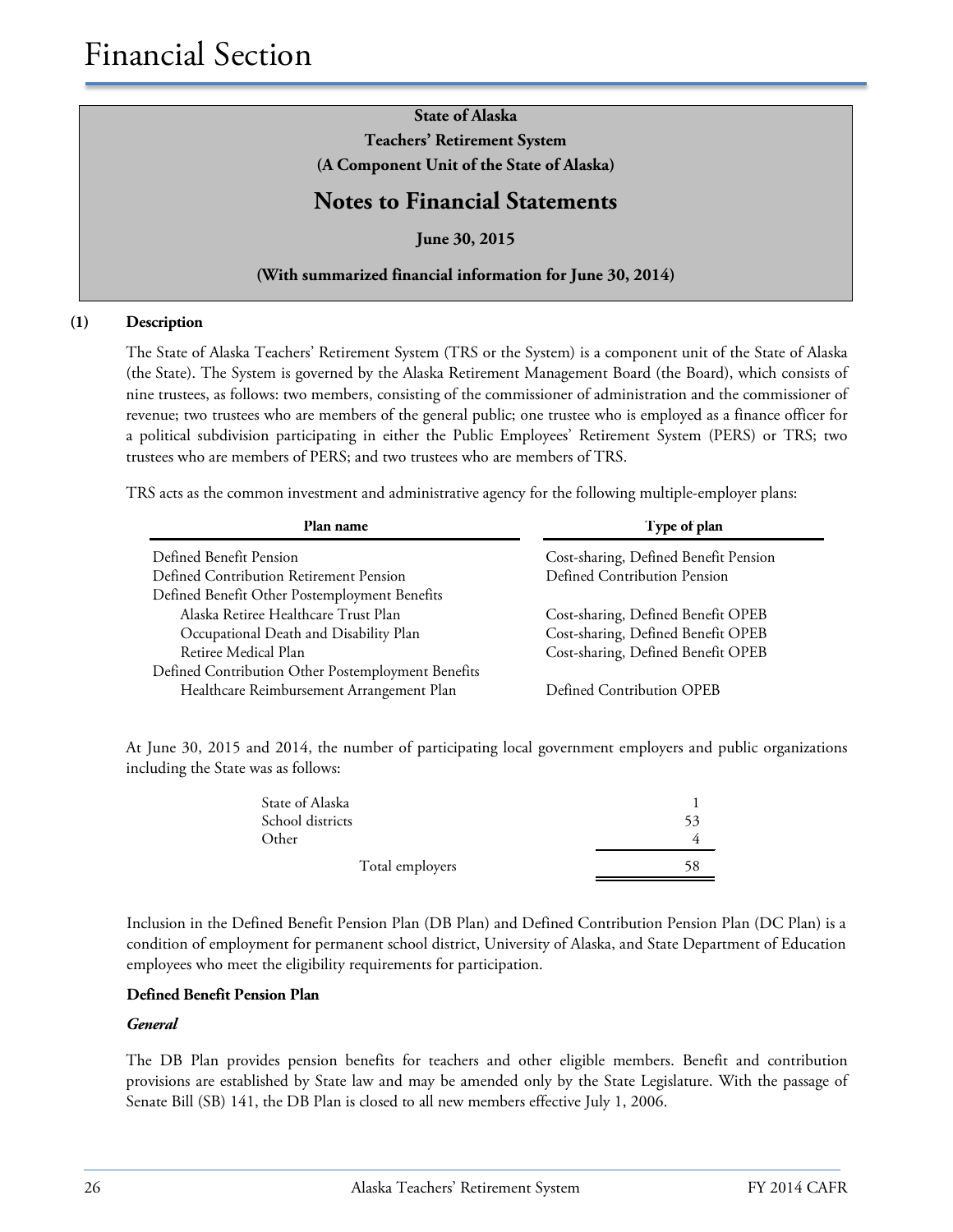### **Notes to Financial Statements**

**June 30, 2015**

**(With summarized financial information for June 30, 2014)**

The DB Plan's membership consisted of the following at June 30, 2015:

| Inactive plan members or beneficiaries currently receiving benefits | 12,080 |
|---------------------------------------------------------------------|--------|
| Inactive plan members entitled to but not yet receiving benefits    | 3.156  |
| Active plan members                                                 | 5,606  |
|                                                                     | 20,842 |

#### *Pension Benefits*

Vested members hired prior to July 1, 1990 are entitled to pension benefits beginning at normal retirement age, 55, or early retirement age, 50. For members hired after June 30, 1990, the normal and early retirement ages are 60 and 55, respectively. Members may also retire at any age and receive a normal benefit when they accumulate the required credited service.

The normal annual pension benefit is based on years of service and average base salary. The average base salary is based upon the members' three highest contract years' salaries.

The benefit related to all years of credited service prior to July 1, 1990 and for years of service through a total of 20 years is equal to 2% of the employee's average base salary. The benefit for each year over 20 years of service subsequent to June 30, 1990 is equal to 2.5% of the employee's base salary.

Minimum benefits for members eligible for retirement are \$25 per month for each year of credited service.

Married members must receive their benefits in the form of a joint and survivor annuity unless their spouse consents to another form of benefit or benefits are payable under the 1% supplemental contributions provision.

The DB Plan has two types of postretirement pension adjustments (PRPA). The automatic PRPA is issued annually to all eligible benefit recipients when the cost of living increases in the previous calendar year. The automatic PRPA increase is paid beginning July 1 of each year. The discretionary PRPA may be granted to eligible recipients by the DB Plan's administrator if the cost of living in the previous calendar year rises and the financial condition of the DB Plan's permits. If both an automatic and discretionary PRPA are granted, and a retiree is eligible for both adjustments, the one that provides the retiree the greater increase will be paid.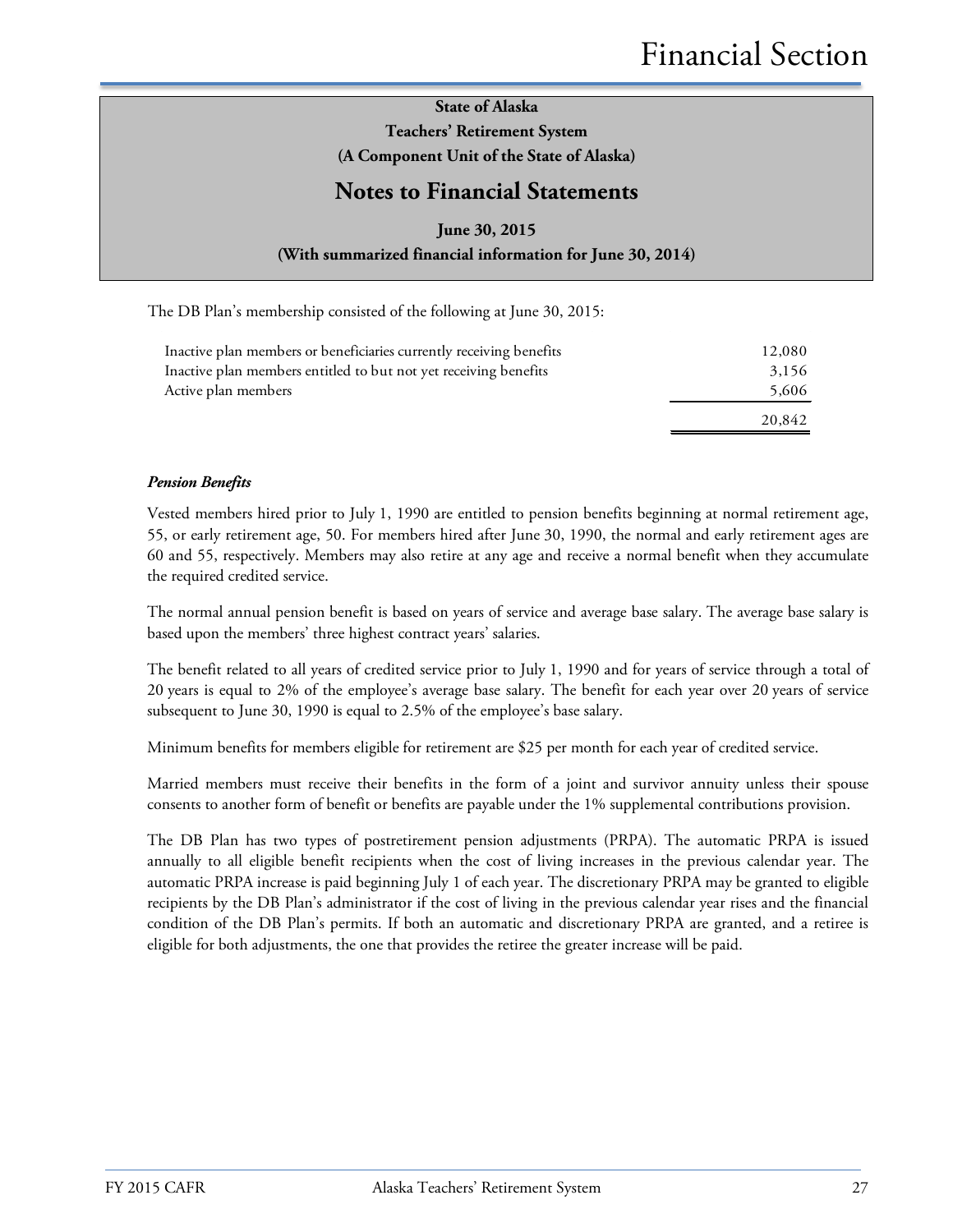# **Notes to Financial Statements**

**June 30, 2015 (With summarized financial information for June 30, 2014)**

#### *Contributions*

Contributions requirements of the active plan members and the participating employers are actuarially determined and approved by the Board as an amount that, when combined, is expected to finance the costs of benefits earned by plan members during the year, with an additional amount to finance any unfunded accrued liability. The DB Plan members contribute 8.65% of their base salary as required by statute. Employer effective contribution rates are 12.56% of annual payroll. Alaska Statute 14.25.085 requires that additional state contributions made each July 1, or as soon after July 1, for the ensuing fiscal year that when combined with the total employer contributions is sufficient to pay the System's past service liability at the actuarially determined contribution rate adopted by the Board for that fiscal year. Additionally, there is a Defined Benefit Unfunded Liability (DBUL) amount levied against the DCR Plan payroll. The DBUL amount is computed as the difference between:

- (A) The amount calculated for the statutory employer contribution rate of 12.56% on eligible salary less
- (B) The total of the employer contributions for:
	- (1) The defined contribution employer matching amount
	- (2) Major medical
	- (3) Occupational death and disability and
	- (4) Health reimbursement arrangement

The difference is deposited based on an actuarial allocation into the DB Plan's pension and healthcare funds.

#### *Refunds*

DB Plan member contributions may be voluntarily or, under certain circumstances, involuntarily refunded to the employee or a garnishing agency 60 days after termination of employment. Voluntary refund rights are forfeited on July 1 following the member's 75th birthday or within 50 years of the member's last termination date. Members who have had contributions refunded forfeit all retirement benefits, including postemployment healthcare benefits. Members are allowed to reinstate refunded service due to involuntary refunds by repaying the total involuntary refunded balance and accrued interest. Members are allowed to reinstate voluntarily refunded service by repaying the voluntarily refunded balance and accrued interest, as long as they reestablish an employee relationship with a participating DB Plan employer before July 1, 2010. Members who have not reestablished an employee relationship with a participating DB Plan employer by June 30, 2010 will not be eligible to reinstate voluntarily refunded service and will forfeit any claim to DB Plan membership rights. Balances refunded to members accrue interest at the rate of 7.0% per annum, compounded semiannually.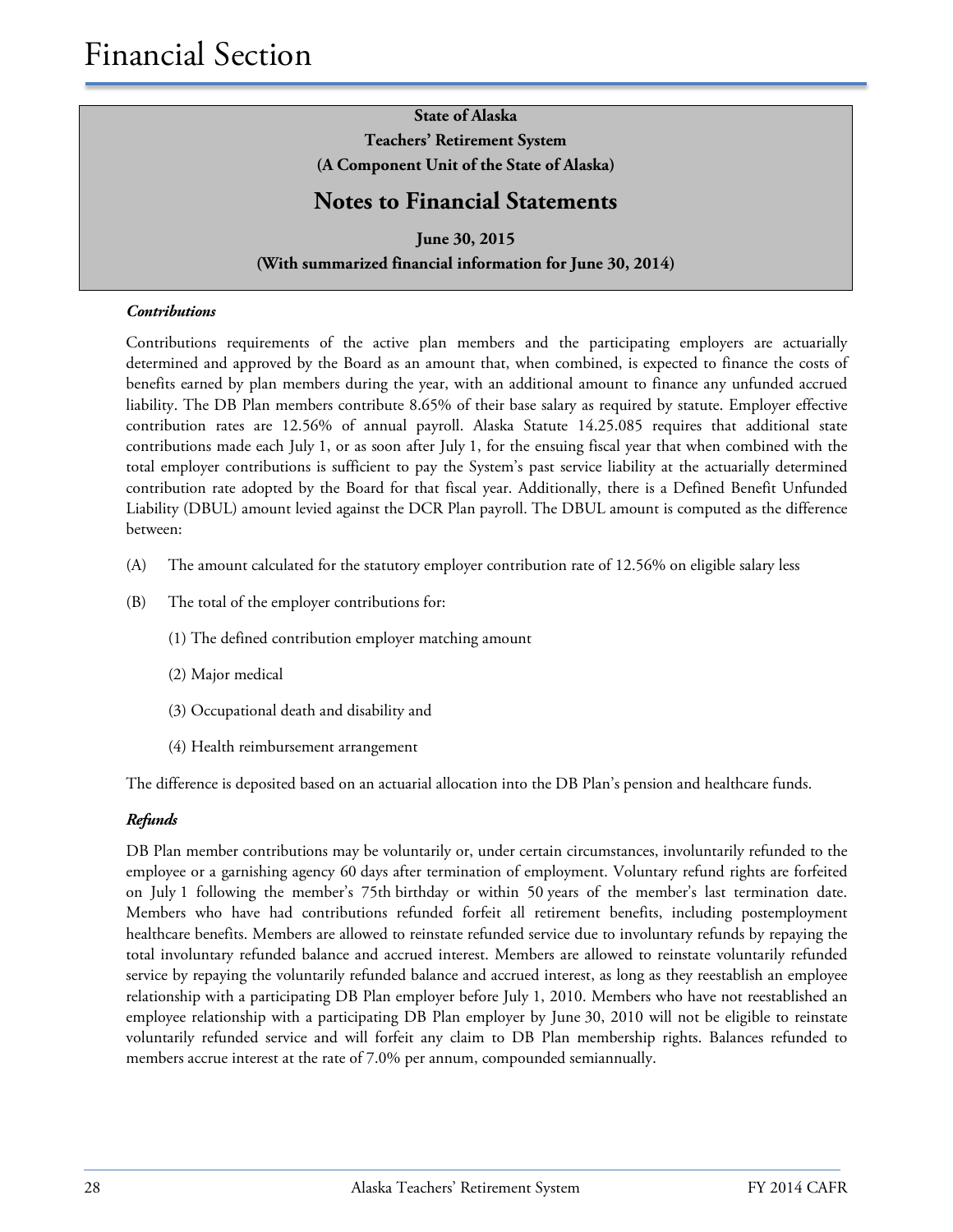#### **State of Alaska**

**Teachers' Retirement System**

**(A Component Unit of the State of Alaska)**

### **Notes to Financial Statements**

**June 30, 2015 (With summarized financial information for June 30, 2014)**

#### **Defined Contribution Retirement Plan**

#### *General*

The DC Plan provides retirement benefits for eligible employees hired after July 1, 2006. Benefit and contribution provisions are established by State law and may be amended only by the State Legislature.

At June 30, 2015, membership in the DC Plan consisted of 4,076 members.

#### *Retirement Benefits*

A participating member is immediately and fully vested in that member's contributions and related earnings (losses). A member shall be fully vested in the employer contributions made on that member's behalf, and related earnings (losses), after five years of service. A member is partially vested in the employer contributions made on that member's behalf, and the related earnings, in the ratio of (a) 25% with two years of service; (b) 50% with three years of service; (c) 75% with four years of service; and (d) 100% with five years of service.

#### *Contributions*

Alaska statutes require an 8.00% contribution rate for DC Plan members. Employers are required to contribute 7.00% of the member's compensation.

#### *Participant Distributions*

A member is eligible to elect distribution of their account 60 days after termination of employment.

#### *Participant Accounts*

Participant accounts under the DC Plan are self-directed with respect to investment options. Investment options are disclosed in note 3.

Each participant designates how contributions are to be allocated among the investment options. Each participant's account is credited with the participant's contributions and the appreciation or depreciation in unit value for the investment funds.

Record-keeping/administrative fees consisting of a fixed amount, applied in a lump sum each calendar year, and a variable amount, applied monthly, are deducted from each participant's account, applied pro rata to all the funds in which the employee participates. This fee is for all costs incurred by the record keeper and by the State. The investment management fees are netted out of the funds' performance.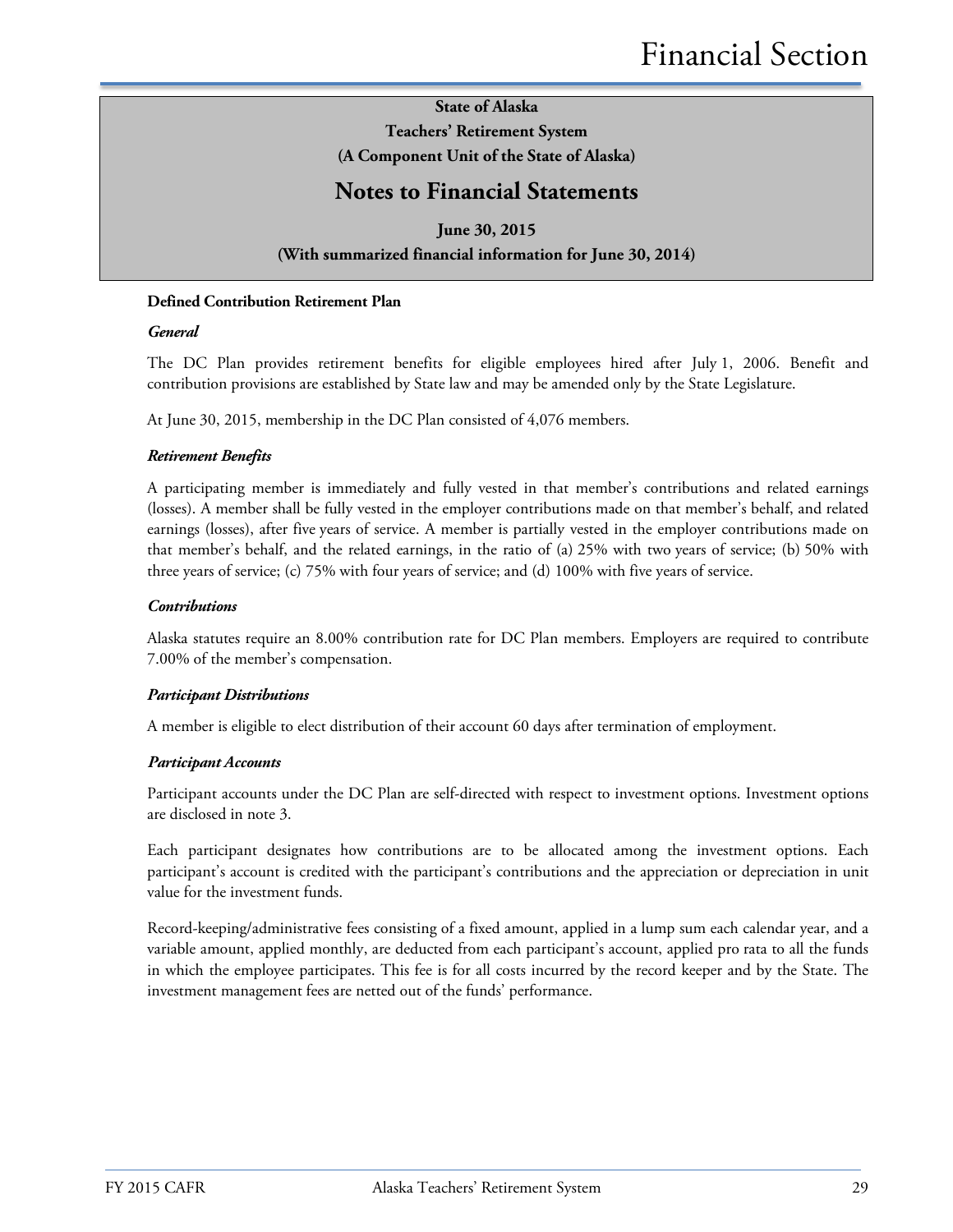### **Notes to Financial Statements**

**June 30, 2015 (With summarized financial information for June 30, 2014)**

#### **Defined Benefit Other Postemployment Benefit Plans**

#### *Alaska Retiree Healthcare Trust Plan*

Beginning July 1, 2007, the Alaska Retiree Healthcare Trust Plan (ARHCT), a healthcare trust fund of the State, was established. The ARHCT is self-funded and provides major medical coverage to retirees of the System. The System retains the risk of loss of allowable claims for eligible members. The ARHCT began paying member healthcare claims on March 1, 2008. Prior to that, healthcare claims were paid for by the Retiree Health Fund (RHF).

Membership in the plan was as follows as of June 30, 2015:

| Inactive plan members or beneficiaries currently receiving benefits | 12,080 |
|---------------------------------------------------------------------|--------|
| Inactive plan members entitled to but not yet receiving benefits    | 3.156  |
| Active plan members                                                 | 5.606  |
|                                                                     | 20,842 |

#### **OPEB Benefits**

When pension benefits begin, major medical benefits are provided without cost to (1) all members first hired before July 1, 1990, (2) members hired after July 1, 1990 with 25 years of membership service, and (3) members who are disabled or age 60 or older, regardless of their initial hire dates. Members first hired after June 30, 1990 may receive major medical benefits prior to age 60 by paying premiums.

#### **Contributions**

Employer contribution rates are actuarially determined and adopted by the Board. The 2015 employer effective contribution rate is 12.56% of member's compensation.

#### *Occupational Death and Disability Plan*

The Occupational Death and Disability Plan provides death benefits for beneficiaries of plan participants and long-term disability benefits to all active members with the System. Members in the Death and Disability Plan consisted of the following at June 30, 2015:

| Active plan members     | 4.076 |
|-------------------------|-------|
| Participating employers | 58    |
| Open claims             |       |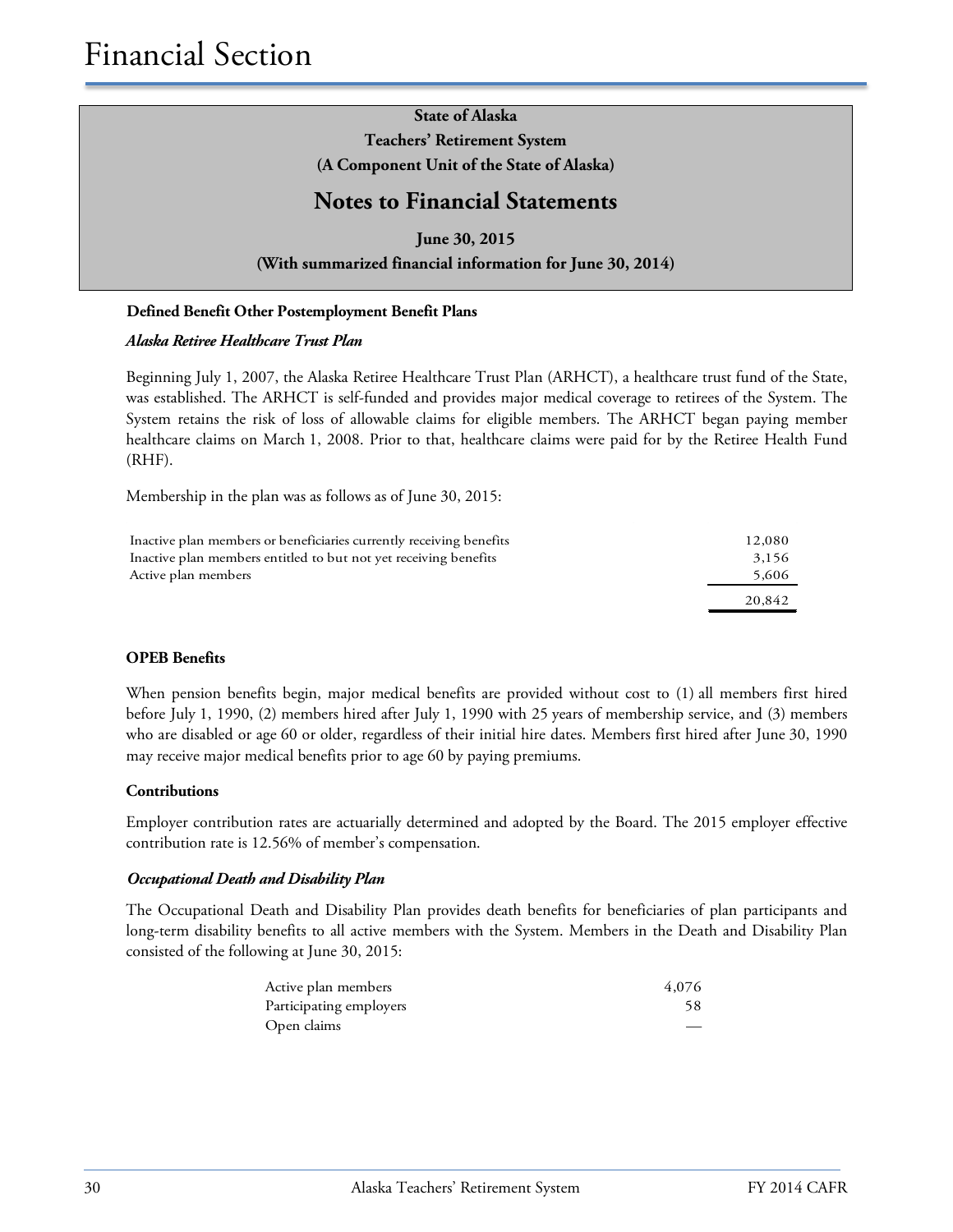# **Notes to Financial Statements**

**June 30, 2015 (With summarized financial information for June 30, 2014)**

#### **Death Benefits**

If (1) the death of an employee occurs before the employee's retirement and before the employee's normal retirement date, (2) the proximate cause of death is a bodily injury sustained or a hazard undergone while in the performance and within the scope of the employee's duties, and (3) the injury or hazard is not the proximate result of willful negligence of the employee, a monthly survivor's pension shall be paid to the surviving spouse. If there is no surviving spouse or if the spouse later dies, the monthly survivor's pension shall be paid in equal parts to the dependent children of the employee.

When benefits are payable under the 1% supplemental contribution provision, the DB Plan member's spouse is eligible for a spouse's pension if there is/are no dependent child(ren). If there is/are dependent child(ren), a survivor's allowance may be payable to the DB Plan member's spouse, or guardian of the dependent child(ren). The amount of the pension or allowance is determined by the DB Plan member's base salary. DB Plan members first hired after June 30, 1982 are not eligible to participate in this provision.

If an active DB Plan member dies from occupational causes, the spouse may receive a monthly pension from the DB Plan. When death is due to occupational causes and there is no surviving spouse, the DB Plan member's dependent child(ren) may receive a monthly pension until the child(ren) is/are no longer dependents. If the member does not have a spouse or dependent children at the time of death, a lump-sum death benefit is payable to the named beneficiary(ies). The amount of the occupational death pension is 40% of the member's base salary at the time of death. The amount of the occupational death pension changes on the date the DB Plan member's normal retirement would have occurred if the DB Plan member had lived. The new benefit is based on the DB Plan member's average base salary at the time of death and the credited service that would have accrued had the DB Plan member lived and continued to work until normal retirement. If benefits are payable under the 1% supplemental contribution provision, benefits are not payable under this provision. If the death was from nonoccupational causes, and the DB Plan member was vested, the spouse may receive a monthly 50% joint and survivor option benefit based on the member's credited service and average base salary at the time of death. If the DB Plan member is not married or vested, a lump-sum death benefit is payable to the named beneficiary(ies).

The monthly survivor's pension section for survivors of DC Plan employees is 40% of the employee's monthly compensation in the month in which the employee dies. While the monthly survivor's pension is being paid, the employer shall make contributions on behalf of the employee's beneficiaries based on the deceased employee's gross monthly compensation at the time of occupational death.

#### **Disability Benefits**

If a DB Plan member has been in membership service for five or more years for which contributions have been made, is not eligible for normal retirement benefits, and becomes permanently disabled, the DB Plan member is entitled to a monthly benefit. The annual disability benefit is equal to 50% of the base salary at the time of the disability plus an additional 10% of his/her base salary for each dependent child up to a maximum of four children. At normal retirement age, a disabled System member receives normal retirement benefits.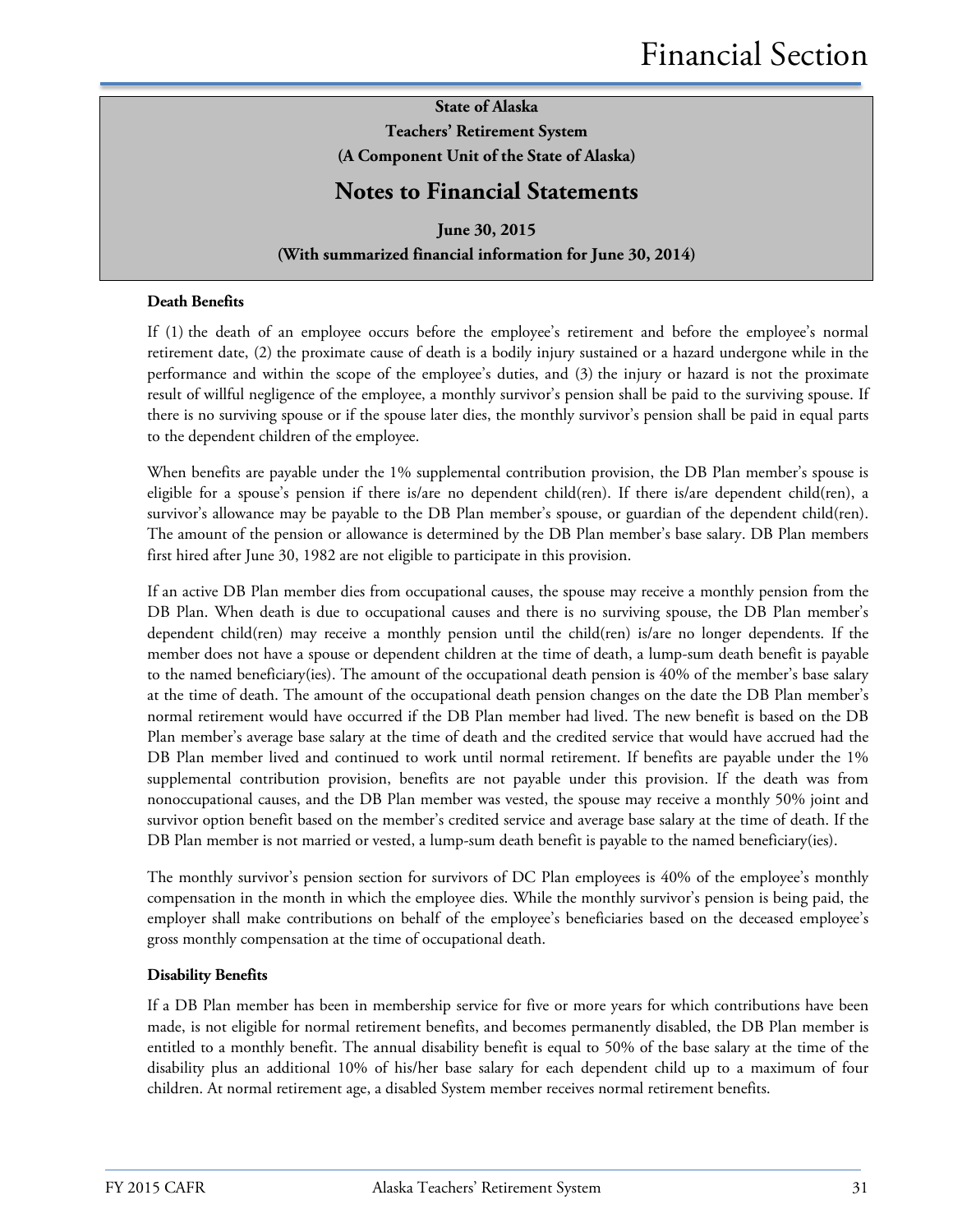# **Notes to Financial Statements**

**June 30, 2015 (With summarized financial information for June 30, 2014)**

A DC Plan member is eligible for an occupational disability benefit if employment is terminated because of a total and apparently permanent occupational disability before the employee's normal retirement date. The occupational disability benefits accrue beginning the first day of the month following termination of employment as a result of the disability and are payable the last day of the month. If a final determination granting the benefit is not made in time to pay the benefit when due, a retroactive payment shall be made to cover the period of deferment.

#### **Contributions**

An employer shall contribute to each member's account based on the member's compensation. For fiscal year 2015, the rate is 7.00%.

#### *Retiree Medical Plan*

The retiree medical plan is established under AS 14.25.480 – Medical benefits. The Department of Administration, Division of Retirement & Benefits, who administers the System's health plans, is in the process of formalizing and finalizing the retiree medical plan. Members will be eligible for the DC Plan's health benefits plan beginning in June 2016. Currently, no members are eligible to use this plan until they have at least 10 years of service.

#### **Defined Contribution Other Postemployment Benefit Plan**

The Healthcare Reimbursement Arrangement Plan was established to allow medical expenses to be reimbursed from individual savings accounts established for eligible participants. For each member of the plan, an employer shall contribute an amount equal to 3.0% of the average annual compensation of all employees of all employers in the System. As of June 30, 2015, there were 6,170 members.

#### **(2) Summary of Significant Accounting Policies**

#### *Basis of Accounting*

The accompanying financial statements have been prepared using the economic resources measurement focus and on the accrual basis of accounting in conformity with U.S. generally accepted accounting principles (GAAP), as prescribed by the Governmental Accounting Standards Board (GASB). Contributions are due to the System when employee services have been performed and paid. Contributions are recognized as revenues when due pursuant to statutory requirements. Benefits and refunds are recognized when due and payable and expenses are recorded when the corresponding liabilities are incurred, regardless of when contributions are received or payment is made.

#### *Use of Estimates*

The preparation of financial statements in conformity with U.S. generally accepted accounting principles requires management to make estimates and assumptions that affect the reported amounts of assets and liabilities and disclosure of contingent assets and liabilities at the date of the financial statements and the reported amounts of additions and deductions during the reporting period. Actual results could differ from those estimates.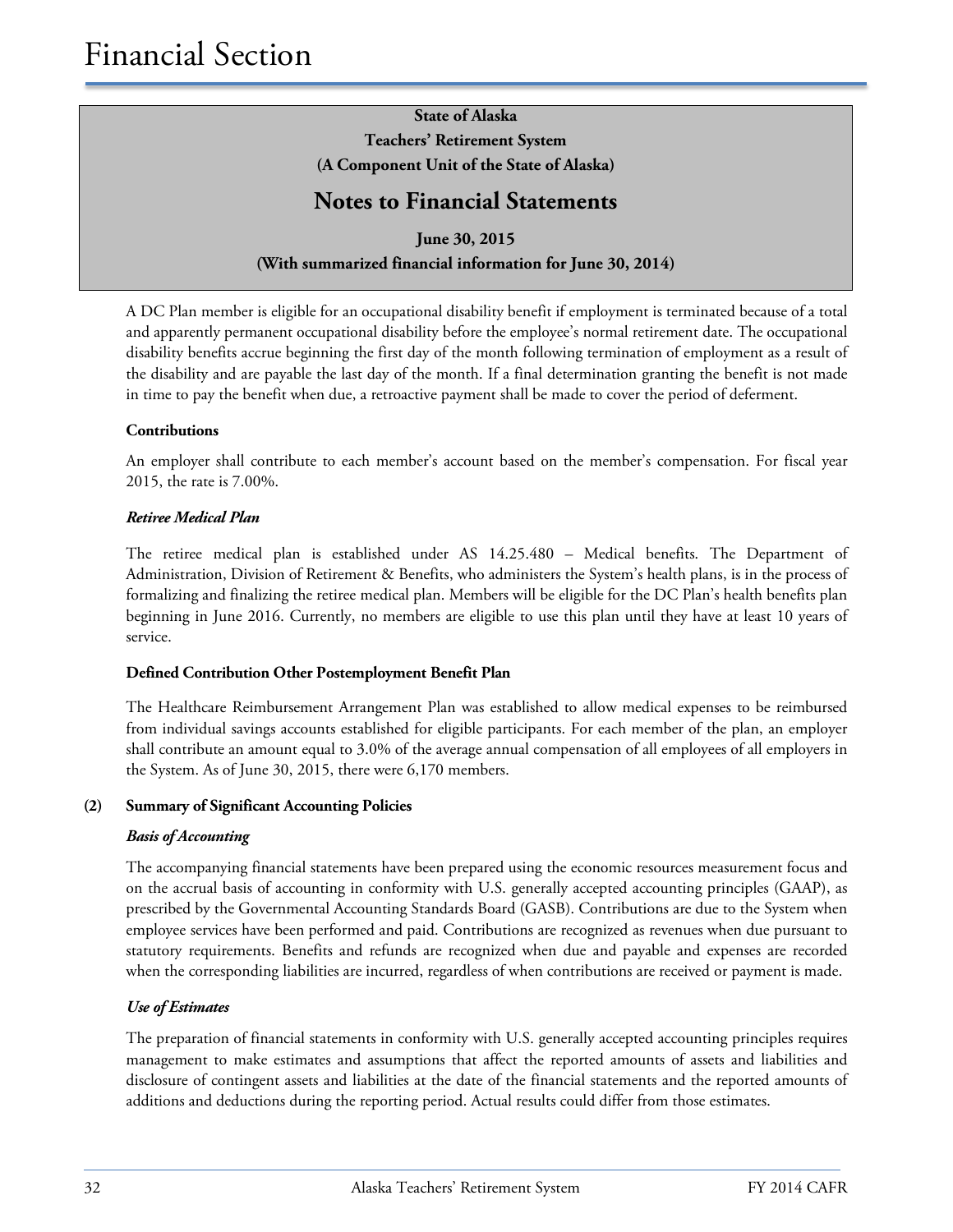# **Notes to Financial Statements**

**June 30, 2015 (With summarized financial information for June 30, 2014)**

#### *Defined Benefit Pension and OPEB Investments*

The System owns shares in various investment pools that are administered by the State of Alaska Department of Revenue, Division of Treasury (Treasury). The System's investment in the pools, except for the Short-Term Fixed Income Pool, are reported at fair value based on the net asset value reported by the Treasury.

The Short-Term Fixed Income Pool maintains a share price of \$1. Each participant owns shares in the pool, the number of which fluctuates daily with contributions and withdrawals.

#### *Defined Contribution Participant Directed Investments*

The Board contracts with an external investment manager who is given the authority to invest in a wholly owned pooled environment to accommodate 13 participant-directed funds. Additionally, the Board contracts with external managers who manage a mix of collective investment funds. Income for the Pooled Investment and Collective Investment Funds is credited to the fund's net asset value on a daily basis and allocated to pool participants daily on a pro rata basis.

Pooled Participant Directed Investment Funds, held in trust, are stated at fair value based on the unit value as reported by the Trustees multiplied by the number of units held by the Plan. The unit value is determined by the Trustees based on fair value of the underlying assets. Purchases and sales of securities are recorded on a trade-date basis. Underlying assets comprise domestic and international stocks, investment-grade bonds, federally guaranteed mortgages, money market instruments, and other cash equivalent instruments with maturities of less than one year, which include but are not limited to commercial paper, asset-backed securities, banker acceptances, certificates of deposit with ratings of A1/P1 or better as well as obligations of the U.S. government and its agencies, and repurchase agreements collateralized by U.S. Treasury instruments.

Collective Investment Funds, held in trust, are stated at fair value based on the unit value as reported by the Trustees multiplied by the number of units held by the Plan. The unit value is determined by the Trustees based on fair value of the underlying assets. Purchases and sales of securities are recorded on a trade-date basis. Underlying assets are comprised of commingled investment funds, alongside other investors, through ownership of equity shares.

#### *Contributions Receivable*

Contributions from the System's members and employers for service through June 30 are accrued. These contributions are considered fully collectible, and accordingly, no allowance for uncollectible receivables is reflected in the financial statements.

#### *Administrative Costs*

Administrative costs are paid from investment earnings.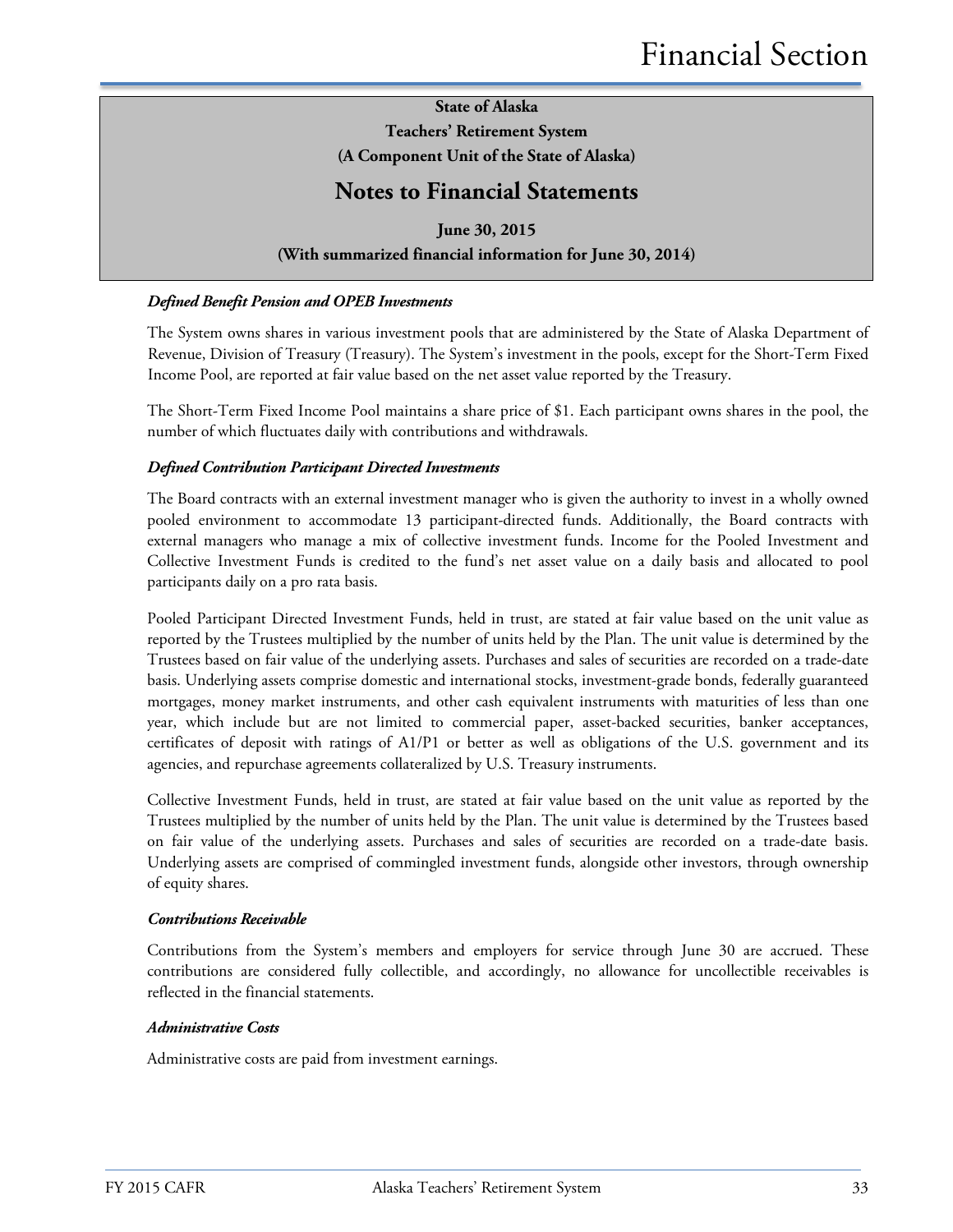# **Notes to Financial Statements**

**June 30, 2015 (With summarized financial information for June 30, 2014)**

#### *Due from (to) State of Alaska General Fund*

Amounts due from (to) the State of Alaska General Fund represent the net difference between amounts paid by the System on behalf of others and amounts paid by others on behalf of the System.

#### *Federal Income Tax Status*

The DB Plan and DC Plan are qualified plans under Section 401(a) and 414(d) of the Internal Revenue Code and are exempt from federal income taxes under Section 501(a).

#### *GASB Statement No. 67*

The System implemented the provisions of GASB Statement No. 67, *Financial Reporting for Pension Plans* during the year ended June 30, 2014. GASB Statement No. 67 requires the disclosures of the total pension liability, fiduciary net position, and net pension liability for single-employer and cost-sharing multiple-employer defined benefit pension plans. GASB Statement No. 67 also requires certain additional note disclosures for defined benefit pension plans including the annual money-weighted rate of return on plan investments. GASB Statement No. 67 revised the reporting requirements for required supplementary information to include schedules which provide trend information related to (1) changes in the net pension liability, (2) the actuarially and contractually determined contributions of employer contributing entities, and (3) the annual money-weighted rate of return on plan investments.

#### **(3) Investments**

The Board is the investment oversight authority of the System's investments. As the fiduciary, the Board has the statutory authority to invest the assets under the Prudent Investor Rule. Fiduciary responsibility for the Board's Invested Assets is pursuant to Alaska Statutes 37.10.210-390.

Alaska Statute 37.10.071 provides that investments shall be made with the judgment and care under circumstances then prevailing that an institutional investor of ordinary professional prudence, discretion, and intelligence exercises in managing large investment portfolios.

Treasury provides staff for the Board. Treasury has created a pooled environment by which it manages investments of the Board. Additionally, Treasury manages a mix of Pooled Investment Funds and Collective Investment Funds for the DC Participant Directed Pension Plans under the Board's fiduciary responsibility.

Actual investing is performed by investment officers in Treasury or by contracted external investment managers. The Board has developed investment guidelines, policies, and procedures for Treasury staff and external investment managers to adhere to when managing investments. Treasury manages the U.S. Treasury Fixed Income Pool, Dow Jones Dividend 100 Index Fund in the Alternative Equity Strategies Pool, Real Estate Investment Trust Pool, Treasury Inflation Protected Securities (TIPS) Pool, and cash holdings of certain external managers in addition to acting as oversight manager for all externally managed investments. All other investments are managed by external management companies.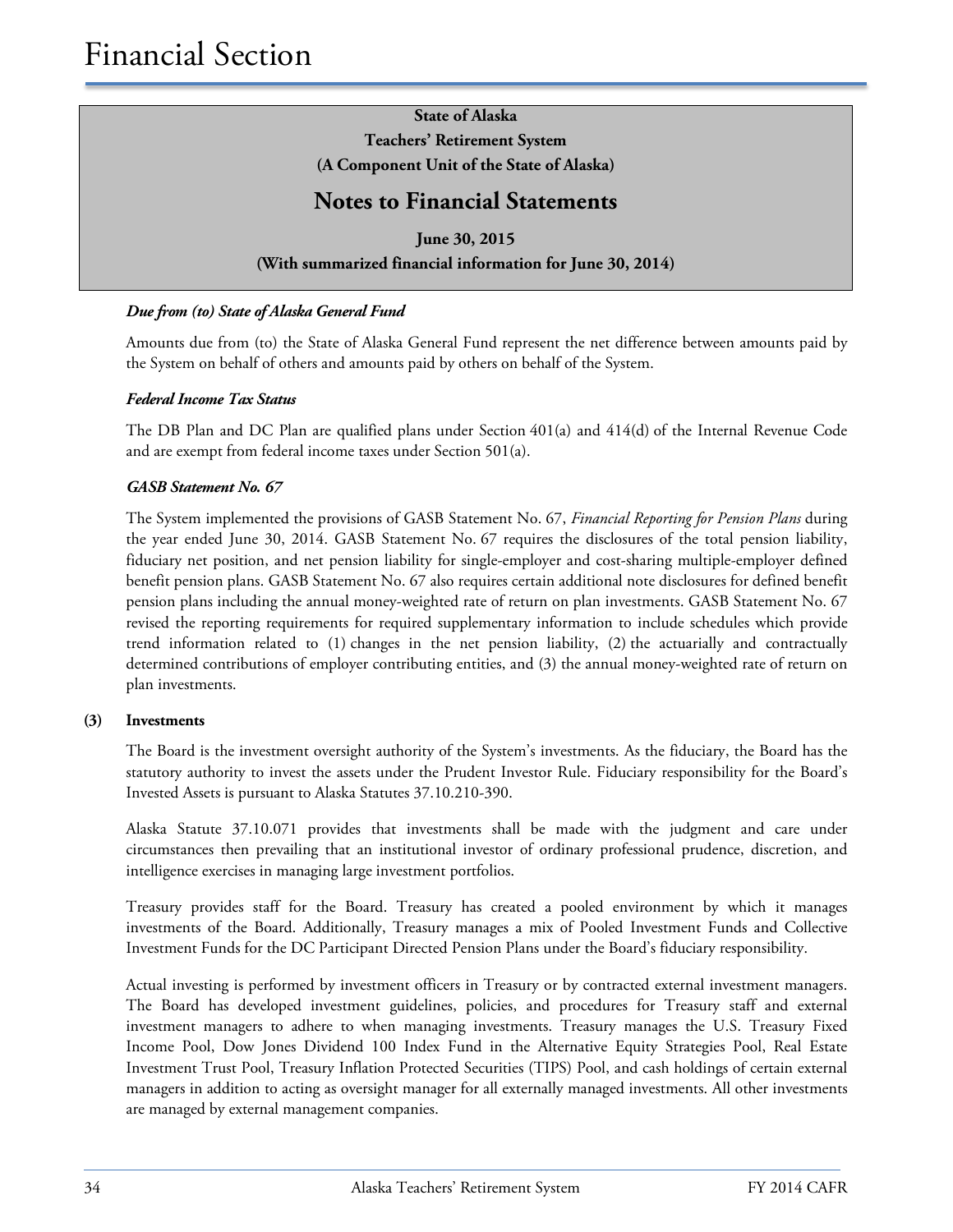# **Notes to Financial Statements**

**June 30, 2015 (With summarized financial information for June 30, 2014)**

The Short-Term Fixed Income Pool is a State pool managed by Treasury that holds investments on behalf of the Board as well as other state funds.

#### *Rate of Return*

The money-weighted rate of return expresses investment performance, net of investment expense, adjusted for the changing amounts actually invested. The annual money-weighted rate of return, net of investment expense, for the year ended June 30, 2015 for the defined benefit pension plan is 3.30%.

#### **(4) Deposit and Investment Risk**

#### **Interest Rate Risk**

Interest rate risk is the risk that changes in interest rates will adversely affect the fair value of an investment.

#### *Short-Term Fixed Income Pool*

As a means of limiting its exposure to fair value losses arising from increasing interest rates, Treasury's investment policy limits individual fixed rate securities to 14 months to maturity or 14 months expected average life upon purchase. Floating rate securities are limited to three years to maturity or three years expected average life upon purchase. At June 30, 2015, the expected average life of individual fixed rate securities ranged from 10 days to 3.3 years and the expected average life of floating rate securities ranged from 10 days to 14.5 years.

#### *Other Defined Benefit Fixed Income Pools*

Duration is a measure of interest rate risk. It measures a security's sensitivity to a 100-basis-point change in interest rates. The duration of a pool is the average fair value weighted duration of each security in the pool taking into account all related cash flows.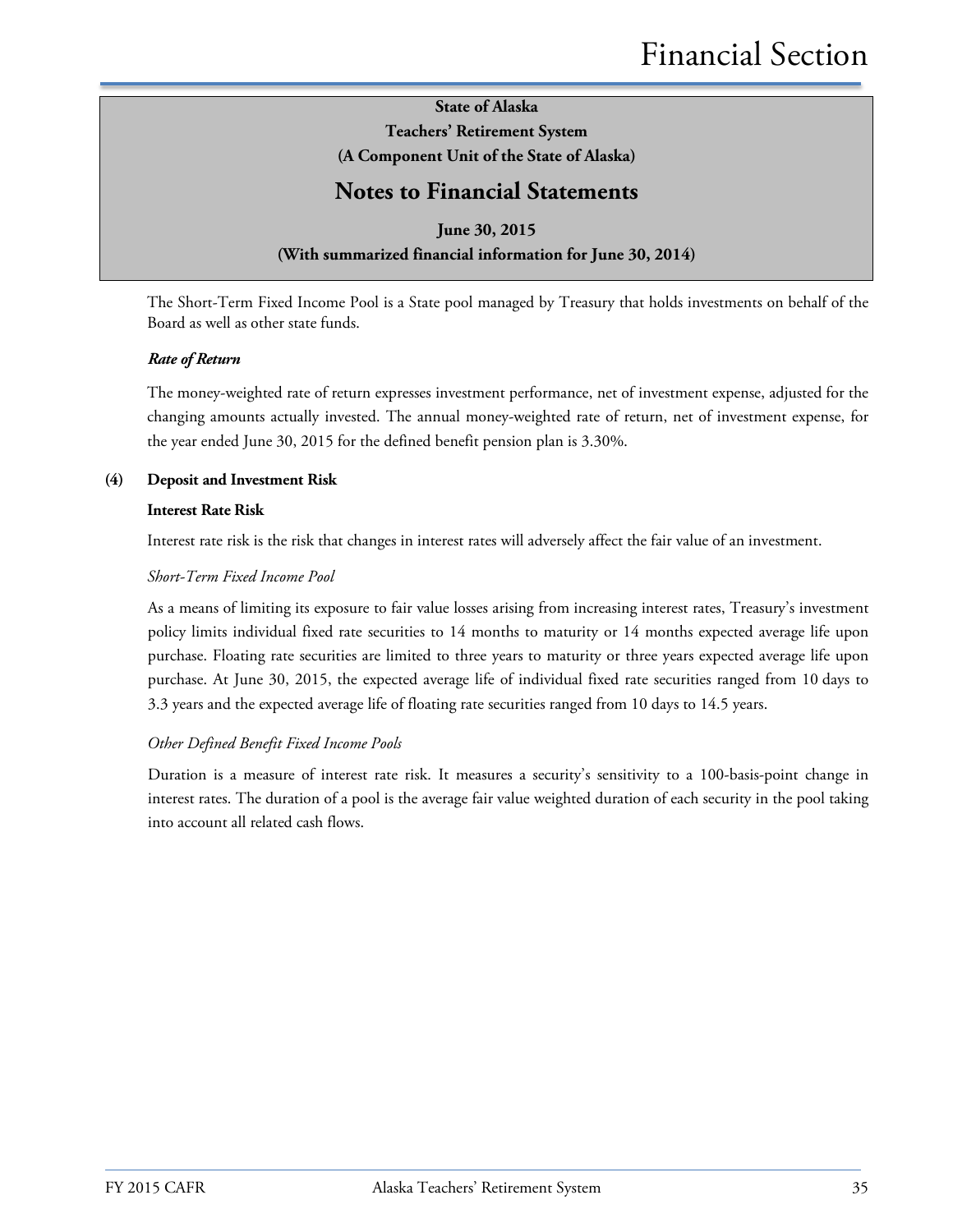| <b>State of Alaska</b>                    |  |
|-------------------------------------------|--|
| <b>Teachers' Retirement System</b>        |  |
| (A Component Unit of the State of Alaska) |  |
| <b>Notes to Financial Statements</b>      |  |
| Imes 30.2015                              |  |

**June 30, 2015**

**(With summarized financial information for June 30, 2014)**

At June 30, 2015, the effective duration of the DB Plan's fixed income pools was as follows (in years):

| Bank loans                                 | (0.05) |
|--------------------------------------------|--------|
| Certificate of deposit                     | 0.14   |
| Convertible bonds                          | 0.07   |
| Corporate bonds                            | 4.32   |
| Foreign government bonds                   | 6.26   |
| Mortgage backed                            | 1.75   |
| Municipal bonds                            | 11.15  |
| Other asset backed                         | 0.69   |
| U.S. government agency                     | 7.89   |
| U.S. Treasury bills, notes bonds, and TIPS | 4.65   |
| Yankee corporate                           | 4.13   |
| Yankee government                          | 6.18   |
| Total portfolio                            | 4.97   |

#### *Defined Contribution Pooled Investment Funds*

The Board contracts with an external investment manager, who is given the authority to invest funds in a wholly owned pooled environment to accommodate 13 participant-directed funds. Through the Board's investment policy, exposure to fair value losses arising from increasing interest rates is managed by limiting the duration as follows:

- Under normal conditions, the Trust will invest in cash equivalent instruments with maturities of less than one year. Additionally, under normal conditions, for government debt, corporate debt, and mortgagebacked securities, duration is limited to ± 0.2 years of the blended benchmark of 70% Barclays U.S. Intermediate Aggregate Bond Index, 15% Barclays U.S. Floating Rate Note Index, 10% Barclays TIPS Index, and 5% Barclays Long U.S. Treasury Bond Index. Further deviations are acceptable if they do not contribute significantly to the overall risk of the portfolio. In no event at time of purchase shall effective duration exceed  $\pm$  0.4 years relative to the index.
- At June 30, 2015, the duration of the government corporate debt and mortgage-backed securities was 4.00 years and the duration of the blended Barclays Bond Index was 3.98 years.

#### *Defined Contribution Collective Investment Funds*

The Board does not have a policy to limit interest rate risk for its collective investment funds.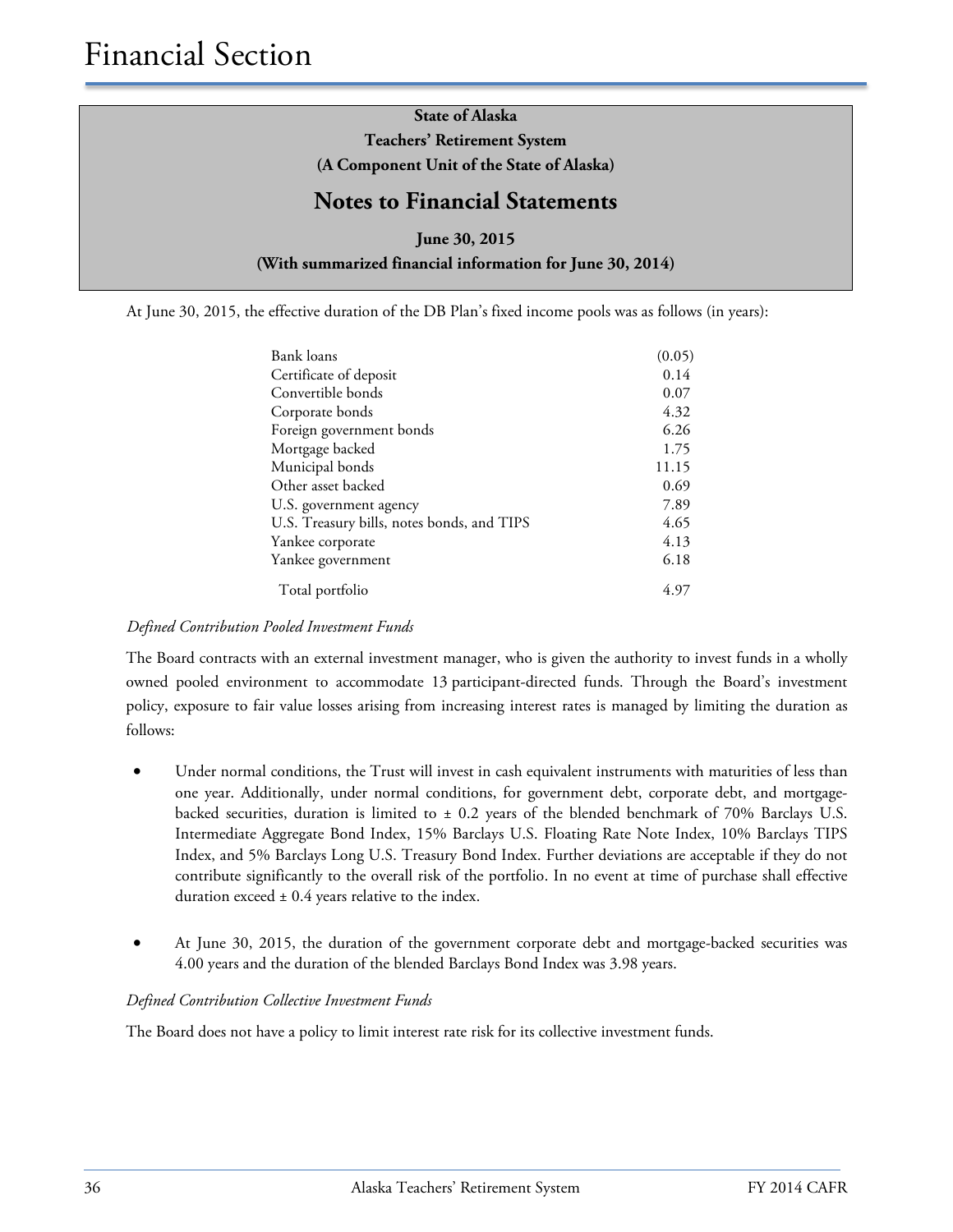# **Notes to Financial Statements**

**June 30, 2015 (With summarized financial information for June 30, 2014)**

#### **Credit Risk**

Credit risk is the risk that an issuer or other counterparty to an investment will not fulfill its obligations. The System's ownership held in the investment pools are not separately rated. See the separately issued report on the State of Alaska Retirement and Benefits Plan Invested Assets for credit ratings of investments within the pools.

#### *Custodial Credit Risk – Deposits*

Custodial credit risk is the risk that deposits may not be returned in the event of a bank failure. The Board does not have a policy in relation to custodial credit risk for deposits.

#### *Foreign Currency Risk*

Foreign Currency Risk is the risk that changes in exchange rates will adversely impact the fair value of an investment. However, through its asset allocation policy, the Board limits total investments in international fixed income, global equity ex-U.S., and private equity to the following:

| <b>Fixed income</b> | Global equity ex-U.S. | Private equity pool |
|---------------------|-----------------------|---------------------|
| 20%                 | 29%                   | 4%                  |

#### *Concentration of Credit Risk*

At June 30, 2015, the Board's Invested Assets did not have exposure to any one issuer greater than 5% of total invested assets.

#### **(5) Foreign Exchange, Derivative, and Counterparty Credit Risk**

The investment pools for which the System is a part, are exposed to credit risk on underlying investment derivative instruments that are in asset positions. The Board has no policy of requiring collateral or other security to support derivative instruments subject to credit risk. Additionally, the Board has no policy regarding entering into netting arrangements when it enters into derivative instrument transactions with a counterparty, nor does the Board have a policy for contingencies.

The International Equity Pool includes foreign currency forward contracts to buy and sell specified amounts of foreign currencies at specified rates on specified future dates. The counterparties to the foreign currency forward contracts consist of a diversified group of financial institutions. Credit risk exposure exists to the extent of nonperformance by these counterparties; however, the risk of default is considered to be remote. The market risk is limited to the difference between contractual rates and forward rates at the balance sheet date. For additional information on foreign exchange, derivatives and counterparty credit risk see the separately issued report on the State of Alaska Retirement and Benefits Invested Assets.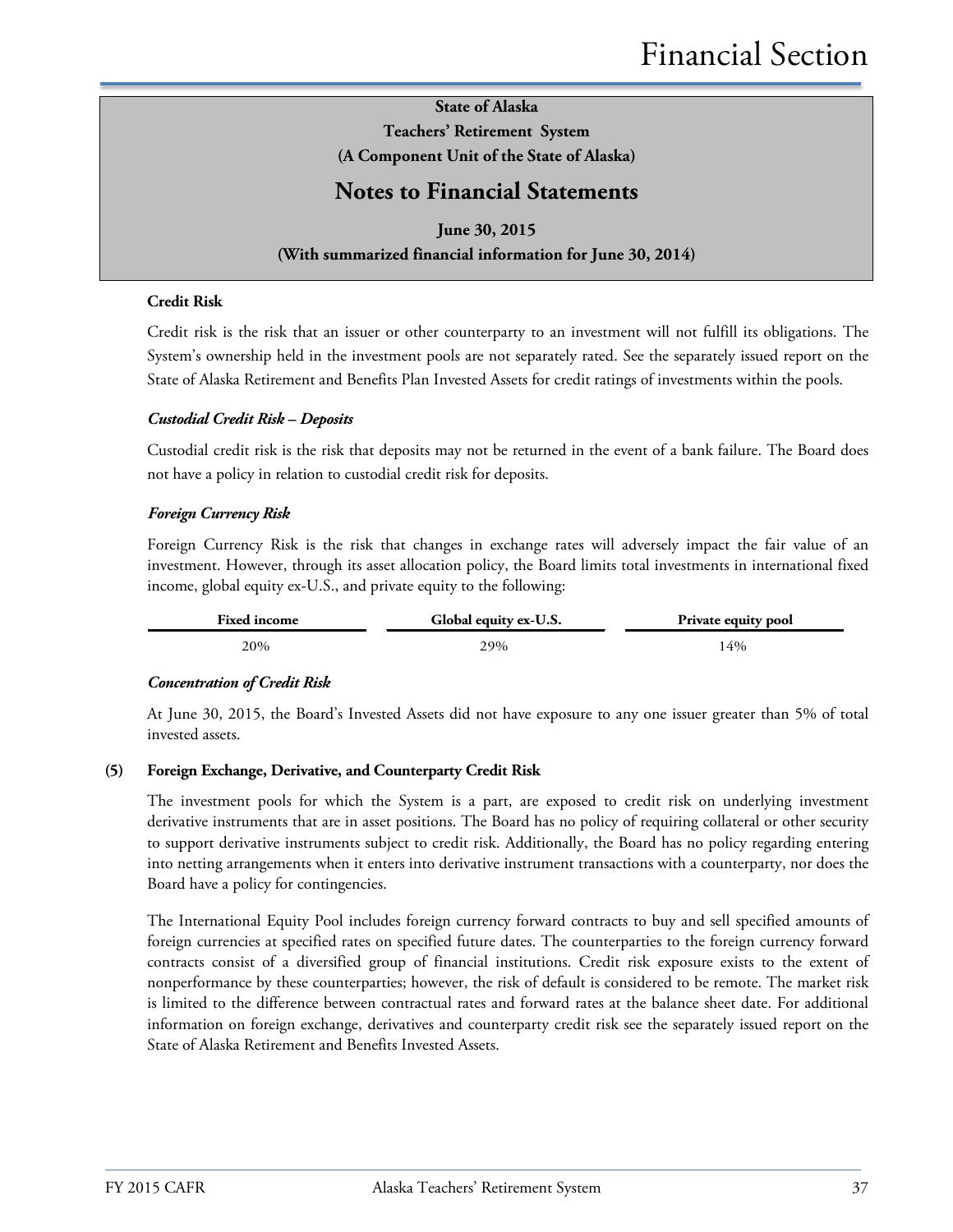| <b>State of Alaska</b>                    |
|-------------------------------------------|
| <b>Teachers' Retirement System</b>        |
| (A Component Unit of the State of Alaska) |
| <b>Notes to Financial Statements</b>      |

**June 30, 2015**

#### **(With summarized financial information for June 30, 2014)**

#### **(6) Net Pension Liability – Defined Benefit Pension Plan**

The components of the net pension liability of the participating employers at June 30, 2015 were as follows (in thousands):

| Total pension liability                                                       | 7,107,406   |
|-------------------------------------------------------------------------------|-------------|
| Plan fiduciary net position                                                   | (5,246,955) |
| Employers' net pension<br>liability                                           | 1,860,451   |
| Plan fiduciary net position as a percentage<br>of the total pension liability | 73.82%      |

#### *Actuarial Assumptions*

The total pension liability was determined by an actuarial valuation as of June 30, 2014, using the following actuarial assumptions, applied to all periods included in the measurement, and rolled forward to the measurement date of June 30, 2015:

| Inflation        | 3.12%                                                                                                                                         |
|------------------|-----------------------------------------------------------------------------------------------------------------------------------------------|
| Salary increases | Graded by service, from 8.11% to 3.87%                                                                                                        |
| Rate of return   | 8.00%, net of pension plan investment expenses.<br>This is based on an average inflation rate of<br>3.12% and a real rate of return of 4.88%. |

Post-termination mortality rates were based on 94% of the male rates and 97% of the female rates of the RP-2000 Mortality Table, 2000 Base Year projected to 2018 with Projection Scale BB, with a 3-year setback for males and 4-year setback for females. The rates for pre-termination mortality were 68% of the male rates and 60% of the female rates of the post-termination mortality rates. Deaths are assumed to result from non-occupational causes 85% of the time.

The actuarial assumptions used in the June 30, 2014 actuarial valuation were based on the results of an actuarial experience study for the period from July 1, 2009 to June 30, 2013, resulting in changes in actuarial assumptions adopted by the Board to better reflect expected future experience.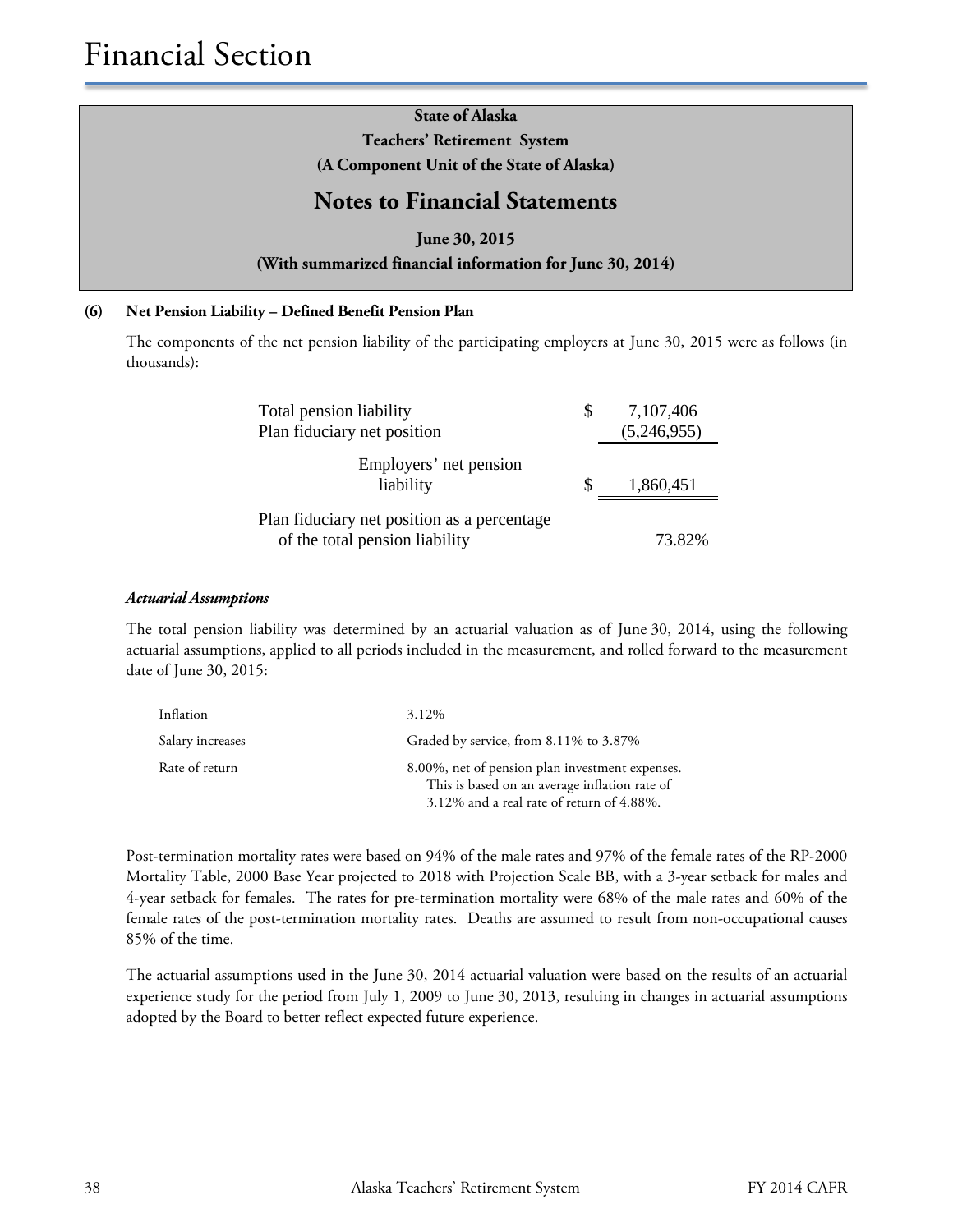### **Notes to Financial Statements**

**June 30, 2015**

#### **(With summarized financial information for June 30, 2014)**

The long-term expected rate of return on pension plan investments was determined using a building-block method in which best-estimate ranges of expected future real rates of return (expected returns, net of pension plan investment expense and inflation) are developed for each major asset class. These ranges are combined to produce the long-term expected rate of return by weighting the expected future real rates of return by the target asset allocation percentage and by adding expected inflation. Best estimates of arithmetic real rates of return for each major asset class included in the pension plan's target asset allocation as of June 30, 2015 (see the discussion of the pension plan's investment policy) are summarized in the following table:

| Asset class                   | Long-term<br>expected real<br>rate of return |  |
|-------------------------------|----------------------------------------------|--|
|                               |                                              |  |
| Domestic Equity               | 5.35%                                        |  |
| Global Equity (non-U.S.)      | 5.55                                         |  |
| Private Equity                | 6.25                                         |  |
| <b>Fixed Income Composite</b> | 0.80                                         |  |
| Real Estate                   | 3.65                                         |  |
| Alternative Equity            | 4.70                                         |  |

#### *Discount Rate*

The discount rate used to measure the total pension liability was 8%. The projection of cash flows used to determine the discount rate assumed that employer and nonemployer State contributions will continue to follow the current funding policy, which meets State statutes. Based on those assumptions, the pension plan's fiduciary net position was projected to be available to make all projected future benefit payments of current plan members. Therefore, the long-term expected rate of return on pension plan investments was applied to all periods of projected benefit payments to determine the total pension liability.

#### *Sensitivity of the Net Pension Liability to Changes in the Discount Rate*

The following presents the net pension liability of the System calculated using the discount rate of 8%, as well as what the System's net pension liability would be if it were calculated using a discount rate that is one-percentage-point lower (7%) or one-percentage-point higher (9%) than the current rate:

|                       |     |                     | Current                  |                        |  |
|-----------------------|-----|---------------------|--------------------------|------------------------|--|
|                       |     | 1% Decrease<br>(7%) | discount rate<br>$(8\%)$ | 1% Increase<br>$(9\%)$ |  |
| Net pension liability | \$. | 2,685,169           | 1,860,451                | 1,169,348              |  |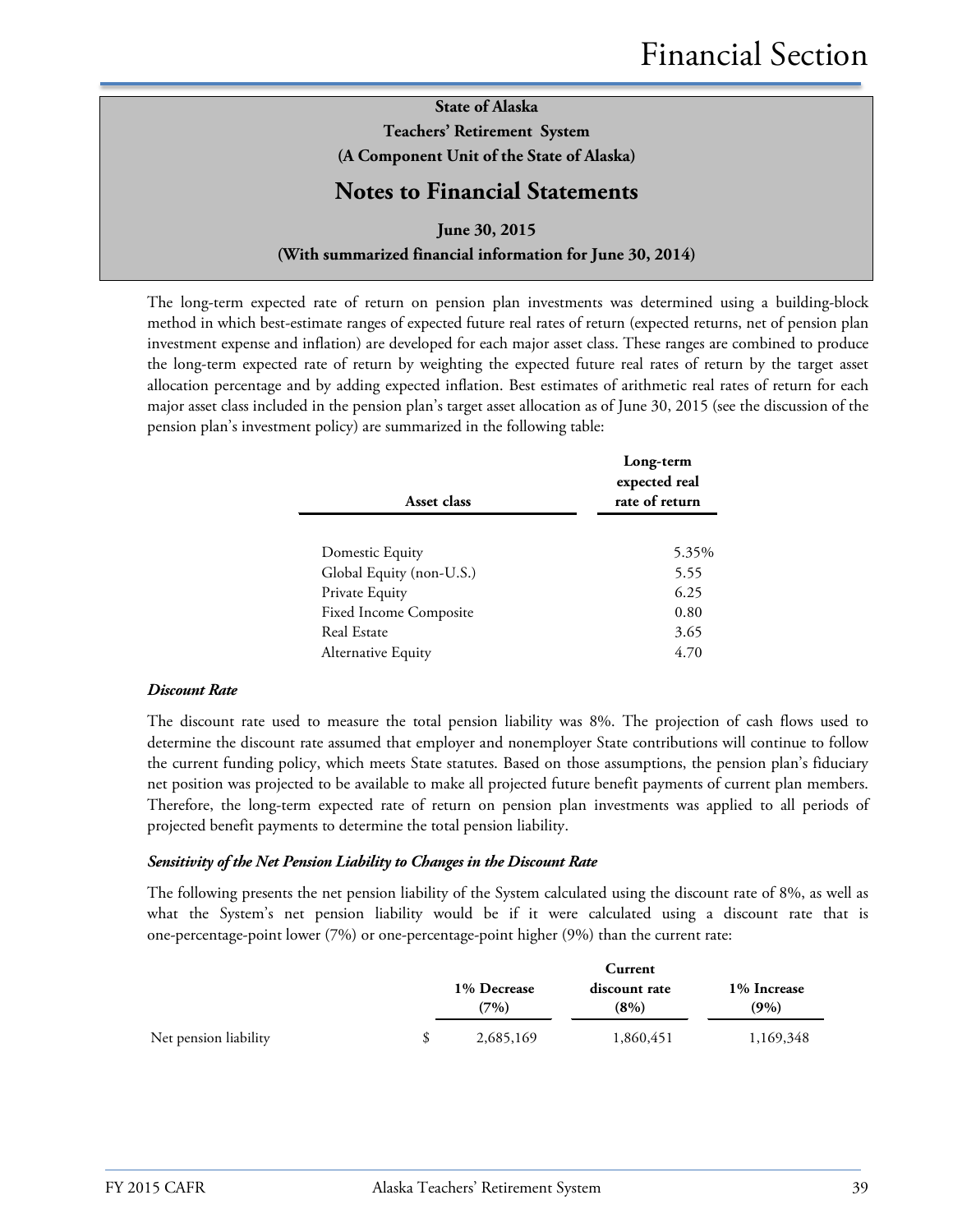### **Notes to Financial Statements**

**June 30, 2015**

#### **(With summarized financial information for June 30, 2014)**

#### **(7) Defined Benefit OPEB Funding Status**

The funded status of the occupational death and disability plan, retiree healthcare trust, and retiree medical benefits is as follows (in thousands):

|                        | Actuarial<br>valuation<br>date | Actuarial<br>accrued<br>liability<br>(AAL)<br>entry age | Actuarial<br>valuation<br>assets | Funded<br>ratio | Unfunded<br>actuarial<br>accrued<br>liability<br>(UAAL) | Covered<br>payroll | <b>UAAL</b><br>as a<br>percentage<br>of covered<br>payroll |
|------------------------|--------------------------------|---------------------------------------------------------|----------------------------------|-----------------|---------------------------------------------------------|--------------------|------------------------------------------------------------|
| Healthcare trust       | June 30, 2014 $$$              | 3,114,113                                               | 2,248,135                        | 72.2%           | 865,978                                                 | 523,580            | 165.4%                                                     |
| Occupational death and |                                |                                                         |                                  |                 |                                                         |                    |                                                            |
| disability plan        | June 30, 2014                  | 23                                                      | 2,820                            | 12,260.9        | (2,797)                                                 | 229,971            | (1.2)                                                      |
| Retiree medical        | June 30, 2014                  | 18,290                                                  | 10,791                           | 59.0            | 7.499                                                   | 229,971            | 3.3                                                        |

The funding ratio as of June 30, 2014 has increased. The increase in funding ratio is primarily due to the asset returns in fiscal year 2014 of 18.46%, well above the expected return of 8%. This increase was combined with positive experiences in demographic experience and retiree medical costs, which when factored in with other factors resulted in the slight decrease.

Actuarial valuations of an ongoing plan involve estimates of the value of reported amounts and assumptions about the probability of occurrence of events far into the future. Examples include assumptions about future employment, mortality, and healthcare cost trend. Actuarially determined amounts are subject to continual revisions as actual results are compared with past expectations and new estimates are made about the future. The schedules of funding progress, presented as required supplementary information following the notes to the financial statements, present multiyear trend information about whether the actuarial values of plan assets are increasing or decreasing over time relative to the actuarial accrued liabilities for benefits.

The accompanying schedules of contributions (unaudited) from employers present trend information about the amounts contributed to the plan by employers in comparison to the actuarially required contribution (ARC), an amount that is actuarially determined in accordance with the parameters of GASB Statement No. 43. The ARC represents a level of funding that, if paid on an ongoing basis, is projected to cover normal cost for each year and amortize any unfunded actuarial liabilities (or funding excess) over a period not to exceed 30 years.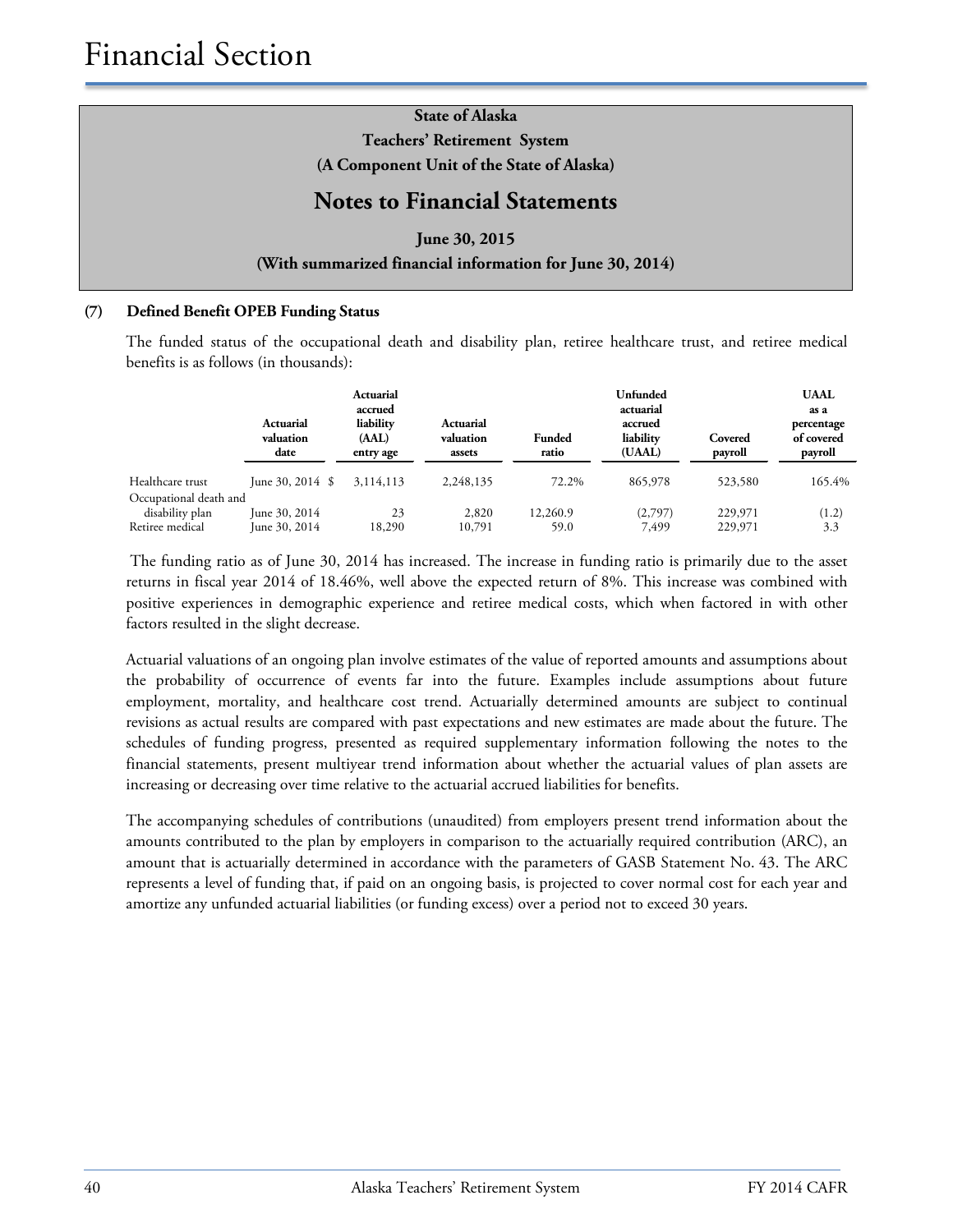# **Notes to Financial Statements**

**June 30, 2015**

**(With summarized financial information for June 30, 2014)**

Projections of benefits for financial reporting purposes are based on the substantive plan (the plan as understood by the employer and plan members) and include the types of benefits provided at the time of each valuation and the historical pattern of sharing benefit costs between the employer and the plan members to that point. The actuarial method and assumptions used include techniques that are designed to reduce the effects of short-term volatility in actuarial accrued liabilities and the actuarial value of assets, consistent with the long-term perspective of the calculations. Additional information as of the latest actuarial valuation is as follows:

| Entry age normal; level percentage of pay normal cost basis for pension      |
|------------------------------------------------------------------------------|
|                                                                              |
|                                                                              |
|                                                                              |
|                                                                              |
| 5-year smoothed fair value; reinitialized to fair value as of June 30, 2014. |
| 8.00% for pension, 5.08% for healthcare; includes price inflation at 3.12%   |
| 6.11% for first 5 years of service grading down to 3.62% after 20 years      |
|                                                                              |
|                                                                              |
|                                                                              |
| Entry age normal; level percentage of pay normal cost basis for              |
| Level percentage of pay, closed with bases established annually              |
|                                                                              |
|                                                                              |
|                                                                              |
| 8.00% for pension, 5.08% for healthcare; includes price inflation at 3.12%   |
|                                                                              |

**June 30, 2014**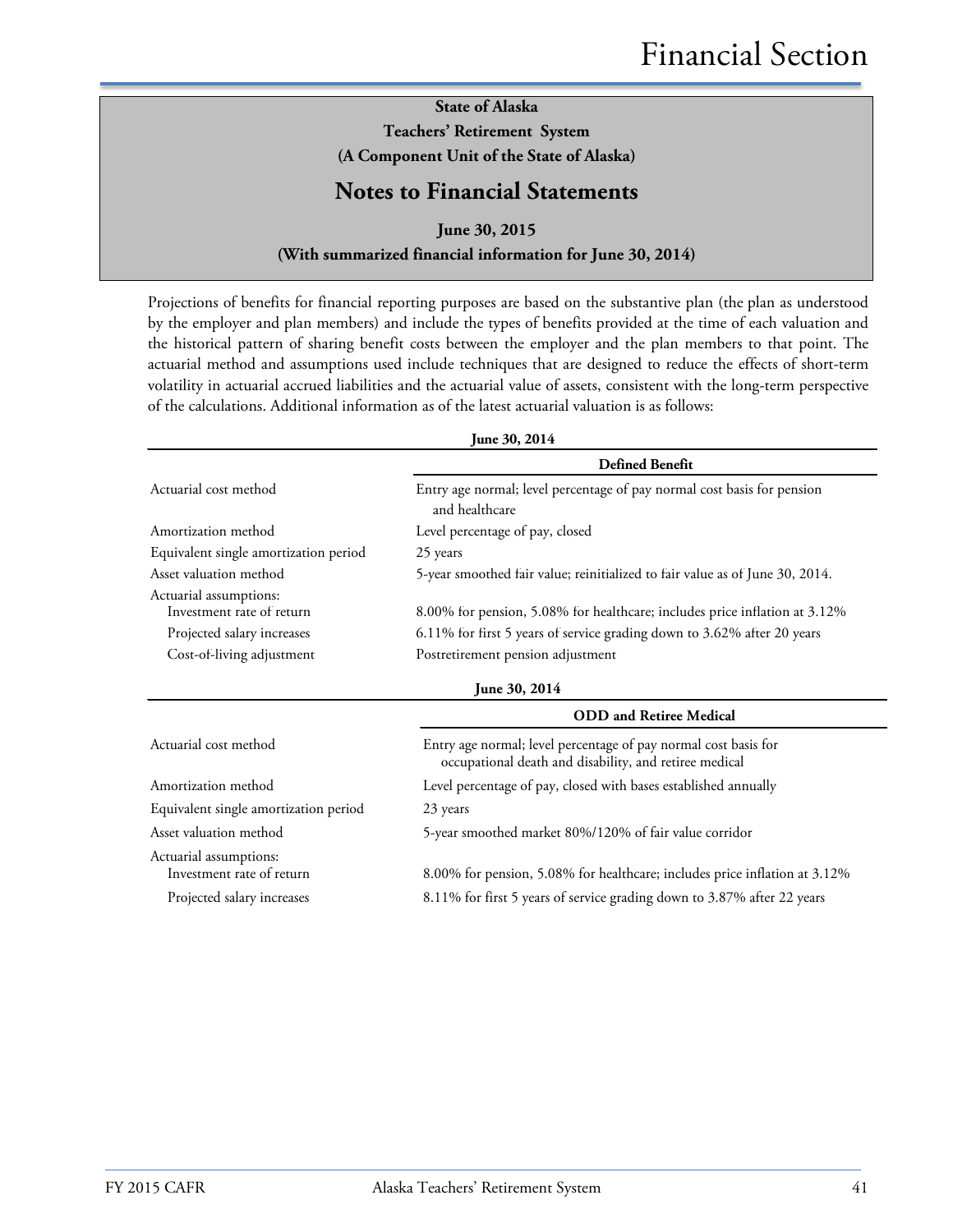| <b>State of Alaska</b>                    |
|-------------------------------------------|
| <b>Teachers' Retirement System</b>        |
| (A Component Unit of the State of Alaska) |
| <b>Notes to Financial Statements</b>      |

**June 30, 2015**

#### **(With summarized financial information for June 30, 2014)**

Health cost trend for occupational death and disability, and retiree medical plans is as follows:

| <b>Fiscal year</b> | Medical<br>$pre-65$ | <b>Medical</b><br>$post-65$ | Prescription<br>drugs |
|--------------------|---------------------|-----------------------------|-----------------------|
| 2015               | 10.0%               | 6.0%                        | 6.0%                  |
| 2016               | 9.4                 | 5.9                         | 5.7                   |
| 2017               | 8.8                 | 5.8                         | 5.4                   |
| 2018               | 8.2                 | 5.7                         | 5.1                   |
| 2019               | 7.6                 | 5.6                         | 4.8                   |
| 2020               | 7.0                 | 5.6                         | 4.6                   |
| 2021               | 6.5                 | 5.6                         | 4.4                   |
| 2025               | 5.6                 | 5.6                         | 4.2                   |
| 2050               | 4.4                 | 4.0                         | 4.0                   |
| 2100               | 4.4                 | 4.0                         | 4.0                   |

GASB Statement No. 43 requires that the discount rate used in the valuation be the estimated long-term yield on investments that are expected to finance postemployment benefits. Depending on the method by which a plan is financed, the relevant investments could be plan assets, employer assets, or a combination of plan and employer assets. The investment return should reflect the nature and the mix of both current and expected investments and the basis used to determine the actuarial value of assets.

The System's retiree healthcare benefits are partially funded. GASB outlines two reasonable methods of developing a blended discount rate when a plan is partially funded. These methods base the proportion of assumed plan and employer asset returns on (1) the funded ratio and (2) the percentage of the ADC actually being contributed to the plan. The State has utilized the second methodology to develop a discount rate of 5.08% as of June 30, 2012, to be used for fiscal 2015 disclosure.

The System's retiree medical benefits are fully funded. Therefore, the 8.00% discount rate used for GASB Statement No. 25 reporting is also applied herein for GASB Statement No. 43 reporting.

Based on GASB accounting rules, the retiree drug subsidy (RDS) the State receives under Medicare Part D has not been recognized for GASB Statement No. 43 disclosure purposes.

Disregarding future Medicare Part D payments, the fiscal 2016 employer ADC for accounting purposes is 2.36% of pay for retiree medical benefits and 2.36% of pay for retiree medical and death and disability benefits combined.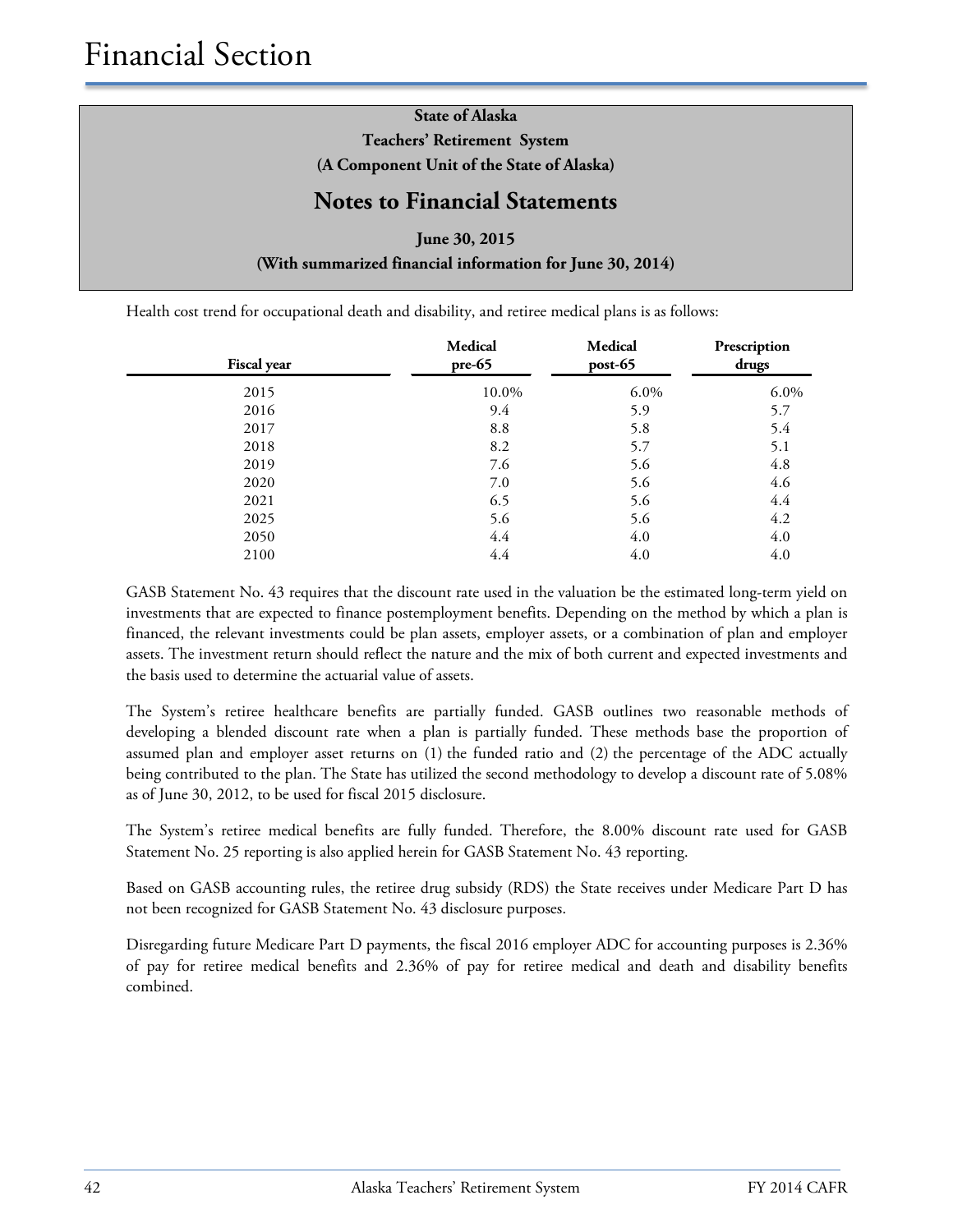### **Notes to Financial Statements**

**June 30, 2015 (With summarized financial information for June 30, 2014)**

#### **(8) Claims Payable**

The liability for claims incurred but not reported represents the estimated amounts necessary to settle all outstanding claims, incurred but not reported, as of the balance sheet date. The ARHT and Retiree Medical Plan's reserve estimates are based primarily on historical development patterns adjusted for current trends that would modify past experience. Claims are reevaluated periodically to consider the effects of inflation, claims settlement trends, and other economic factors. The process of establishing loss reserves is subject to uncertainties that are normal, recurring, and inherent in the healthcare business.

Changes in the balances of claims liabilities are as follows (in thousands):

|                                                                                                              |    | 2015                 | 2014                  |
|--------------------------------------------------------------------------------------------------------------|----|----------------------|-----------------------|
| Beginning of year:<br>Due to State of Alaska General Fund for<br>outstanding warrants                        | \$ |                      |                       |
| Incurred but not reported                                                                                    |    | 18,979               | 20,062                |
| Total, beginning of year                                                                                     |    | 18,979               | 20,062                |
| Benefit deductions<br>Benefits paid                                                                          |    | 109,740<br>(110,076) | 116,781<br>(117, 864) |
| Total, end of year                                                                                           | S  | 18,643               | 18,979                |
| End of year:<br>Due to State of Alaska General Fund for<br>outstanding warrants<br>Incurred but not reported | \$ | 4,192<br>14,451      | 18,979                |
| Total, end of year                                                                                           | \$ | 18,643               | 18,979                |
|                                                                                                              |    |                      |                       |

#### **(9) Commitments and Contingencies**

#### *Commitments*

The Board entered into an agreement through external managers to provide capital funding for limited partnerships in the domestic equity, private equity, energy, and real estate portfolios. At June 30, 2015, the Board's unfunded commitments were as follows (in thousands):

| Portfolio       | Unfunded<br>commitment | Estimated to be paid through                              |
|-----------------|------------------------|-----------------------------------------------------------|
| Domestic equity | \$                     | May be canceled annually in December with 90 days' notice |
| Private equity  | 415,392                | Fiscal year 2026                                          |
| Energy          | 26,144                 | Fiscal year 2023                                          |
| Real estate     | 67,850                 | Fiscal year 2024                                          |
|                 | \$<br>509,386          |                                                           |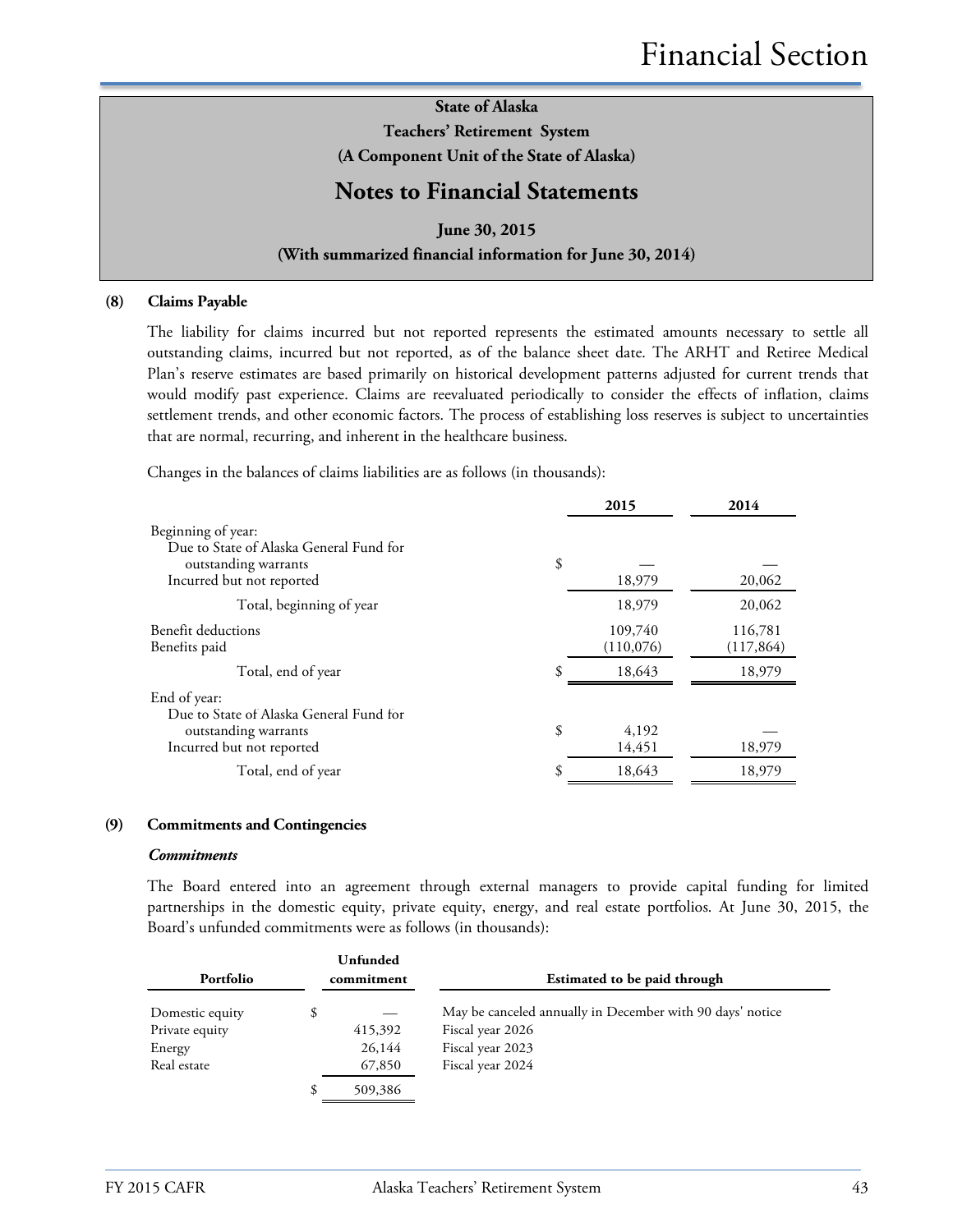# **Notes to Financial Statements**

**June 30, 2015 (With summarized financial information for June 30, 2014)**

#### *Contingencies*

The Division of Retirement and Benefits (the Division) is a defendant in various lawsuits. Although the outcome of these lawsuits is not presently determinable, in the opinion of the Division's counsel, the resolution of these matters will not have a material adverse effect on the financial condition of the Division.

#### **(10) Medicare Part D Retiree Drug Subsidy**

One of the provisions of Medicare Part D provides sponsors of pension healthcare plans the opportunity to receive a RDS payment if the sponsor's plan provides a prescription drug benefit that is actuarially equivalent to the Medicare Part D benefit. The RDS is equal to 28% of the amount of eligible prescription drug benefit costs of retirees who are eligible for, but not enrolled in, Medicare Part D, by virtue of continuing to be covered by the sponsor's plan. The ARHT Plan was approved for participation in the Medicare Part D program beginning calendar year 2006.

#### **(11) Early Retiree Reinsurance Program**

The Early Retiree Reinsurance Program (ERRP) was a temporary program that provided reimbursement to participating employment-based plans for a portion of the costs of health benefits for retirees age 55 and older who are not eligible for Medicare, and their spouses and surviving spouses and dependents. The amount of the reimbursement to the plan was up to 80% of claims cost for health benefits between \$15,000 and \$90,000. The program was authorized by the Affordable Care Act as part of the U.S. government health reform package. The plan started participation in the ERRP beginning calendar year 2011. The program ended on January 1, 2014.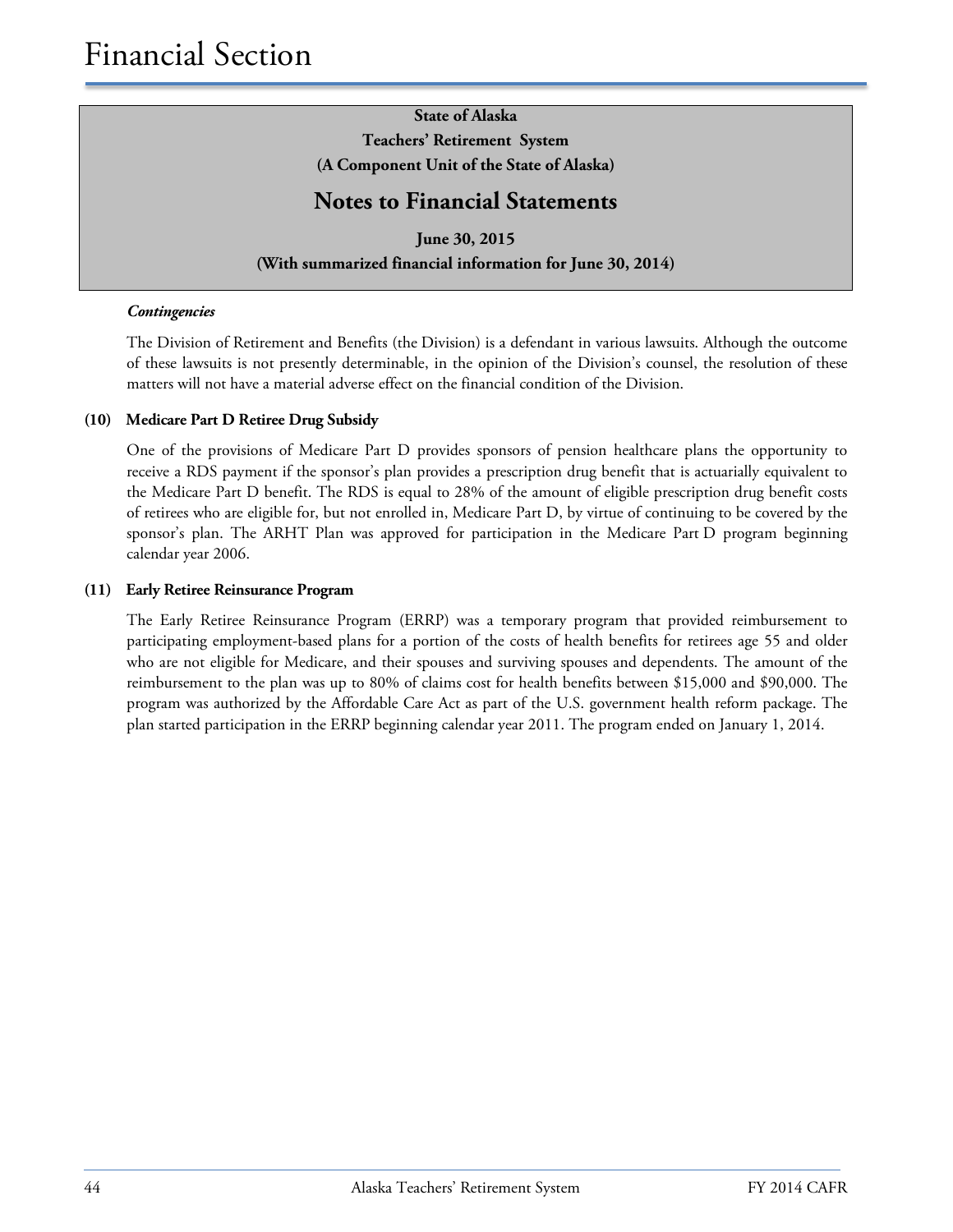# **REQUIRED SUPPLEMENTARY INFORMATION (Unaudited)**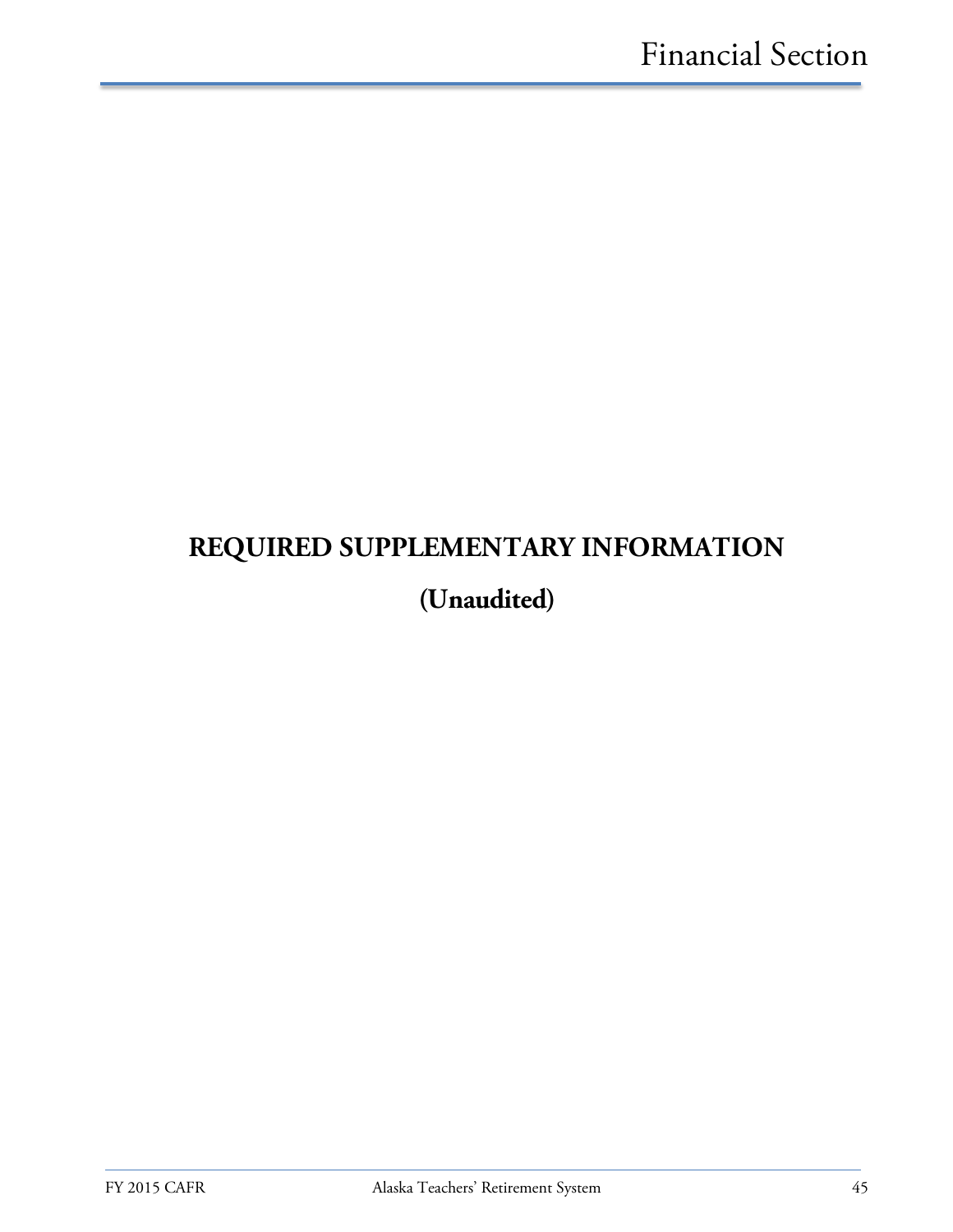# **Required Supplementary Information (Unaudited)**

# **Schedule of Changes in Employer Net Pension Liability and Related Ratios - Defined Benefit Pension Plan**

|                                               | (In thousands)  |           |            |            |
|-----------------------------------------------|-----------------|-----------|------------|------------|
|                                               |                 |           |            |            |
|                                               | 2015            | 2014      | 2013       | 2012       |
| Total pension liability:                      |                 |           |            |            |
| Service cost                                  | \$<br>63,608    | 64,324    | 69,113     | 69,548     |
| Interest                                      | 540,981         | 515,325   | 517,511    | 501,252    |
| Changes of benefit terms                      |                 |           |            |            |
| Differences between expected and actual       |                 |           |            |            |
| experience                                    | (5,693)         |           | 1,108      | 10,986     |
| Changes of assumptions                        | 156,854         |           |            |            |
| Benefit payments, including refunds of        |                 |           |            |            |
| member contributions                          | (418, 545)      | (399,001) | (397, 956) | (378, 113) |
| Net change in total pension liability         | 337,205         | 180,648   | 189,776    | 203,673    |
| Total pension liability - beginning           | 6,770,201       | 6,589,553 | 6,399,777  | 6,196,104  |
| Total pension liability – ending (a)          | 7,107,406       | 6,770,201 | 6,589,553  | 6,399,777  |
| Plan fiduciary net position:                  |                 |           |            |            |
| Contributions - employer                      | 36,374          | 37,571    | 37,372     | 38,189     |
| Contributions - member                        | 45,506          | 47,724    | 50,201     | 52,020     |
| Contributions - nonemployer entity (State)    | 1,662,700       | 208,890   | 196,945    | 157,387    |
| Total net investment income                   | 152,561         | 599,958   | 373,868    | 2,190      |
| Other miscellaneous income                    | 9               | 27        | 19         | 17         |
| Benefit payments, including refunds of member |                 |           |            |            |
| contributions                                 | (418, 545)      | (399,001) | (382, 933) | (363, 839) |
| Administrative expenses                       | (2,789)         | (3,160)   | (2,989)    | (2, 847)   |
| Net change in plan fiduciary net position     | 1,475,816       | 492,009   | 272,483    | (116, 883) |
| Plan fiduciary net position - beginning       | 3,771,139       | 3,279,130 | 3,006,647  | 3,123,530  |
| Plan fiduciary net position – ending (b)      | 5,246,955       | 3,771,139 | 3,279,130  | 3,006,647  |
| Plan's net pension liability (a) - (b)        | \$<br>1,860,451 | 2,999,062 | 3,310,423  | 3,393,130  |
| Plan fiduciary net position as a percentage   |                 |           |            |            |
| of the total pension liability                | 73.82%          | 55.70%    | 49.76%     | 46.98%     |
| Covered-employee payroll                      | \$<br>490,667   | 514,035   | 550,044    | 561,971    |
| Net pension liability as a percentage of      |                 |           |            |            |
| covered-employee payroll                      | 379.17%         | 583.44%   | 601.85%    | 603.79%    |
|                                               |                 |           |            |            |

This schedule is intended to present information for 10 years. Additional years will be displayed as they become available.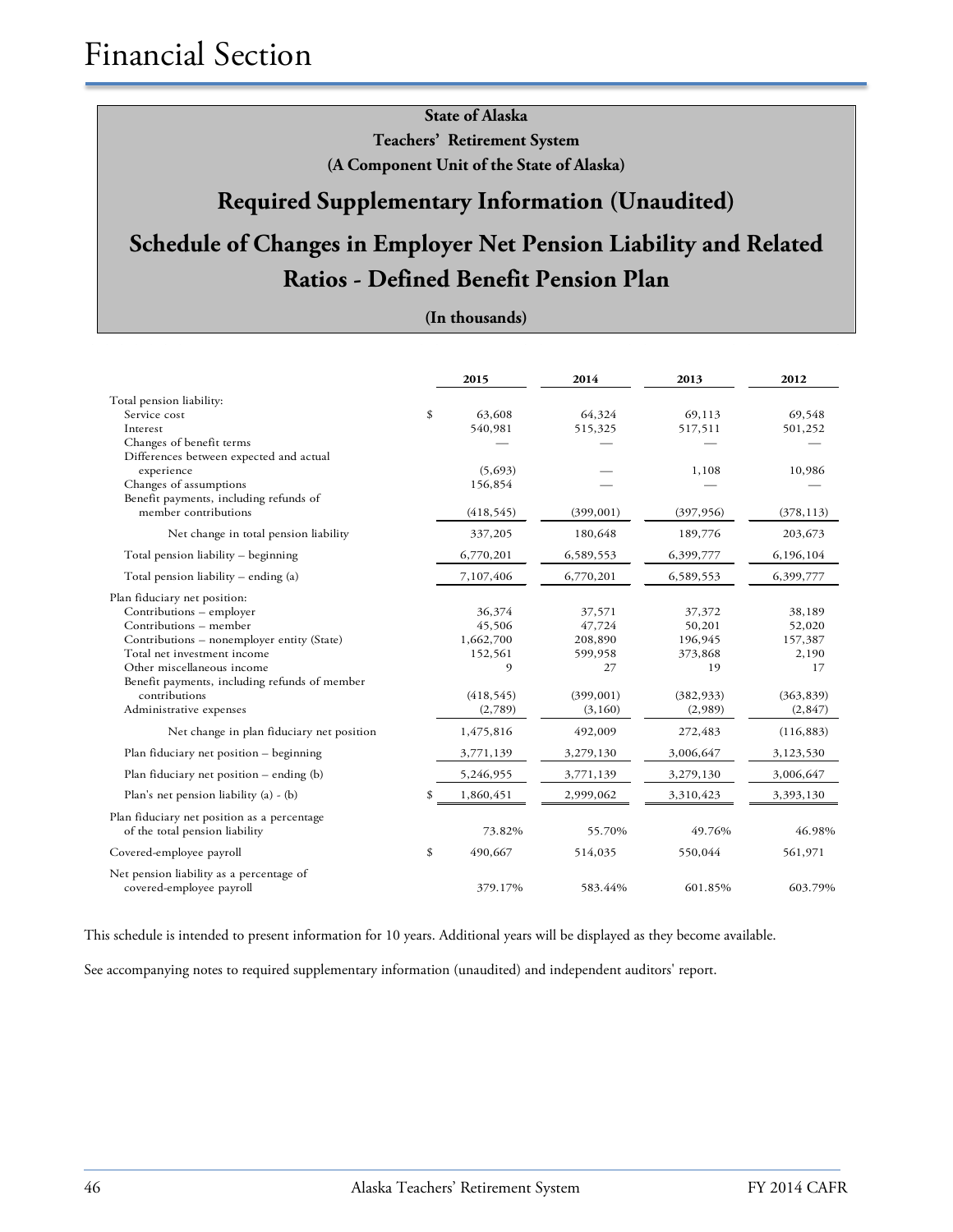# **Required Supplementary Information (Unaudited) Schedule of Employer and Nonemployer Contributions Defined Benefit Pension Plan**

# **Last 10 Fiscal Years**

**(In thousands)**

|                                                                         | 2,015         | 2014    | 2013    | 2012    | 2011    |
|-------------------------------------------------------------------------|---------------|---------|---------|---------|---------|
| Actuarially determined contribution                                     | \$<br>321,971 | 240,366 | 259,786 | 229,509 | 167,978 |
| Contributions in relation to the<br>actuarially determined contribution | 1,699,074     | 246,461 | 234,317 | 195,576 | 142,147 |
| Contribution deficiency (excess)                                        | (1,377,103)   | (6,095) | 25,469  | 33,933  | 25,831  |
| Covered-employee payroll                                                | \$<br>490,667 | 514,035 | 550,044 | 561,971 | 584,068 |
| Contributions as a percentage of<br>covered-employee payroll            | 346.28%       | 47.95%  | 42.60%  | 34.80%  | 24.34%  |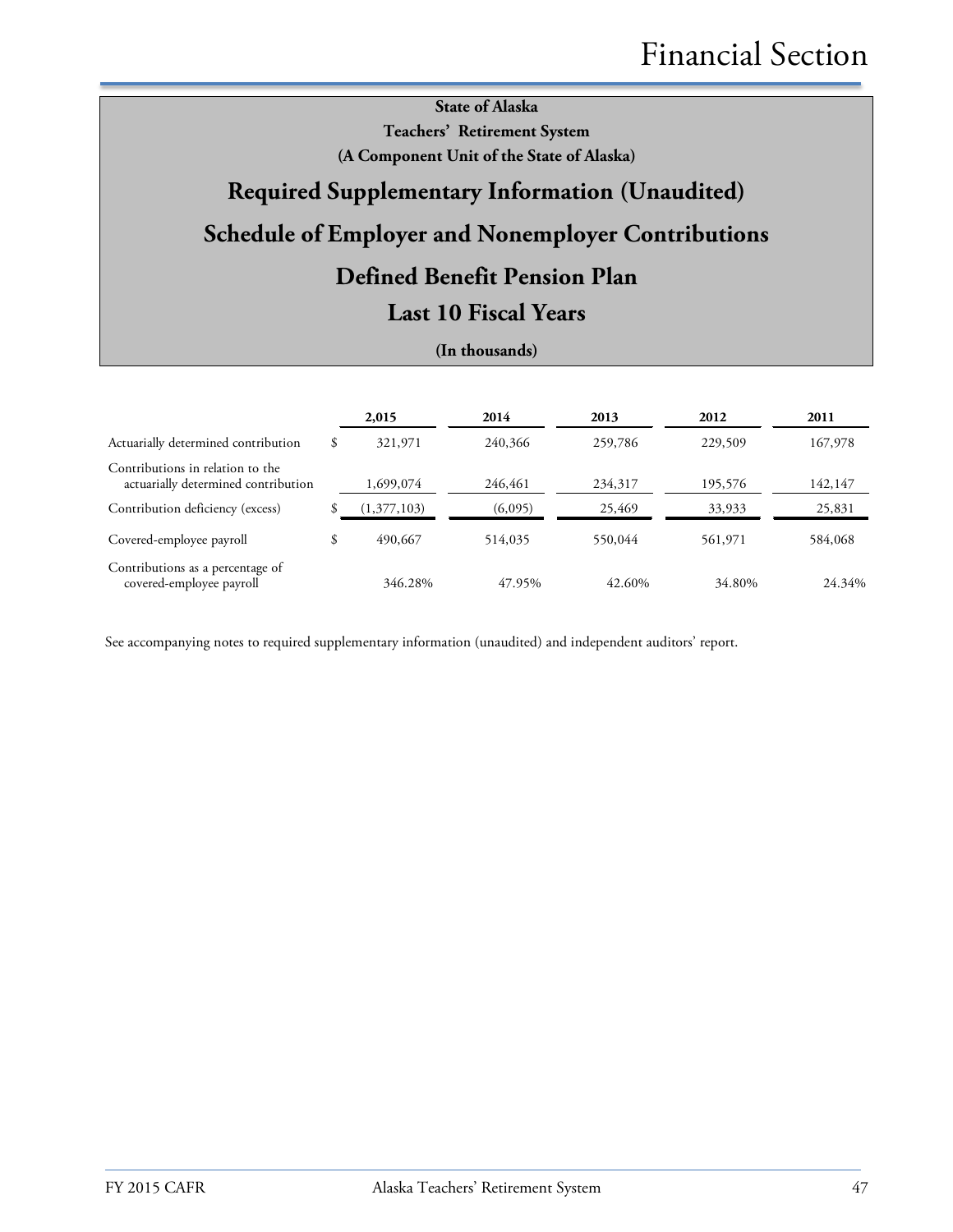# **Required Supplementary Information (Unaudited) Schedule of Employer and Nonemployer Contributions Defined Benefit Pension Plan**

# **Last 10 Fiscal Years (continued)**

|  | (In thousands) |  |
|--|----------------|--|
|--|----------------|--|

|                                                                         | 2010    | 2009      | 2008    | 2007    | 2006    |
|-------------------------------------------------------------------------|---------|-----------|---------|---------|---------|
| Actuarially determined contribution                                     | 170,788 | 94,388    | 134,544 | 169,974 | 170,019 |
| Contributions in relation to the actuarially<br>determined contribution | 134,275 | 131,533   | 142,550 | 105,775 | 91,902  |
| Contribution deficiency (excess)                                        | 36,513  | (37, 145) | (8,006) | 64,199  | 78,117  |
| Covered-employee payroll                                                | 564,887 | 557,026   | 549,148 | 554,245 | 574,409 |
| Contributions as a percentage of<br>covered-employee payroll            | 23.77%  | 23.61%    | 25.96%  | 19.08%  | 16.00%  |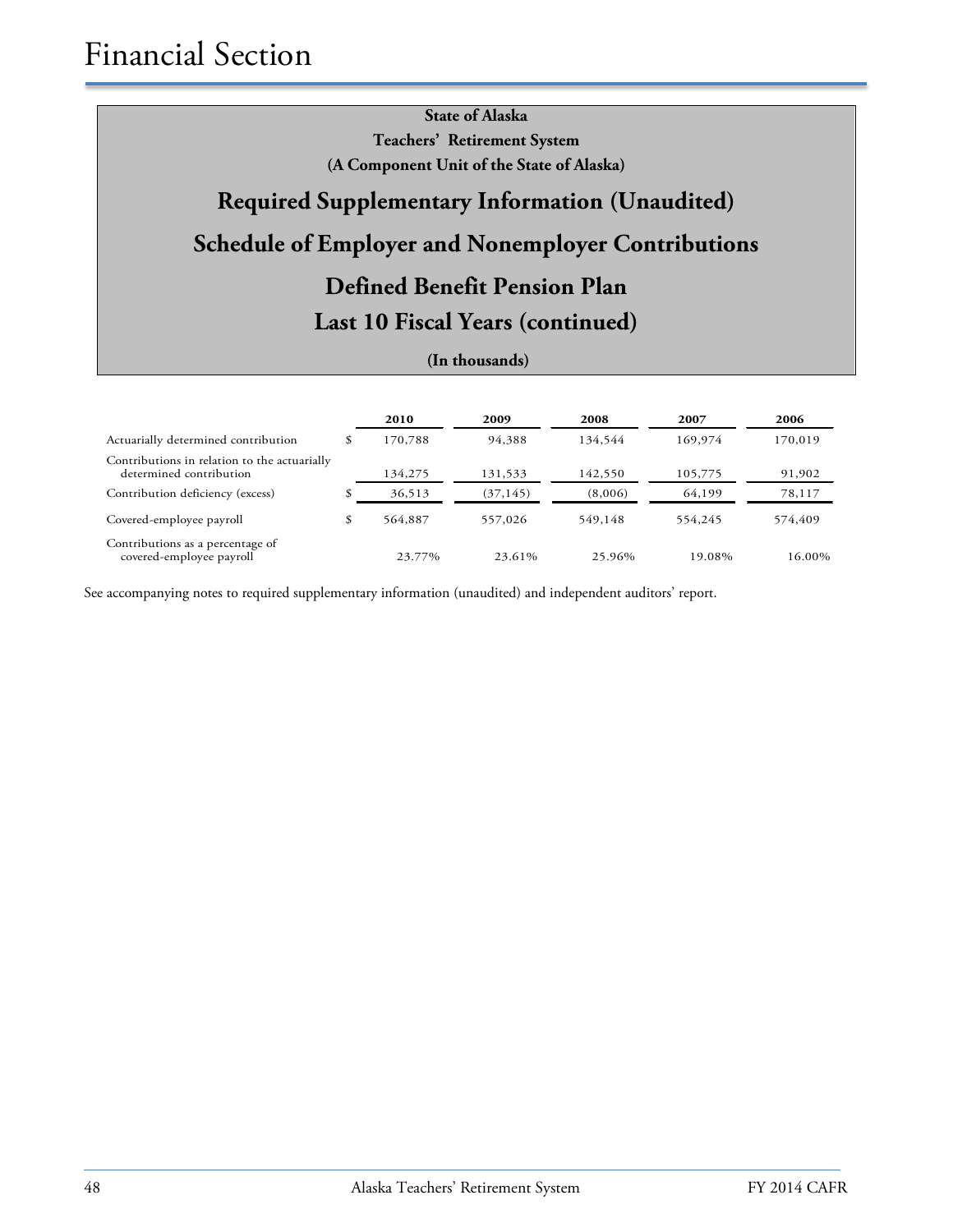# **Required Supplementary Information (Unaudited)**

# **Schedule of Investment Returns**

|                                              | 2015  | 2014   |
|----------------------------------------------|-------|--------|
| Annual money-weighted rate of return, net of |       |        |
| investment expense                           | 3.30% | 18.41% |

This schedule is intended to present information for 10 years. Additional years will be displayed as they become available.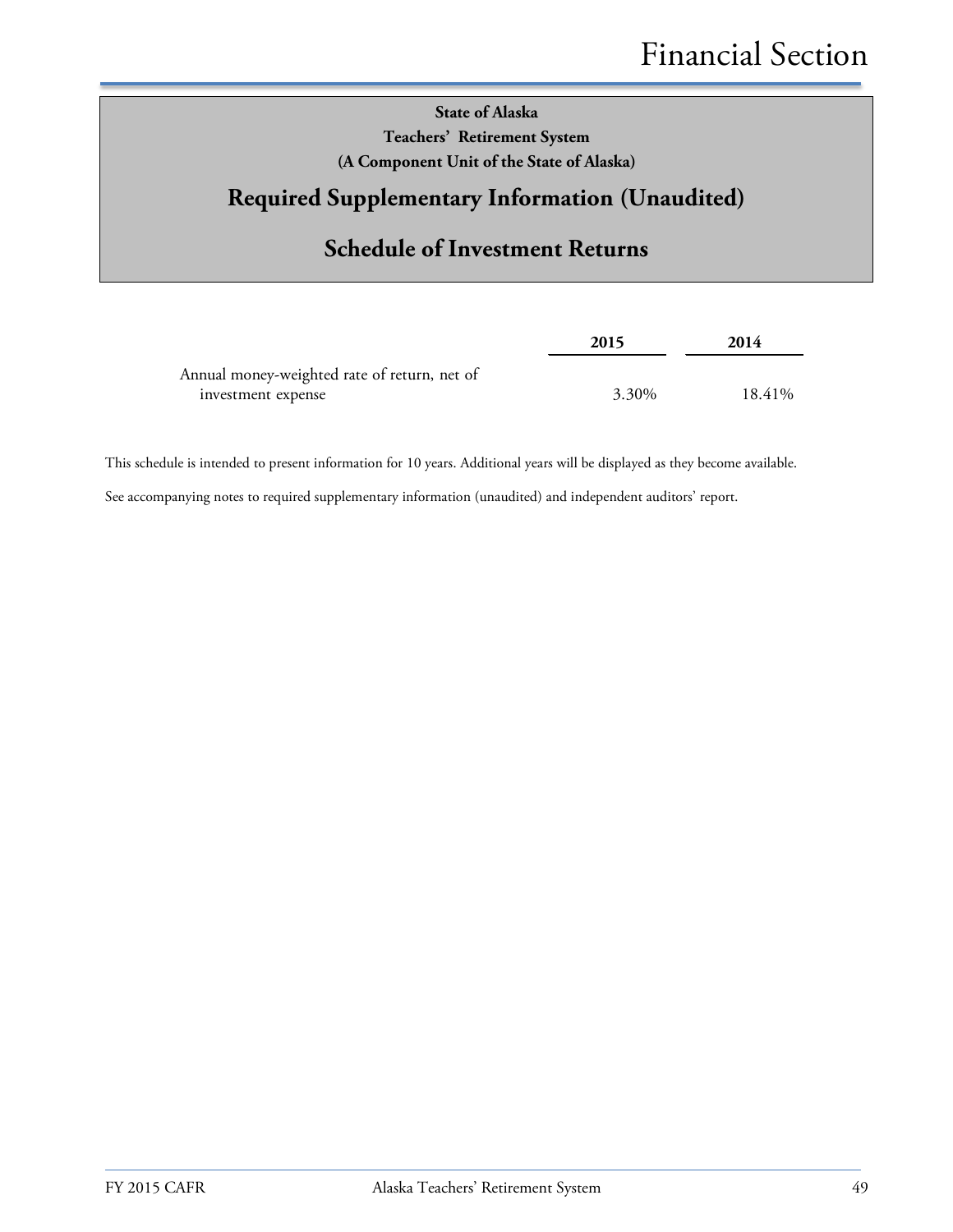# **Required Supplementary Information (Unaudited)**

# **Schedules of Funding Progress**

# **Defined Benefit OPEB Plans**

**June 30, 2015**

#### **(In thousands)**

**Alaska Retiree Healthcare Trust Plan**

| Actuarial<br>valuation<br>year ended<br>June 30 | Actuarial<br>accrued<br>liabilities<br>(AAL) | Actuarial<br>value of<br>plan assets | Funded<br>ratio | <b>Unfunded</b><br>actuarial<br>accrued<br>liabilities<br>(UAAL) | Covered<br>payroll | <b>UAAL</b><br>as a<br>percentage<br>of covered<br>payroll |
|-------------------------------------------------|----------------------------------------------|--------------------------------------|-----------------|------------------------------------------------------------------|--------------------|------------------------------------------------------------|
| 2008                                            | \$<br>4,648,055                              | 1,266,890                            | 27.3%<br>- \$   | 3,381,165                                                        | 549,148            | 615.7%                                                     |
| 2009                                            | 4,604,820                                    | 1,357,239                            | 29.5            | 3,247,581                                                        | 557,026            | 583.0                                                      |
| 2010                                            | 3,076,388                                    | 1,479,260                            | 48.1            | 1,597,128                                                        | 564,887            | 282.7                                                      |
| 2011                                            | 3,635,492                                    | 1,591,988                            | 43.8            | 2,043,504                                                        | 584,068            | 349.9                                                      |
| 2012                                            | 5,046,942                                    | 1,674,160                            | 33.2            | 3,372,782                                                        | 561,971            | 600.2                                                      |
| 2013                                            | 5,002,345                                    | 1,803,763                            | 36.1            | 3,198,582                                                        | 550,044            | 581.5                                                      |
| 2014                                            | 3,114,113                                    | 2,248,135                            | 72.2            | 865,978                                                          | 523,580            | 165.4                                                      |

#### **Occupational Death and Disability Benefits Plan**

| Actuarial<br>valuation<br>year ended<br>June 30 | Actuarial<br>accrued<br>liabilities<br>(AAL) | Actuarial<br>value of<br>plan assets | Funded<br>ratio | <b>Unfunded</b><br>actuarial<br>accrued<br>liabilities<br>(UAAL) | Covered<br>payroll | <b>UAAL</b><br>as a<br>percentage<br>of covered<br>payroll |
|-------------------------------------------------|----------------------------------------------|--------------------------------------|-----------------|------------------------------------------------------------------|--------------------|------------------------------------------------------------|
| \$<br>2008                                      | 44                                           | 420                                  | 954.5% \$       | (376)                                                            | 56,369             | (0.7)%                                                     |
| 2009                                            | 14                                           | 1,071                                | 7,650.0         | (1,057)                                                          | 89,708             | (1.2)                                                      |
| 2010                                            | 18                                           | 1,577                                | 8,761.1         | (1, 559)                                                         | 118,813            | (1.3)                                                      |
| 2011                                            | 57                                           | 2,193                                | 3,847.4         | (2, 136)                                                         | 170,606            | (1.3)                                                      |
| 2012                                            | 63                                           | 2,348                                | 3,727.0         | (2, 285)                                                         | 200,043            | (1.1)                                                      |
| 2013                                            | 80                                           | 2,532                                | 3,165.0         | (2, 452)                                                         | 206,771            | (1.2)                                                      |
| 2014                                            | 23                                           | 2,820                                | 12,260.9        | (2,797)                                                          | 229,971            | (1.2)                                                      |

#### **Retiree Medical Benefits Plan**

| Actuarial<br>valuation<br>vear ended<br>June 30 | Actuarial<br>accrued<br>liabilities<br>(AAL) | Actuarial<br>value of<br>plan assets | <b>Funded</b><br>ratio | Unfunded<br>actuarial<br>accrued<br>liabilities<br>(UAAL) | Covered<br>payroll | <b>UAAL</b><br>as a<br>percentage<br>of covered<br>payroll |
|-------------------------------------------------|----------------------------------------------|--------------------------------------|------------------------|-----------------------------------------------------------|--------------------|------------------------------------------------------------|
| 2008                                            | \$<br>899                                    | 1,308                                | 145.5%<br>\$           | (409)                                                     | 56,369             | (0.7)%                                                     |
| 2009                                            | 1,690                                        | 2,353                                | 139.2                  | (663)                                                     | 89,708             | (0.7)                                                      |
| 2010                                            | 2,809                                        | 3,895                                | 138.7                  | (1,086)                                                   | 118,813            | (0.9)                                                      |
| 2011                                            | 4,386                                        | 5,373                                | 122.5                  | (987)                                                     | 170,606            | (0.6)                                                      |
| 2012                                            | 19,427                                       | 6.937                                | 35.7                   | 12,490                                                    | 200,043            | 6.2                                                        |
| 2013                                            | 25,152                                       | 8.614                                | 34.2                   | 16,538                                                    | 206,771            | 8.0                                                        |
| 2014                                            | 18,290                                       | 10,791                               | 59.0                   | 7.499                                                     | 229,971            | 3.3                                                        |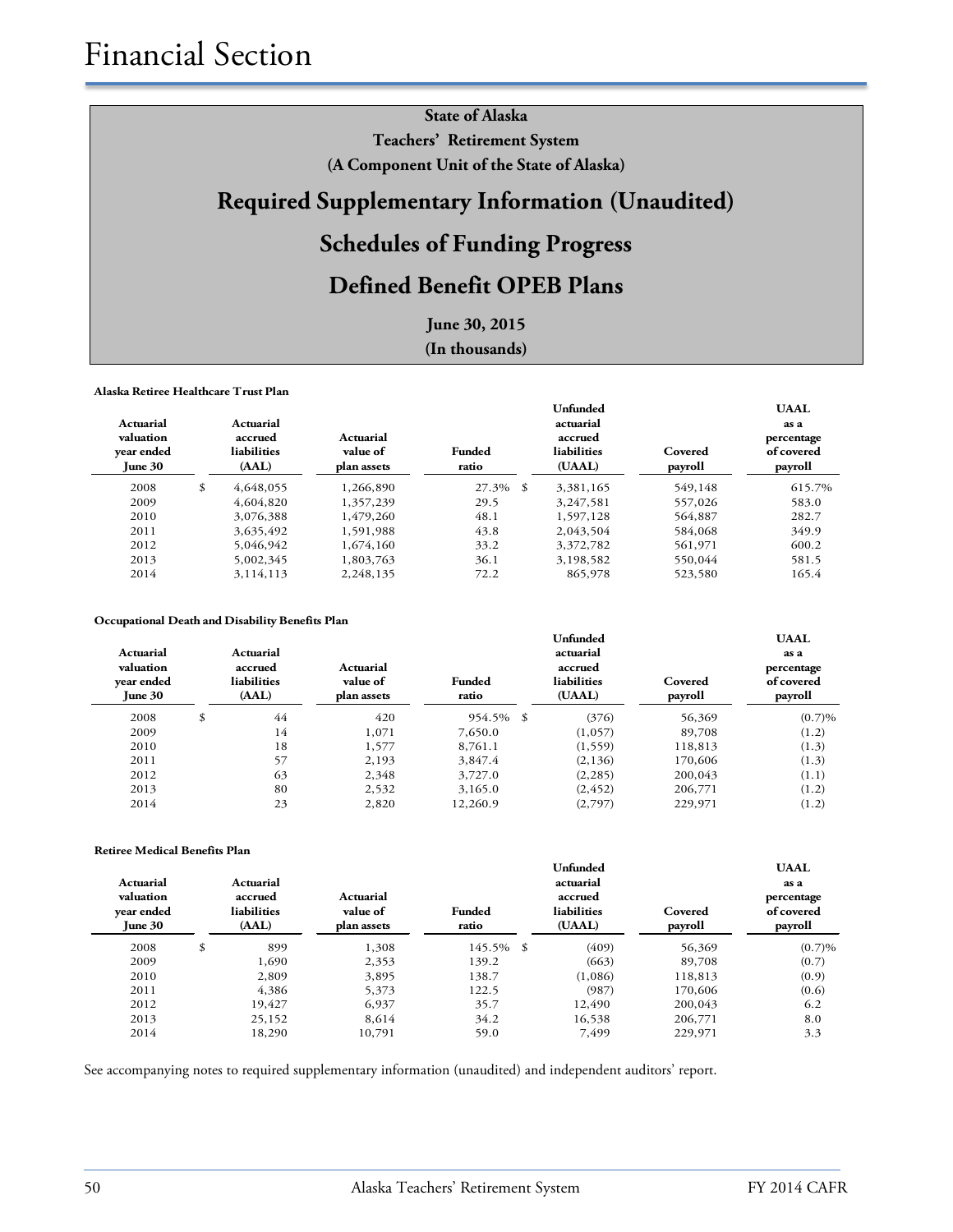# **Required Supplementary Information (Unaudited)**

# **Schedules of Contributions from Employers and the State of Alaska**

# **Defined Benefit OPEB Plans**

**June 30, 2015**

**(In thousands)**

| Alaska Retiree Healthcare Trust Plan |                                                                |    |                                    |                |                                          |                                                |
|--------------------------------------|----------------------------------------------------------------|----|------------------------------------|----------------|------------------------------------------|------------------------------------------------|
|                                      |                                                                |    |                                    |                | Percentage contributed                   |                                                |
| Year<br>ended<br>June 30             | <b>Actuarial</b><br>valuation<br>vear ended<br>June $30^{(1)}$ |    | Annual<br>required<br>contribuiton | By<br>employer | <b>By State</b><br>of Alaska<br>(note 3) | Total<br>percentage<br>contributed<br>(note 3) |
| 2008                                 | 2005                                                           | \$ | 185,271                            | 23.6%          | 85.7%                                    | 109.3%                                         |
| 2009                                 | 2006                                                           |    | 164,171                            | 28.7           | 62.1                                     | 90.8                                           |
| $2010^{(2)}$                         | 2007                                                           |    | 312,922                            | 13.6           | 38.8                                     | 52.4                                           |
| 2011                                 | 2008                                                           |    | 167,686                            | 25.8           | 51.5                                     | 77.3                                           |
| 2012                                 | 2009                                                           |    | 192,700                            | 18.8           | 46.6                                     | 65.4                                           |
| 2013                                 | 2010                                                           |    | 330,411                            | 10.7           | 33.3                                     | 44.0                                           |
| 2014                                 | 2011                                                           |    | 320,797                            | 10.0           | 35.6                                     | 45.6                                           |

 $(1)$  Actuarial valuation related to annual required contribution for fiscal year.

 $^{(2)}$  In the year ended June 30, 2010, the postemployment healthcare annual required contribution and percentage contributed included the Mercer legal settlement, net of legal fees, as well as the Medicare Part D subsidy contributed by the State to the healthcare fund.

#### **Occupational Death and Disability Benefits Plan**

| Year ended June 30 | Annual<br>required<br>contribution | Percentage<br>of ARC<br>contributed |
|--------------------|------------------------------------|-------------------------------------|
| 2008               | \$<br>408                          | 100.0%                              |
| 2009               | 623                                | 100.0                               |
| 2010               | 442                                | 100.0                               |
| 2011               | 474                                | 100.0                               |
| 2012               |                                    | 100.0                               |
| 2013               |                                    | 100.0                               |
| 2014               |                                    | 100.0                               |

#### **Retiree Medical Benefits Plan**

| Year ended June 30 | Annual<br>required<br>contribution | Percentage<br>of ARC<br>contributed |
|--------------------|------------------------------------|-------------------------------------|
| 2008               | \$<br>763                          | 85.0%                               |
| 2009               | 1,162                              | 85.0                                |
| 2010               | 1,628                              | 87.0                                |
| 2011               | 1,422                              | 81.0                                |
| 2012               | 1,420                              | 82.0                                |
| 2013               | 1,241                              | 89.0                                |
| 2014               | 1,334                              | 89.0                                |
|                    |                                    |                                     |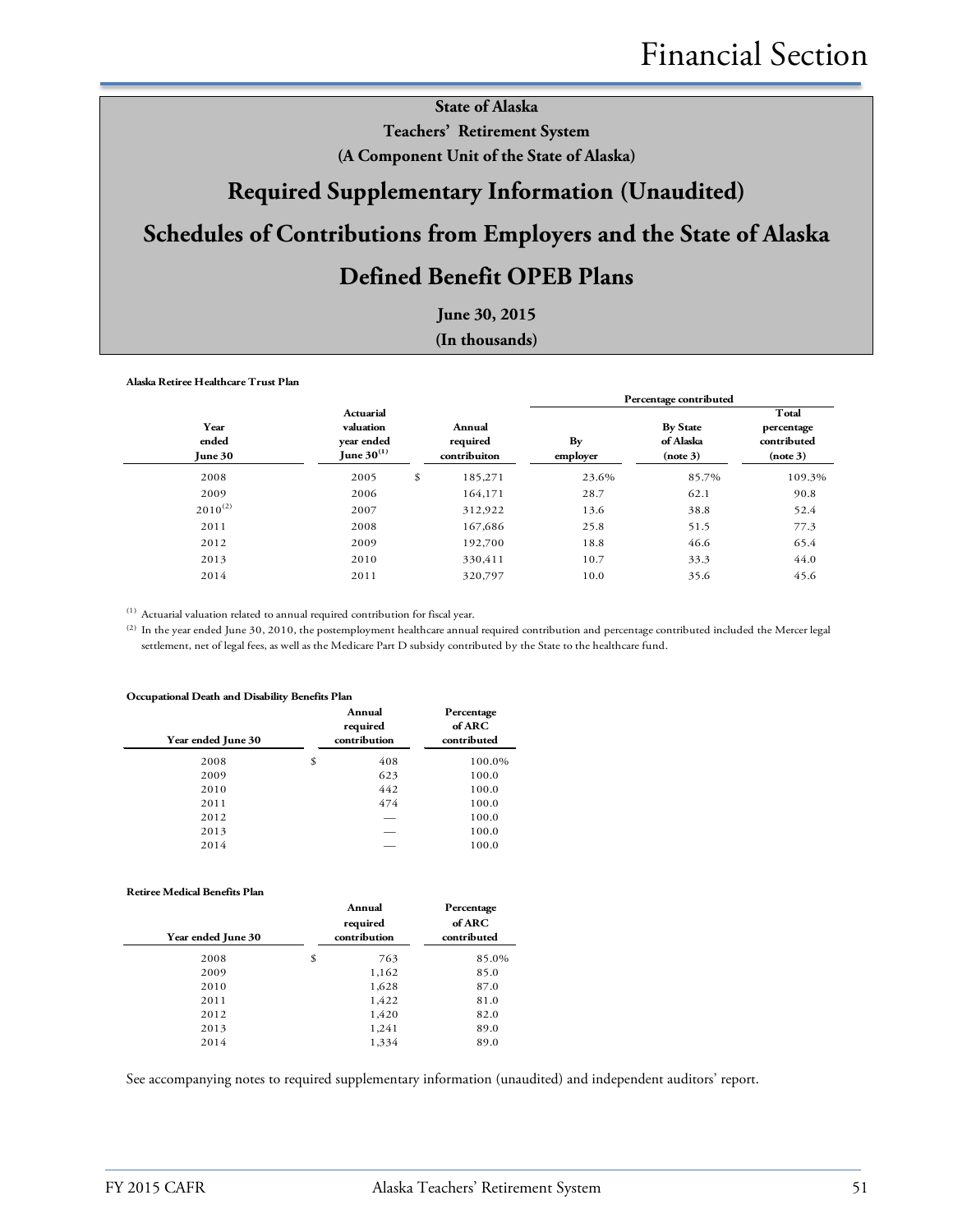# **Notes to Required Supplementary Information (Unaudited)**

**June 30, 2015**

#### **(1) Description of Schedule of Funding Progress**

Each time a new benefit is added, which applies to service already rendered, an "unfunded actuarial accrued liability" is created. Laws governing the System require that these additional liabilities be financed systematically over a period of future years. Also, if actual financial experiences are less favorable than assumed financial experiences, the difference is added to the unfunded actuarial accrued liability.

In an inflationary economy, the value of the dollar is decreasing. This environment results in employee pay increasing in dollar amounts resulting in unfunded actuarial accrued liabilities increasing in dollar amounts, all at a time when the actual value of these items, in real terms, may be decreasing.

#### **(2) Actuarial Assumptions and Methods**

The actuarial valuation was prepared by Buck Consultants. The significant actuarial assumptions used in the defined benefit pension and postemployment healthcare benefit plan valuation as of June 30, 2014 are as follows:

- (a) Actuarial cost method Entry Age Actuarial Cost method of funding. Any funding surplus or unfunded accrued liability is amortized over 25 years as a level percentage of payroll amount. State statutes allow the contribution rate to be determined on payroll for all members, defined benefit, and defined contribution member payroll combined.
- (b) Valuation of assets The actuarial asset value was reinitialized to equal fair value of assets as of June 30, 2014. Beginning in 2015, the asset value method recognizes 20% of the gain or loss each year, for a period of up to five years. All assets are valued at fair value. Assets are accounted for on an accrued basis and are taken directly from financial statements.
- (c) Valuation of medical benefits Base claims cost rates are incurred healthcare costs expressed as a rate per member per year. Ideally, claims cost rates should be derived for each significant component of cost that can be expected to require differing projection assumptions or methods, i.e., medical claims, prescription drug claims, administrative costs, etc. Separate analysis is limited by the availability and credibility of cost and enrollment data for each component of cost. This valuation reflects nonprescription claims separated by Medicare status, including eligibility for free Part A coverage. Prescription costs are analyzed separately as in prior valuations. Administrative costs are assumed in the final per capita claims cost rates used for valuation purposes. Analysis to date on Medicare Part A coverage is limited since Part A claim data is not available by individual, nor is this status incorporated into historical claim data.
- (d) Investment return/discount rate 8.00% per year (geometric), compounded annually, net of expenses.
- (e) Salary scale Inflation 3.12% per year and productivity 0.50% per year.
- (f) Payroll growth  $-3.62\%$  per year (inflation + productivity).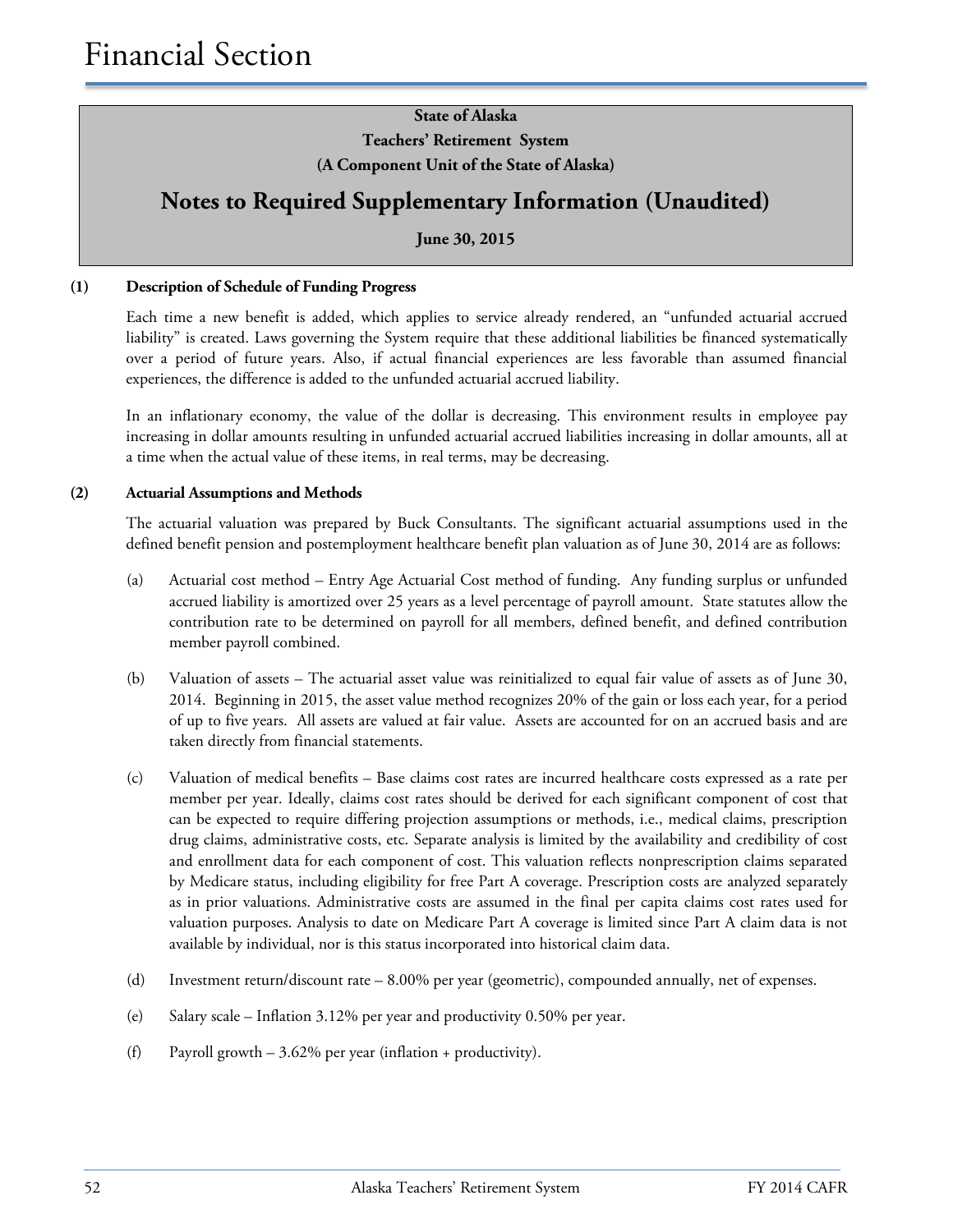### **State of Alaska**

#### **Teachers' Retirement System**

**(A Component Unit of the State of Alaska)**

# **Notes to Required Supplementary Information (Unaudited)**

#### **June 30, 2015**

- (g) Total inflation Total inflation as measured by the Consumer Price Index for urban and clerical workers for Anchorage is assumed to increase 3.12% annually.
- (h) Mortality (pre-termination) Based upon the 2010–2013 actual experience. 68% of male rates and 60% of female rates of post-termination mortality. Deaths are assumed to result from nonoccupational causes 85% of the time.
- (i) Mortality (post-termination) Based upon the 2010–2013 actual experience study. 94% of male and 97% of female rates of RP-2000, 2000 base year, projected to 2018 with Projection Scale BB, with a three-year setback for males and a four-year setback for females.
- (j) Turnover Select and ultimate rates based upon the 2010–2013 actual withdrawal experience.
- (k) Disability Incidence rates based upon the 2010–2013 actual experience. Postdisability mortality in accordance with the RP-2000 Disabled Retiree Mortality Table, 2000 base year, projected to 2018 with Projection Scale BB.
- (l) Retirement Retirement rates based on the 2010–2013 actual experience. Deferred vested members are assumed to retire at their earliest unreduced retirement date.
- (m) Marriage and age difference Wives are assumed to be three years younger than husbands. 85% of male members and 75% of female members are assumed to be married.
- (n) Dependent children Benefits to dependent children have been valued assuming members who are married and between the ages of 25 and 45 have two dependent children.
- (o) Contribution refunds 5% of terminating members with vested benefits are assumed to have their contributions refunded. 100% of those with nonvested benefits are assumed to have their contributions refunded.
- (p) Cost of living allowance (COLA) Of those benefit recipients who are eligible for the COLA, 60% are assumed to remain in Alaska and receive the COLA.
- (q) Sick leave 4.5 days of unused sick leave for each year of service are assumed to be available to be credited once the member retires, terminates, or dies.
- (r) Postretirement pension adjustment (PRPA) 50% and 75% of assumed inflation, or 1.56% and 2.34%, respectively, is valued for the annual automatic PRPA as specified in the statute.
- (s) Expenses All expenses are net of investment return assumption.
- (t) Part-time status Part-time members are assumed to earn 0.75 years of credited service per year.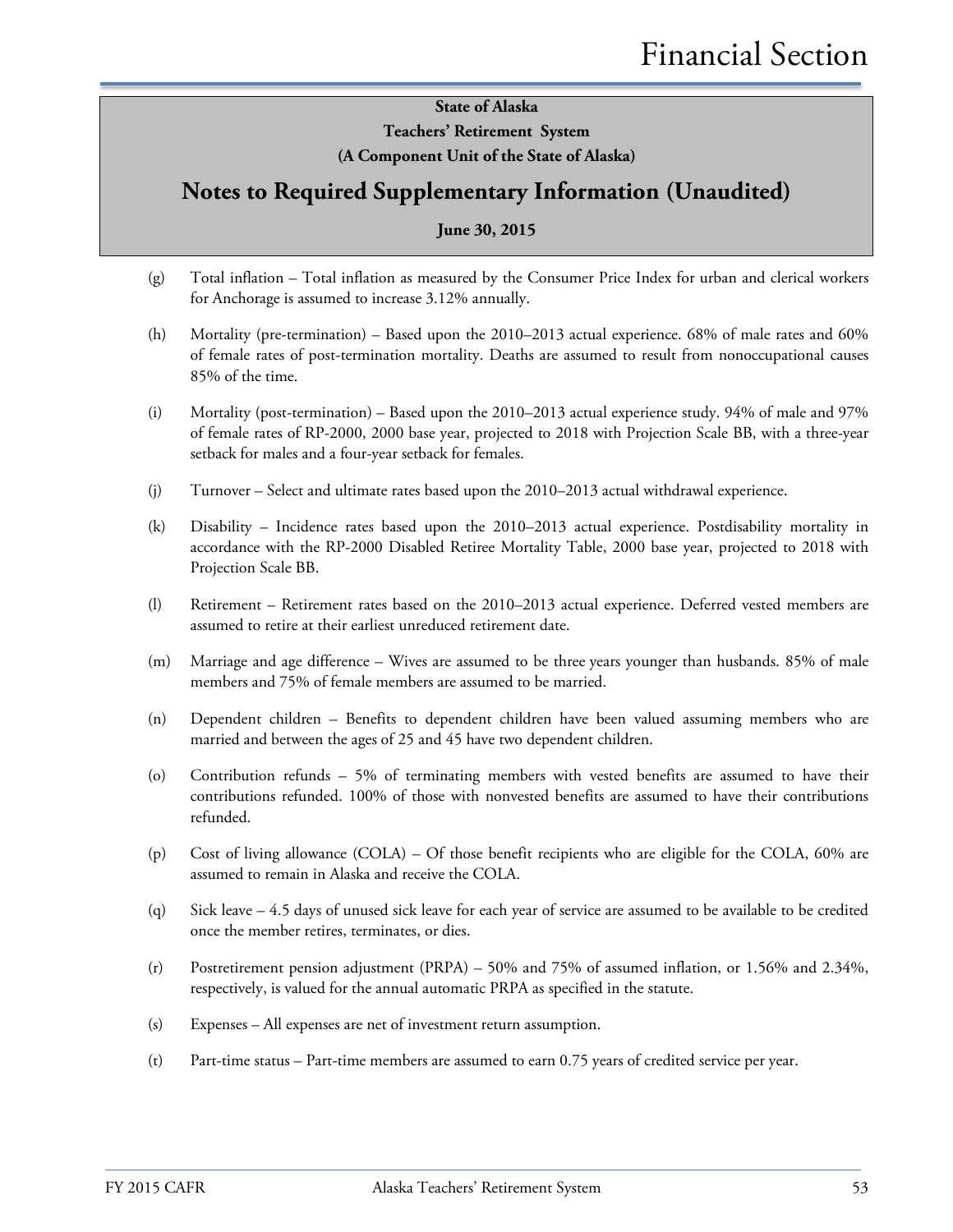# **Notes to Required Supplementary Information (Unaudited)**

**June 30, 2015**

- (u) Reemployment option All reemployed retirees are assumed to return to work under the Standard Option.
- (v) Service Total credited service is provided by the State. The actuary assumes that this service is the only service that should be used to calculate benefits. Additionally, the State provides claimed service (including Bureau of Indian Affairs Service). Claimed service is used for vesting and eligibility purposes.
- (w) Final average earnings Final average earnings is provided on the data for active members. This amount is used as a minimum in the calculation of the average earnings in the future.
- (x) Per capita claims cost Sample claims cost rates adjusted to age 65 for FY15 medical benefits and prescriptions are shown below:

|                        | Medical | Prescription<br>drugs |
|------------------------|---------|-----------------------|
| Pre-Medicare           | 12,362  | 2,624                 |
| Medicare Parts A and B | 1,657   | 2,624                 |
| Medicare Part B Only   | 7,920   | 2,624                 |
| Medicare Part D        | N/A     | 507                   |

- (y) Third-party administrator fees \$193.98 per person per year; assumed trend rate of 5% per year.
- (z) Medicare Part B Only For actives and retirees not yet Medicare-eligible, participation is set based on whether the member/retiree will have 40 quarters of employment after March 31, 1986, depending upon date of hire and/or rehire.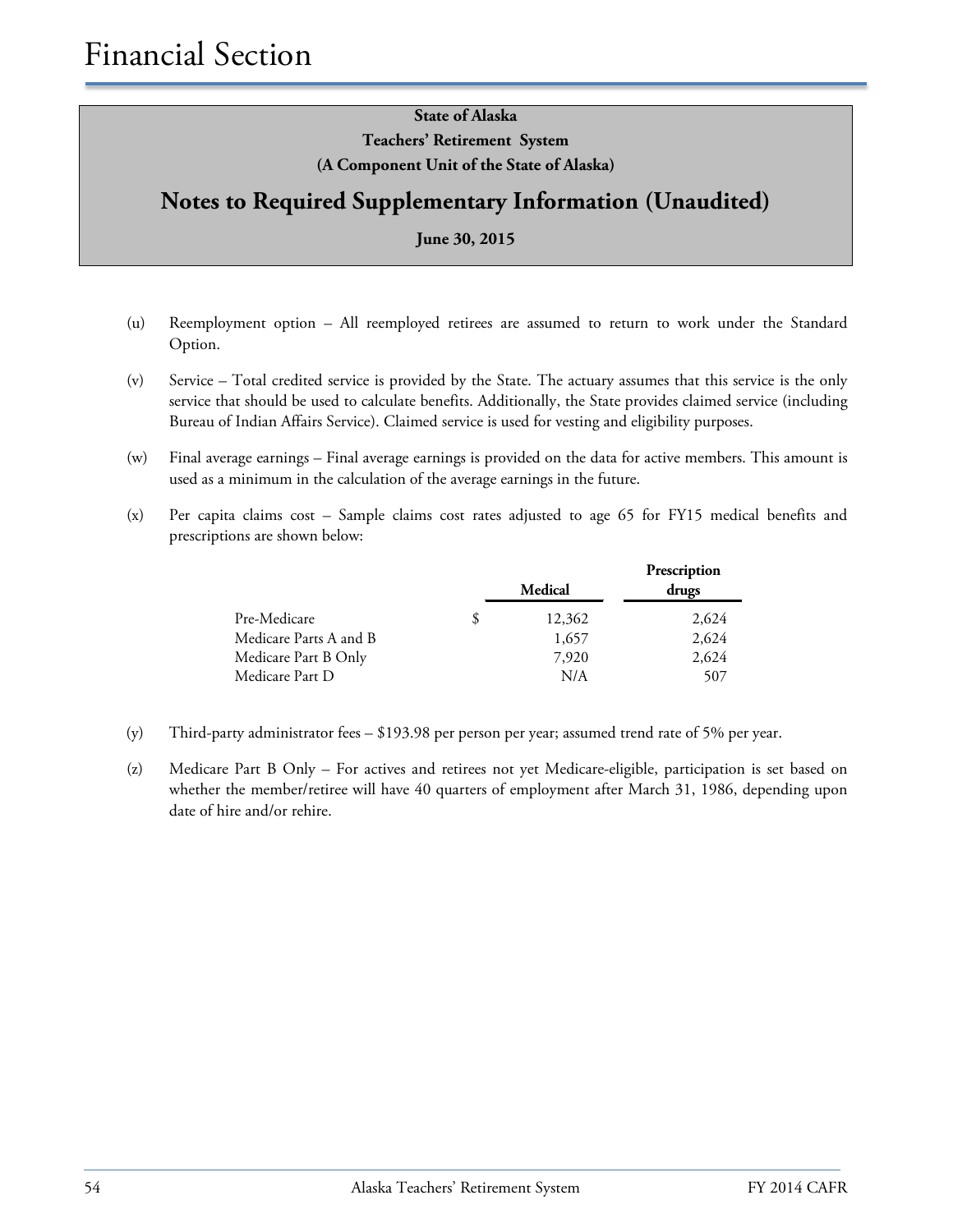# **Notes to Required Supplementary Information (Unaudited)**

**June 30, 2015**

(aa) Health cost trend – The table below shows the rate used to project the cost from the shown fiscal year to the next fiscal year. For example, 10.0% is applied to the FY15 pre-Medicare medical claims costs to get the FY16 medical claims cost.

| <b>Fiscal year</b> | Medical<br>$pre-65$ | <b>Medical</b><br>post-65 | Prescription<br>drugs |
|--------------------|---------------------|---------------------------|-----------------------|
| 2015               | 10.0%               | 6.0%                      | 6.0%                  |
| 2016               | 9.4                 | 5.9                       | 5.7                   |
| 2017               | 8.8                 | 5.8                       | 5.4                   |
| 2018               | 8.2                 | 5.7                       | 5.1                   |
| 2019               | 7.6                 | 5.6                       | 4.8                   |
| 2020               | 7.0                 | 5.6                       | 4.6                   |
| 2021               | 6.5                 | 5.6                       | 4.4                   |
| 2025               | 5.6                 | 5.6                       | 4.2                   |
| 2050               | 4.4                 | 4.0                       | 4.0                   |
| 2100               | 4.4                 | 4.0                       | 4.0                   |

For the June 30, 2012 valuations and later, the updated Society of Actuaries' Healthcare Cost Trend Model is used to project medical and prescription drug costs. This model effectively begins estimating trend amounts beginning in 2012 and projects out to 2100. This model has been populated with assumptions that are specific to the State of Alaska.

(bb) Aging factors:

| Age       | <b>Medical</b> | Prescription<br>drugs    |
|-----------|----------------|--------------------------|
| $0 - 44$  | 2.0%           | 4.5%                     |
| $45 - 54$ | 2.5            | 3.5                      |
| $55 - 64$ | 3.5            | 3.0                      |
| $65 - 73$ | 4.0            | 1.5                      |
| $74 - 83$ | 1.5            | 0.5                      |
| $84 - 93$ | 0.5            | $\overline{\phantom{a}}$ |
| $94 +$    |                |                          |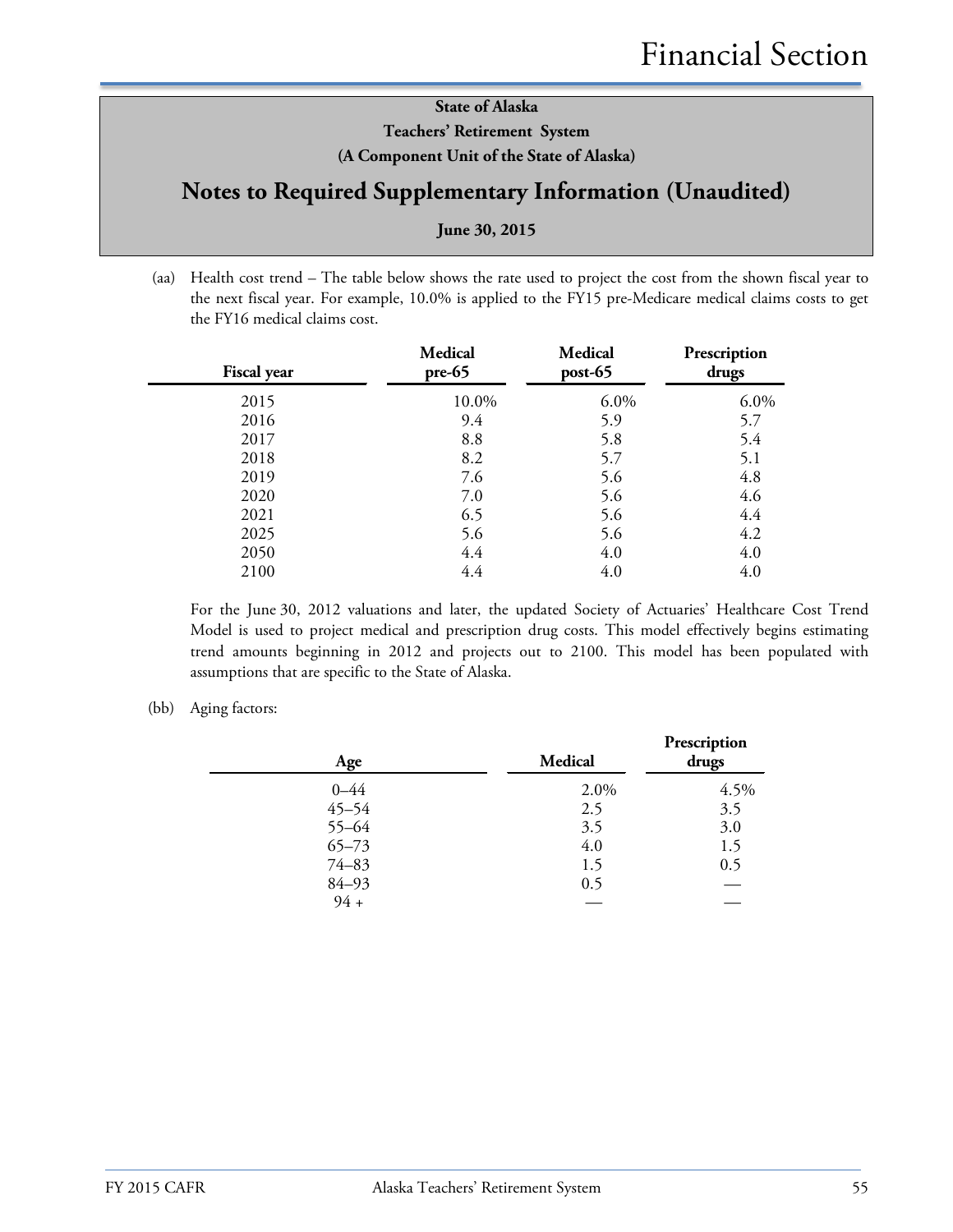# **Notes to Required Supplementary Information (Unaudited)**

**June 30, 2015**

(cc) Retired member contributions for medical benefits – Currently, contributions are required for TRS members who are under age 60 and have less than 25 years of service. Eligible Tier 1 members are exempt from contribution requirements. Annual FY15 contributions based on monthly rates shown below for calendar 2014 and 2015 are assumed based on the coverage category for current retirees. The composite rate shown is used for current active and inactive members in Tier 2 who are assumed to retire prior to age 60 with less than 25 years of service and who are not disabled:

|                        | Calendar 2015          |                         | Calendar 2014           |
|------------------------|------------------------|-------------------------|-------------------------|
| Coverage category      | Annual<br>contribution | Monthly<br>contribution | Monthly<br>contribution |
| Retiree only           | 9,876                  | 823                     | 823                     |
| Retiree and spouse     | 19,764                 | 1,647                   | 1,647                   |
| Retiree and child(ren) | 13,956                 | 1,163                   | 1,163                   |
| Retiree and family     | 23,844                 | 1,987                   | 1,987                   |
| Composite              | 14,676                 | 1,223                   | 1,223                   |

(dd) Trend rate for retired member contributions – The table below shows the rate used to project the retired member medical contributions from the shown fiscal year to the next fiscal year. For example, 7.0% is applied to the FY15 retired member medical contributions to get the FY16 retired member medical contributions.

| 7.0% |
|------|
| 6.6  |
| 6.2  |
| 5.8  |
| 5.4  |
| 5.0  |
| 4.1  |
| 4.0  |
| 4.0  |
|      |

Graded trend rates for retired member medical contributions were reinitialized for the June 30, 2014 valuation. Note that actual FY15 retired member medical contributions are reflected in the valuation, so trend on such contribution during FY15 is not applicable.

(ee) Healthcare participation – 100% of system paid members and their spouses are assumed to elect healthcare benefits as soon as they are eligible. 10% of nonsystem paid members and their spouses are assumed to elect healthcare benefits as soon as they are eligible.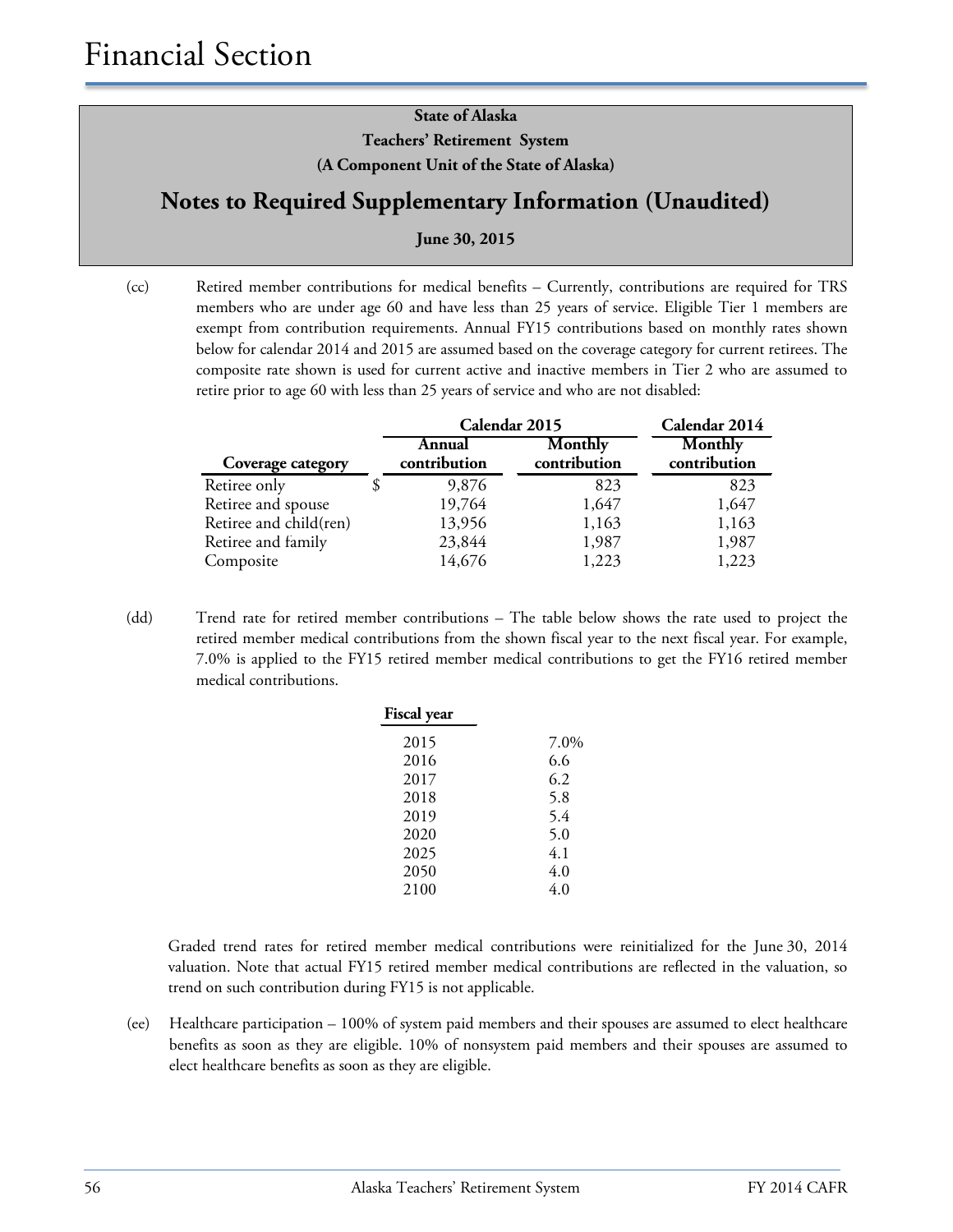# **Notes to Required Supplementary Information (Unaudited)**

**June 30, 2015**

The significant actuarial assumptions used in the defined contribution occupational death and disability and retiree medical benefits plan valuation as of June 30, 2014 are as follows:

- (a) Actuarial cost method Liabilities and contributions are computed using entry age actuarial cost method of funding. Any funding surplus or unfunded accrued liability is amortized over 25 years as a level percentage of expected payroll. However, in keeping with GASB requirements, the net amortization period will not exceed 30 years.
- (b) Valuation of assets Recognizes 20% of the investment gain or loss in each of the current and preceding four years. This method will be phased in over five years. Fair value of assets was \$0 as of June 30, 2006. All assets are valued at fair value. Assets are accounted for on an accrued basis and are taken directly from audited financial statements. Valuation assets are constrained to a range of 80% to 120% of fair value of assets
- (c) Valuation of retiree medical benefits Due to the lack of experience for the DC Plan only, base claims costs are based on those described in the actuarial valuation as of June 30, 2014 for defined benefit pension and postemployment healthcare benefit plan (TRS DB Plan) with some adjustments. The claim costs were adjusted to reflect the differences between the DC medical plan and the DB medical plan. These differences include network steerage, different coverage levels and an indexing of the retiree out-of-pocket dollar amounts. To account for higher initial copays, deductibles, and out-of-pocket limits, FY14 claim costs were reduced to 11.9% for medical and 7.1% for prescription drugs. Retiree out-of-pocket amounts were indexed 0.2% each year to reflect the effect of the deductible leveraging on trend and other plan design features.
- (d) Investment return/discount rate 8.00% per year (geometric), compounded annually, net of expenses.
- (e) Salary scale Inflation 3.12% per year. Productivity 0.5% per year.
- (f) Payroll growth  $-3.62\%$  per year (inflation + productivity).
- (g) Total inflation Total inflation as measured by the Consumer Price Index for urban and clerical workers for Anchorage is assumed to increase 3.12% annually.
- (h) Mortality (pre-termination) Based upon the 2009–2013 actual experience for the TRS DB Plan. 60% of the RP-2000 Mortality Table, 2000 Base Year projected to 2018 with Projection Scale BB, for females and 68% for males. 15% of deaths are assumed to result from occupational causes. The mortality assumptions include an allowance for expected future mortality improvement. The mortality table used was set in 2014 with an actual deaths to expected deaths ratio of 110%.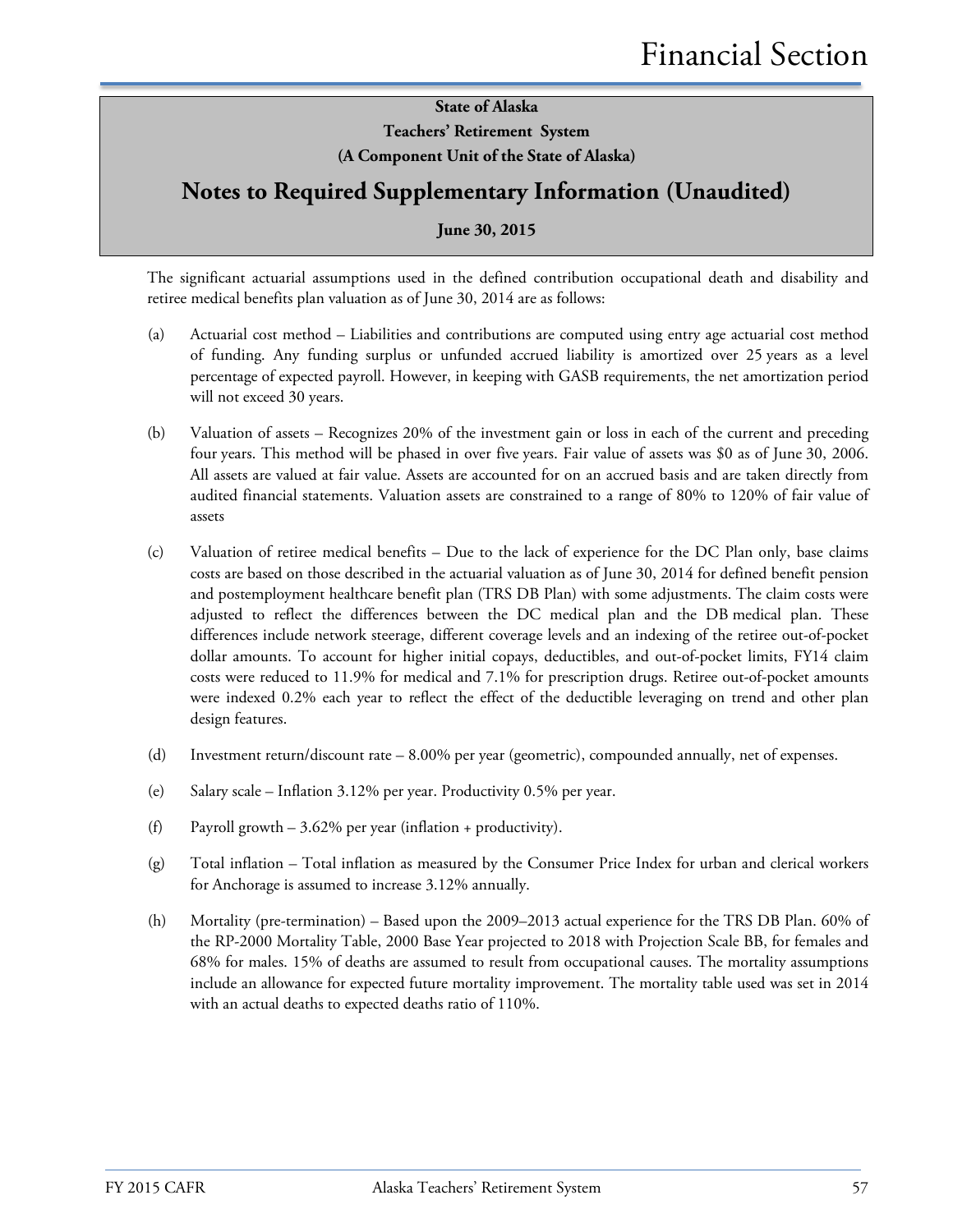# **Notes to Required Supplementary Information (Unaudited)**

**June 30, 2015**

- (i) Mortality (post-termination) Based upon the 2009–2013 actual experience of the TRS DB Plan. Three-year setback of the RP-2000 Mortality Table, 2000 Base Year projected to 2018 with Projection Scale BB, with a four-year setback for females and three-year setback for males. The mortality assumptions include an allowance for expected future mortality improvement. The mortality table used was set in 2014 with an actual deaths to expected deaths ratio of 110%.
- (j) Turnover Select and ultimate rates based upon the 2010–2013 actual withdrawal experience of the TRS DB Plan.
- (k) Disability Incidence rates based upon the 2010–2013 actual experience of the TRS DB Plan. Disabilities are assumed to result from occupational causes 15% of the time.
- (l) Retirement Retirement rates based upon the 2010–2013 actual experience of the TRS DB Plan. Deferred vested members are assumed to retire at their earliest unreduced retirement date.

| Age       | Rate  |
|-----------|-------|
| $\leq 55$ | 2.0%  |
| $55 - 59$ | 3.0   |
| 60        | 5.0   |
| 61        | 5.0   |
| 62        | 10.0  |
| 63        | 5.0   |
| 64        | 5.0   |
| 65        | 25.0  |
| 66        | 25.0  |
| 67        | 25.0  |
| 68        | 20.0  |
| 69        | 20.0  |
| >70       | 100.0 |

- (m) Marriage and age difference Wives are assumed to be three years younger than husbands. 85% of male members and 75% of female members are assumed to be married.
- (n) Dependent children Benefits to dependent children have been valued assuming members who are married and between the ages of 25 and 45 have two dependent children.
- (o) Contribution refunds 5% of terminating members with vested benefits are assumed to have their contributions refunded. 100% of those with nonvested benefits are assumed to have their contributions refunded.
- (p) Expenses All expenses are net of the investment return assumption.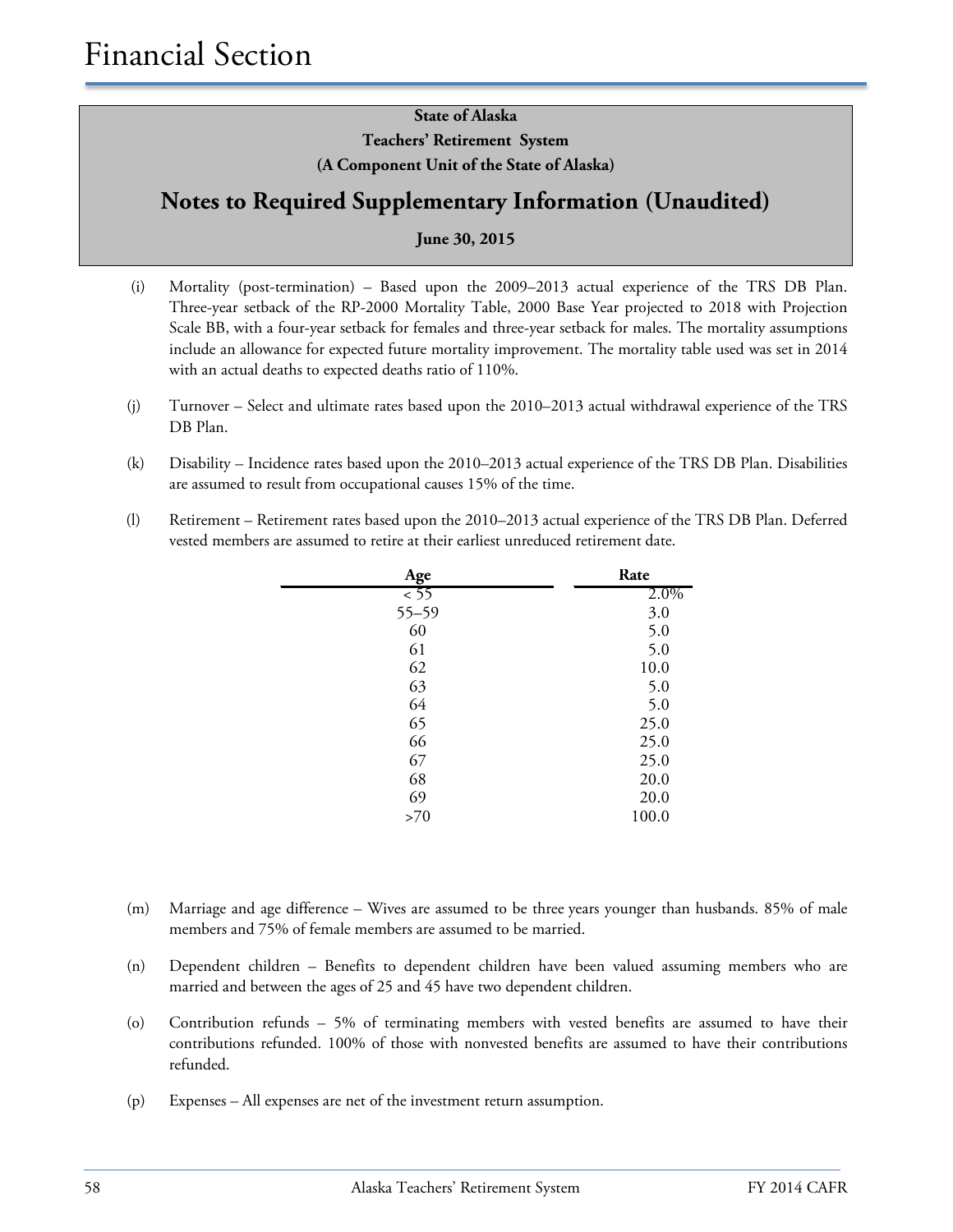# **Notes to Required Supplementary Information (Unaudited)**

#### **June 30, 2015**

(q) Per capita claims cost – Sample claims cost rates adjusted to age 65 for FY15 medical benefits are shown below:

|                        | Medical | Prescription<br>drugs |
|------------------------|---------|-----------------------|
| Pre-Medicare           | 12,362  | 2,624                 |
| Medicare Parts A and B | 1,657   | 2,624                 |
| Medicare Part B Only   | 7,920   | 2,624                 |
| Medicare Part D        | N/A     | 507                   |
|                        |         |                       |

- (r) Third-party administrator fees \$193.98 per person per year; assumed trend rate of 5% per year.
- (s) Base claims cost adjustments Due to higher initial copays, deductibles, out-of-pocket limits, and member cost sharing compared to the DB medical plan, the following cost adjustments were applied to the per capita claims cost rates: 0.881 for medical plan, 0.929 for the prescription drug plan, and 0.998 for the annual indexing for member cost sharing.
- (t) Health cost trend The table below shows the rate used to project the cost from the shown fiscal year to the next fiscal year. For example, 10.0% is applied to the FY15 pre-Medicare medical claims cost to get the FY16 medical claims costs:

| <b>Fiscal year</b> | Medical<br>Pre-65 | <b>Medical</b><br>Post- $65$ | Prescription<br>drugs |
|--------------------|-------------------|------------------------------|-----------------------|
| 2015               | 10.0%             | 6.0%                         | 6.0%                  |
| 2016               | 9.4               | 5.9                          | 5.7                   |
| 2017               | 8.8               | 5.8                          | 5.4                   |
| 2018               | 8.2               | 5.7                          | 5.1                   |
| 2019               | 7.6               | 5.6                          | 4.8                   |
| 2020               | 7.0               | 5.6                          | 4.6                   |
| 2021               | 6.5               | 5.6                          | 4.4                   |
| 2025               | 5.6               | 5.6                          | 4.2                   |
| 2050               | 4.4               | 4.0                          | 4.0                   |
| 2100               | 4.4               | 4.0                          | 4.0                   |

For the June 30, 2014 valuation and later, the updated Society of Actuaries' Healthcare Cost Trend Model is used to project medical and prescription drug cost. This model effectively begins estimating trend amounts beginning in 2014 and projects out to 2090. The model has been populated with assumptions that are specific to the State.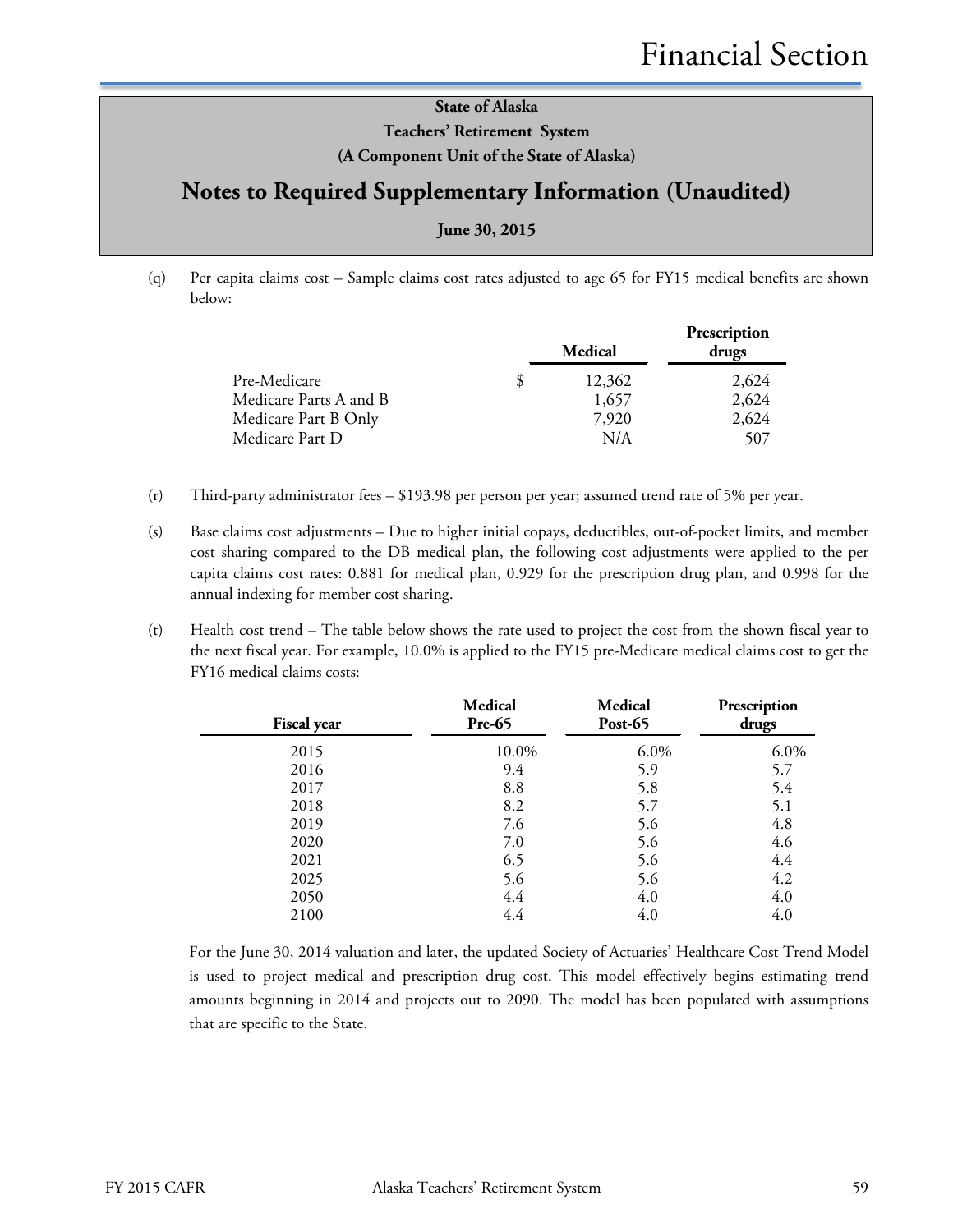# **Notes to Required Supplementary Information (Unaudited)**

**June 30, 2015**

(u) Aging factors:

| Age       | Medical | Prescription<br>drugs |
|-----------|---------|-----------------------|
| $0 - 44$  | 2.0%    | 4.5%                  |
| $45 - 54$ | 2.5     | 3.5                   |
| $55 - 64$ | 3.5     | 3.0                   |
| $65 - 73$ | 4.0     | 1.5                   |
| $74 - 83$ | 1.5     | 0.5                   |
| $84 - 93$ | 0.5     |                       |
| $94 +$    |         |                       |

#### (v) Retiree medical participation:

| Decrement due to disability |                             | Decrement due to retirement |                             |       |  |
|-----------------------------|-----------------------------|-----------------------------|-----------------------------|-------|--|
| Age                         | Percentage of participation | Age                         | Percentage of participation |       |  |
| 56                          | 73.00%                      | 55                          |                             | 40.0% |  |
| 56                          | 77.50                       | 56                          |                             | 50.0  |  |
| 57                          | 79.75                       | 57                          |                             | 55.0  |  |
| 58                          | 82.00                       | 58                          |                             | 60.0  |  |
| 59                          | 84.25                       | 59                          |                             | 65.0  |  |
| 60                          | 86.50                       | 60                          |                             | 70.0  |  |
| 61                          | 88.75                       | 61                          |                             | 75.0  |  |
| 62                          | 91.00                       | 62                          |                             | 80.0  |  |
| 63                          | 93.25                       | 63                          |                             | 85.0  |  |
| 64                          | 95.50                       | 64                          |                             | 90.0  |  |
| $65+$                       | 94.00                       | $65+$                       | Years of service            |       |  |
|                             |                             |                             | <15                         | 70.5% |  |
|                             |                             |                             | $15 - 19$                   | 75.2  |  |
|                             |                             |                             | $20 - 24$                   | 79.9  |  |
|                             |                             |                             | $25 - 29$                   | 89.3  |  |
|                             |                             |                             | $30+$                       | 94.0  |  |

Participation rates reflect the expected plan election rate that varies by reason for decrement, duration that a member may pay full cost prior to Medicare eligibility, and availability of alternative and/or lower cost options, particularly in the Medicare market.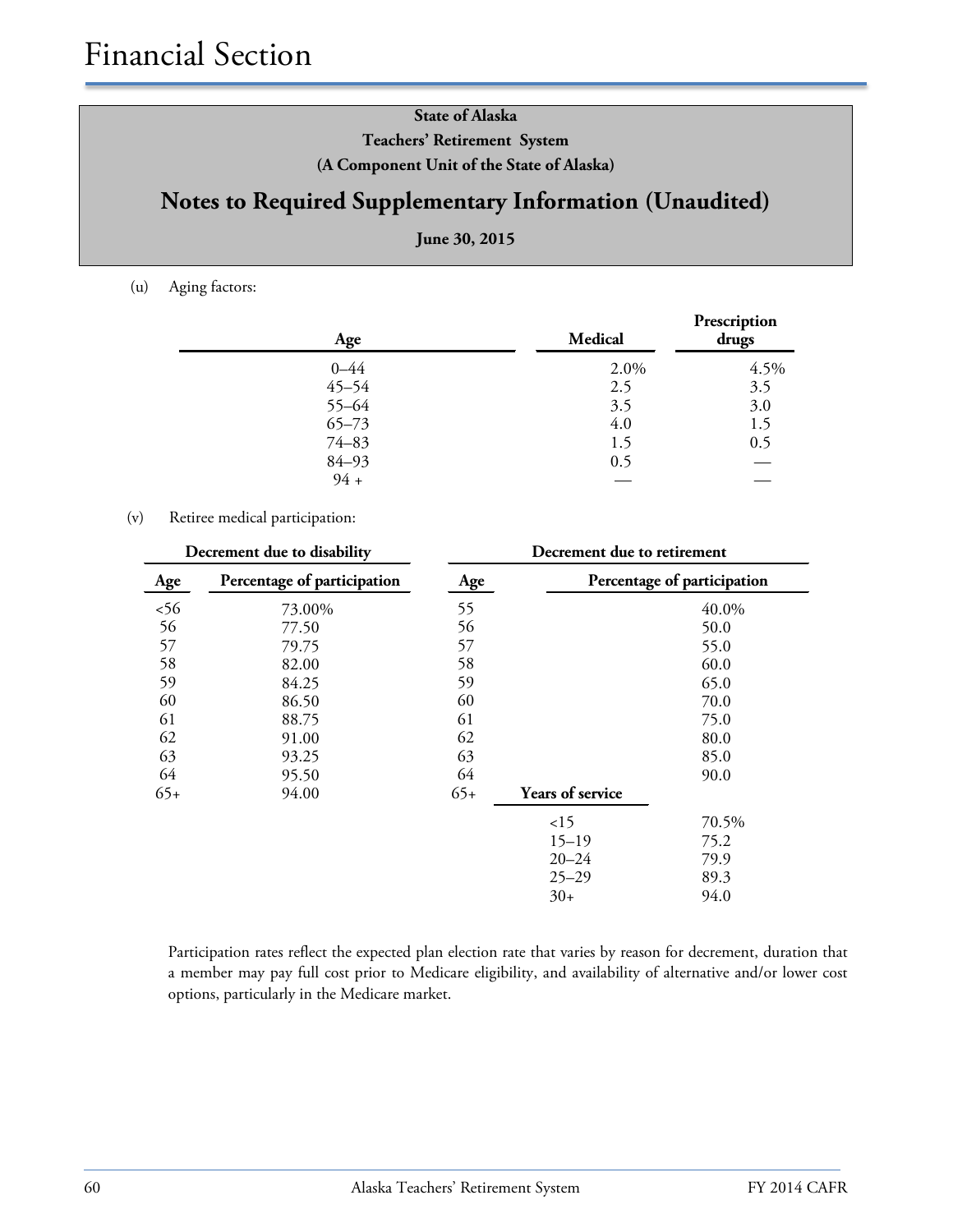### **State of Alaska**

#### **Teachers' Retirement System**

**(A Component Unit of the State of Alaska)**

# **Notes to Required Supplementary Information (Unaudited)**

**June 30, 2015**

#### *Changes in Actuarial Methods Since the Prior Valuation*

Defined benefit pension and postemployment healthcare benefit plan

In accordance with Senate Bill 119, signed into law May 28, 2014, and House Bill 385, signed into law on June 23, 2014, the following changes were effective for the June 30, 2014 actuarial valuation report:

- 1) The amortization method used for funding changed from the level dollar amount to the level percentage of payroll method and the amortization period is reinitialized to a closed 25-year period from June 30, 2014.
- 2) The additional state contribution for fiscal year ending June 30, 2015 is \$2 billion.
- 3) The two-year rate setting time lag is intended to be eliminated. The two-year lag in the setting of contribution rates is replaced by a two-year rollforward of liabilities and projected normal costs and a oneyear rollforward of June 30, 2015 assets.
- 4) The actuarial value of assets is reset to the fair value as of June 30, 2014; the five-year smoothing method with grow-in will be implemented over the next five years.
- 5) The 20% corridor over/under the fair value of assets is eliminated in the calculation of the actuarial value of assets.

#### Defined contribution occupational death and disability and retiree medical benefits plan

There have been no changes in methods since the prior valuation.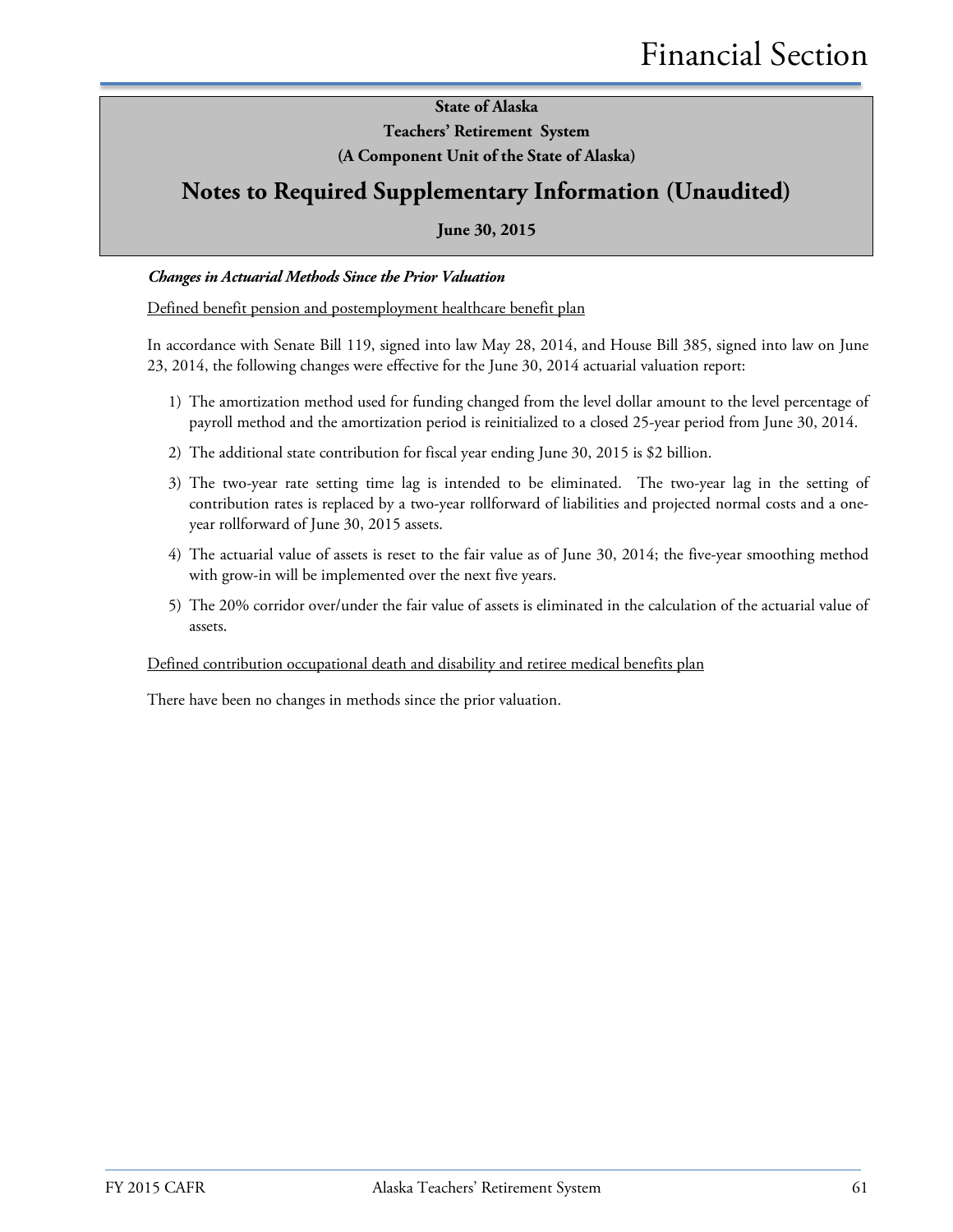# **Notes to Required Supplementary Information (Unaudited)**

**June 30, 2015**

#### *Changes in Actuarial Assumptions Since the Prior Valuation*

|                            | June 30, 2013                                                                                                                                                              | June 30, 2014                                                                                                                                                                                                |
|----------------------------|----------------------------------------------------------------------------------------------------------------------------------------------------------------------------|--------------------------------------------------------------------------------------------------------------------------------------------------------------------------------------------------------------|
| Salary scale               | Based on actual experience from 2005<br>to 2009.                                                                                                                           | Rates adjusted on actual experience<br>from 2010 to 2013.                                                                                                                                                    |
| Pre-termination mortality  | The 1994 GAM Sex-distinct Table,<br>1994 Base Year projected to 2013 using<br>Projection Scale AA, adjusted 45% for<br>males, and 55% for females.                         | 68% of male rates and 60% of female<br>rates of RP-2000, 2000 Base Year<br>projected to 2018 with Projection Scale<br>BB.<br>Deaths are assumed to result from<br>nonoccupational causes 85% of the<br>time. |
| Post-termination mortality | The 1994 GAM Sex-distinct Table,<br>1994 Base Year projected to 2013 using<br>Projection Scale AA, three year setback<br>for females and a four year setback for<br>males. | 94% of male rates and 97% of female<br>rates of RP-2000, 2000 Base Year<br>projected to 2018 with Projection Scale<br>BB, with a three year setback for males<br>and a four year setback for females.        |
| Disability mortality       | RP-2000 Disabled Retiree Mortality<br>Table.                                                                                                                               | RP-2000 Disabled Retiree Mortality<br>Table, 2000 Base Year projected to<br>2018 with Projection Scale BB.                                                                                                   |
| Turnover                   | Based on actual experience from 2005<br>to 2009.                                                                                                                           | Select and ultimate rates based upon<br>the 2010-2013 actual withdrawal<br>experience.                                                                                                                       |
| Disability                 | Based on actual experience from 2005<br>to 2009 and stop rates at earliest<br>retirement age.                                                                              | Retirement rates based on 2010-2013<br>experience. Male/female rates increased<br>and changed to Unisex rates.<br>Disabilities are assumed to result from<br>occupational causes 15% of the time.            |
| Retirement                 | Rates adjusted based on actual<br>experience from 2005 to 2009.                                                                                                            | Retirement rates based on 2010-2013<br>experience.                                                                                                                                                           |
| Part-time service          | 0.60 years of credited service per year.                                                                                                                                   | Part-time employees are assumed to<br>earn 0.75 years of credited service per<br>year.                                                                                                                       |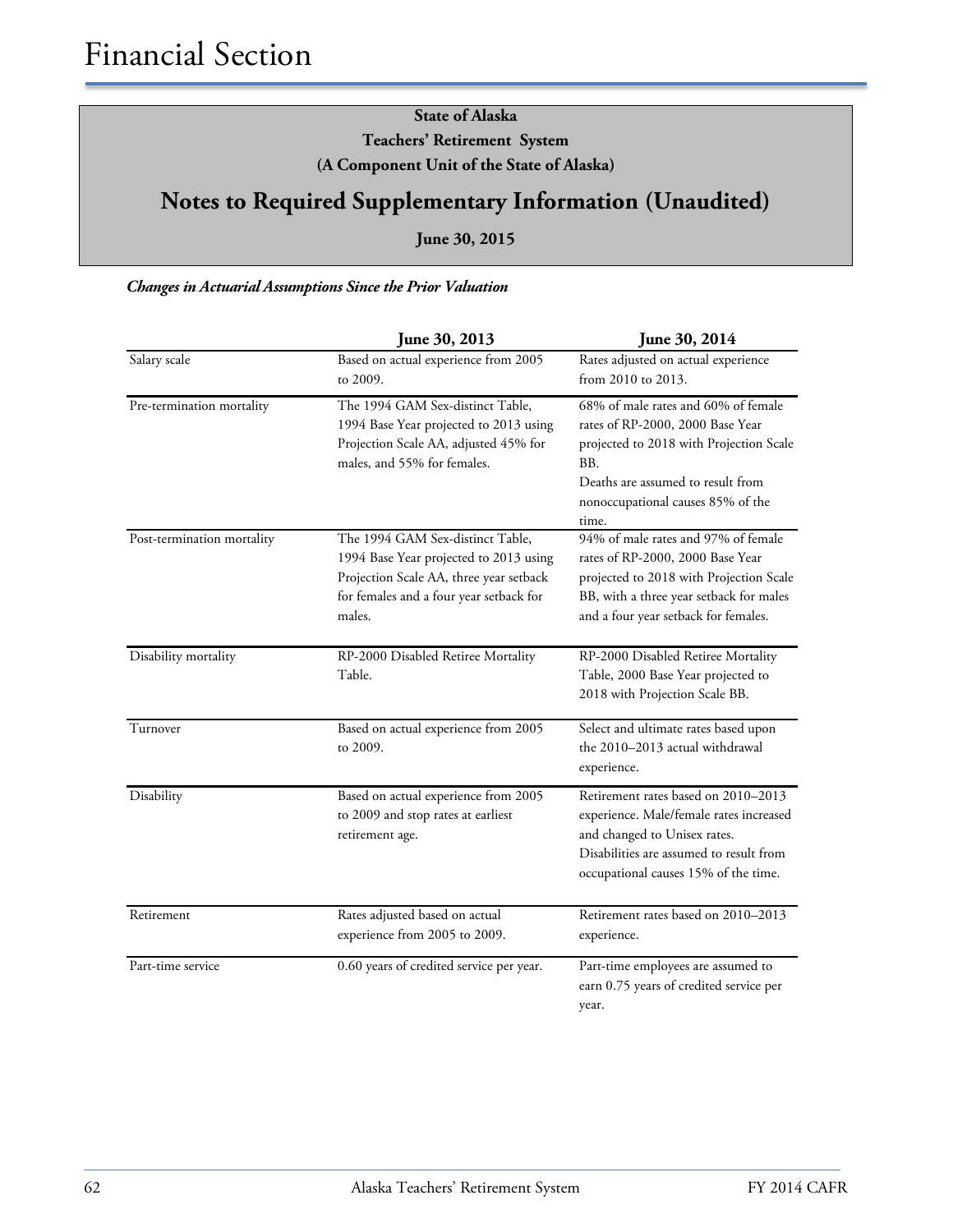# **SUPPLEMENTAL SCHEDULES**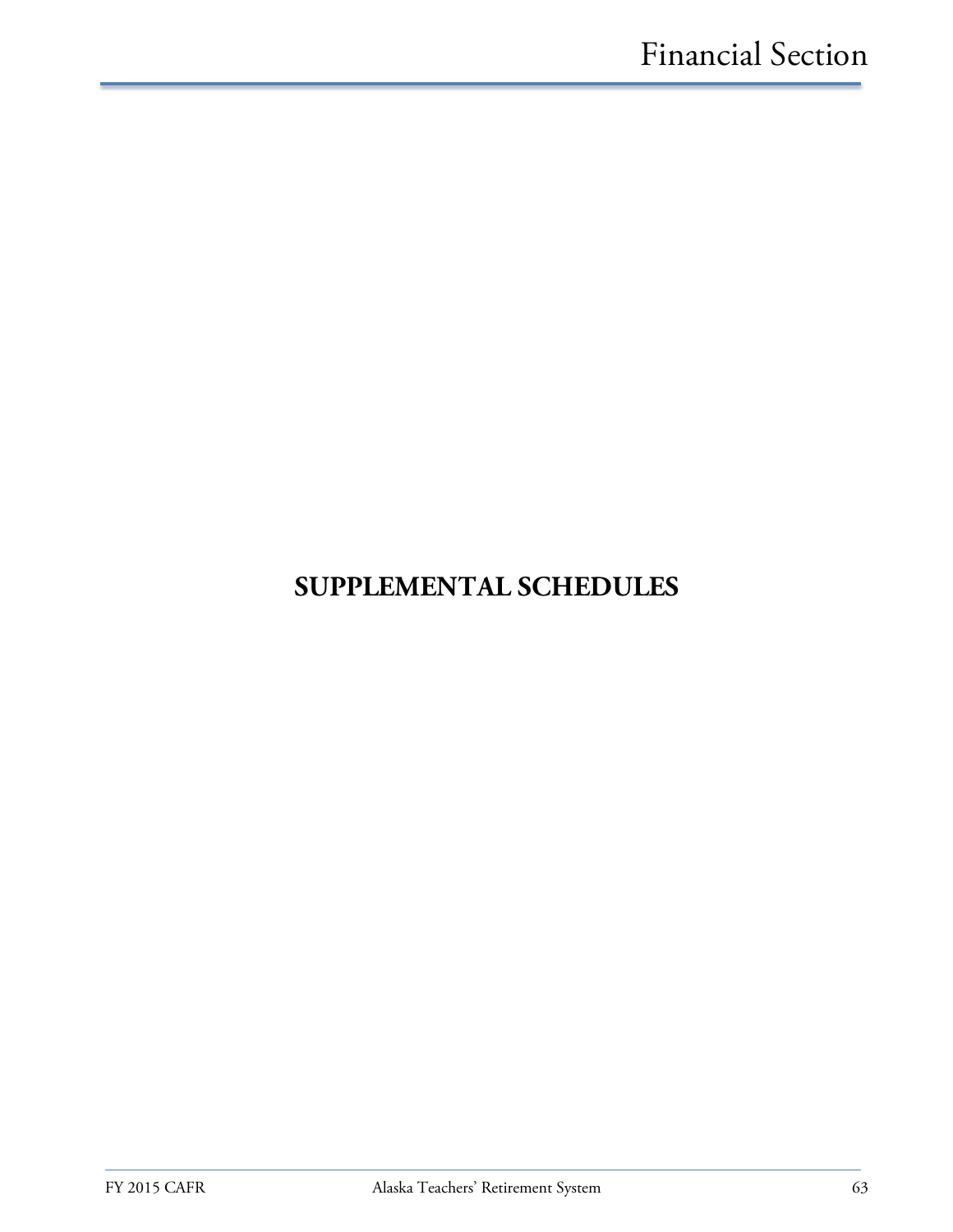**State of Alaska**

**Teachers' Retirement System**

**(A Component Unit of the State of Alaska)**

# **Schedule of Administrative and Investment Deductions**

**Years ended June 30, 2015 and 2014**

**(In thousands)**

|                                             |                       |            |        | <b>Totals</b> |  |  |
|---------------------------------------------|-----------------------|------------|--------|---------------|--|--|
|                                             | <b>Administrative</b> | Investment | 2015   | 2014          |  |  |
| Personal services:                          |                       |            |        |               |  |  |
| \$<br>Wages                                 | 1,622                 | 95         | 1,717  | 1,662         |  |  |
| Benefits                                    | 984                   | 39         | 1,023  | 951           |  |  |
|                                             |                       |            |        |               |  |  |
| Total personal services                     | 2,606                 | 134        | 2,740  | 2,613         |  |  |
| Travel:                                     |                       |            |        |               |  |  |
| Transportation                              | 18                    | 39         | 57     | 62            |  |  |
| Per diem                                    | 4                     | 18         | 22     | 23            |  |  |
|                                             |                       |            |        |               |  |  |
| Total travel                                | 22                    | 57         | 79     | 85            |  |  |
| Contractual services:                       |                       |            |        |               |  |  |
| Management and consulting                   | 5,096                 | 14,263     | 19,359 | 17,098        |  |  |
| Accounting and auditing                     | 98                    | 318        | 416    | 66            |  |  |
| Data processing                             | 527                   | 223        | 750    | 1,071         |  |  |
| Communications                              | 55                    | 14         | 69     | 72            |  |  |
| Advertising and printing                    | 22                    | 3          | 25     | 35            |  |  |
| Rentals/leases                              | 138                   | 21         | 159    | 152           |  |  |
| Legal                                       | 127                   | 35         | 162    | 152           |  |  |
| Medical specialists                         | 20                    |            | 20     | 44            |  |  |
| Repairs and maintenance                     | 2                     | 3          | 5      | 6             |  |  |
| Transportation                              | 22                    | 1          | 23     | 59            |  |  |
| Other professional services                 | 58                    | 16         | 74     | 61            |  |  |
| Total contractual services                  | 6,165                 | 14,897     | 21,062 | 18,816        |  |  |
|                                             |                       |            |        |               |  |  |
| Patient Protection and Affordable Care Act: |                       |            |        |               |  |  |
| Transitional Reinsurance Program            | 378                   |            | 378    |               |  |  |
| <b>PCORI Fees</b>                           |                       |            |        | 5             |  |  |
| <b>Total Patient Protection</b>             |                       |            |        |               |  |  |
| and Affordable Care Act                     | 378                   |            | 378    | 5             |  |  |
|                                             |                       |            |        |               |  |  |
| Other:                                      |                       |            |        |               |  |  |
| Equipment                                   | 17                    | 6          | 23     | 19            |  |  |
| Supplies                                    | 55                    | 23         | 78     | 67            |  |  |
| Total other                                 | 72                    | 29         | 101    | 86            |  |  |
| Total administrative and                    |                       |            |        |               |  |  |
| \$<br>investment deductions                 | 9,243                 | 15,117     | 24,360 | 21,605        |  |  |

See accompanying independent auditors' report.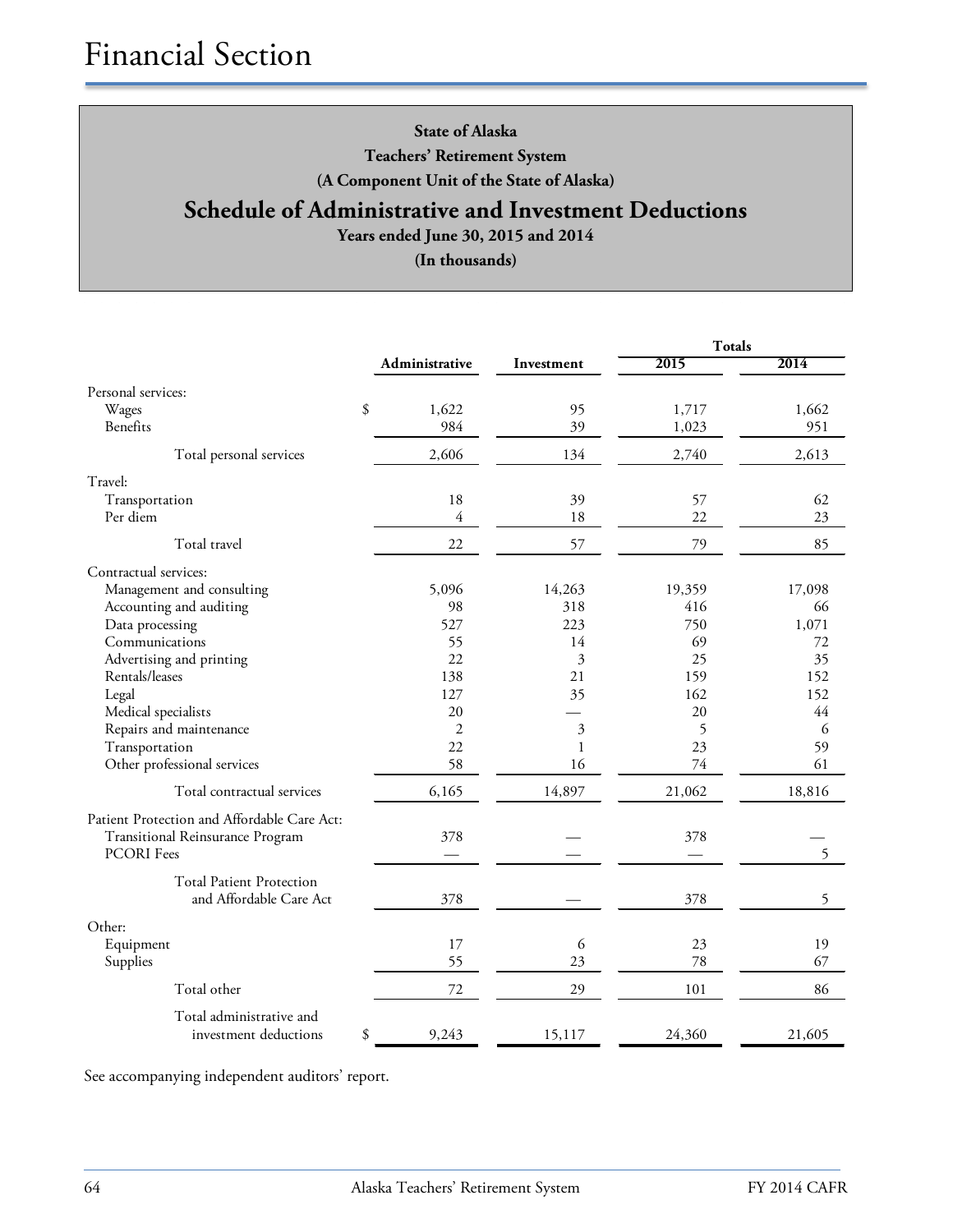**State of Alaska**

**Teachers' Retirement System**

**(A Component Unit of the State of Alaska)**

# **Schedule of Payments to Consultants**

# **Other than Investment Advisors**

**Years ended June 30, 2015 and 2014**

**(In thousands)**

| Firm                                                                                          | <b>Services</b>             |  | 2015  |   | 2014  |
|-----------------------------------------------------------------------------------------------|-----------------------------|--|-------|---|-------|
| Buck Consultants, an Xerox Company                                                            | Actuarial services          |  | 395   | S | 355   |
| <b>KPMG LLP</b><br>Auditing services                                                          |                             |  | 107   |   | 51    |
| Custodian banking services<br>State Street Bank Corporation                                   |                             |  | 374   |   | 287   |
| Data processing consultants<br>Applied Microsystems Inc.                                      |                             |  | 203   |   | 359   |
| Data processing consultants<br>Computer Task Group, Inc.                                      |                             |  | 47    |   | 51    |
| Mythics Inc.                                                                                  | Data processing consultants |  |       |   |       |
| Wostmann Group LLC                                                                            | Data processing consultants |  | 101   |   | 88    |
| State of Alaska, Department of Law                                                            | Legal services              |  | 127   |   | 123   |
| Michael Silverman<br>Management consulting services                                           |                             |  |       |   | 93    |
| Management consulting services<br>The Wilson Agency LLC                                       |                             |  |       |   |       |
| State of Alaska, Department of Health and Social Services<br>Medical expertise and counseling |                             |  | 15    |   | 44    |
|                                                                                               |                             |  | 1,369 |   | 1.456 |

See accompanying independent auditors' report.